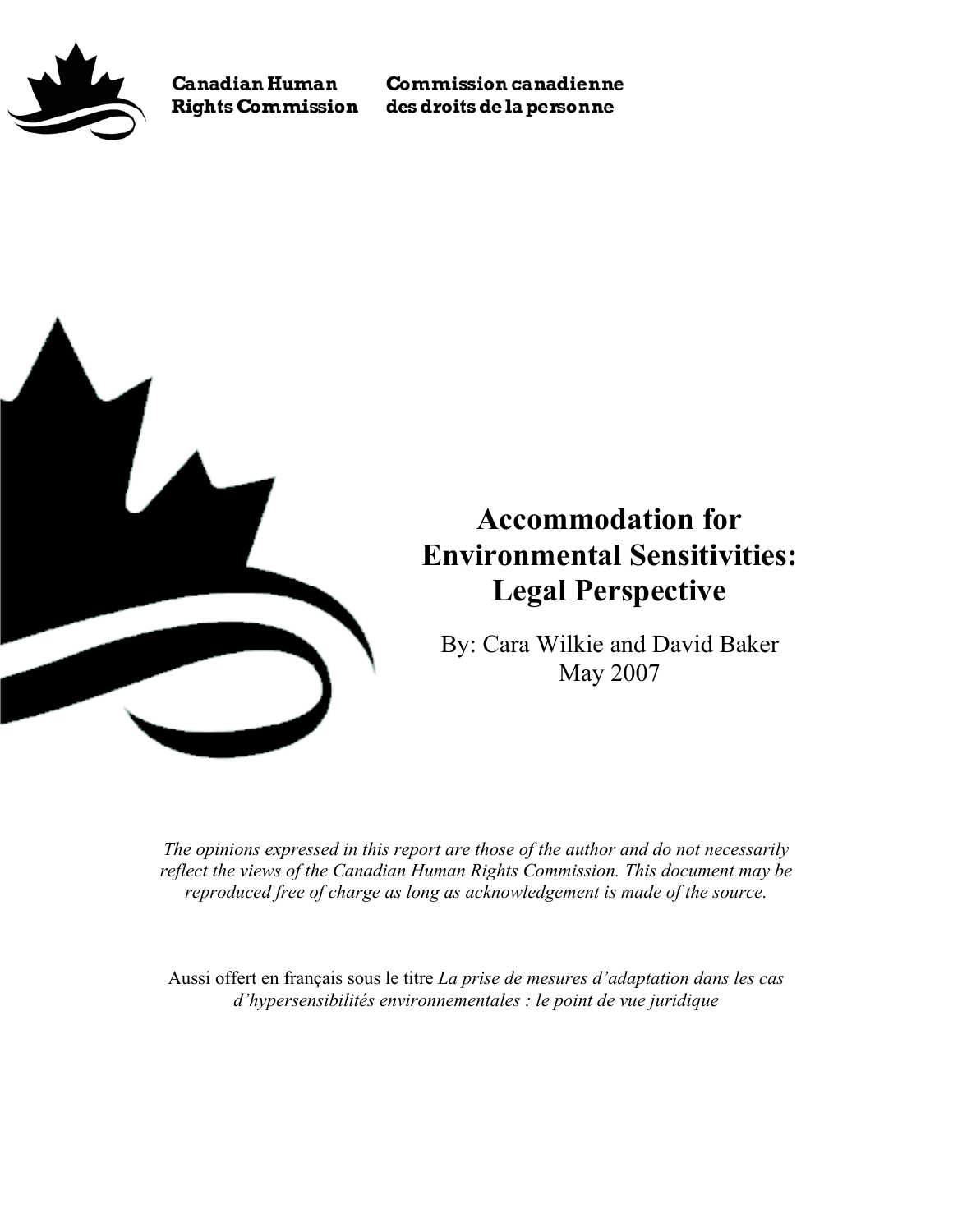# **Accommodation for Environmental Sensitivities: Legal Perspective**

By: Cara Wilkie and David Baker

#### **Abstract**

Environmental sensitivities are a group of poorly understood medical conditions that cause people to react adversely to environmental triggers. The Canadian Human Rights Commission commissioned this report, in which the researchers seek to establish the status of the issues related to environmental sensitivities from a legal perspective and as these relate to the protection of human rights. The researchers examined case law, consulted experts and examined secondary sources on accommodation of people with environmental sensitivities in Canada, the United States, Australia, New Zealand and the United Kingdom, in order to answer several questions in the Canadian context: What is the status of the case law in these jurisdictions? Do building codes act as barriers to people with environmental sensitivities? What best practices emerge from the case law? How are conflicting interests reconciled? How can third parties be involved in the accommodation process? Where is the threshold of undue hardship? How are conflicts regarding accommodation preferences resolved?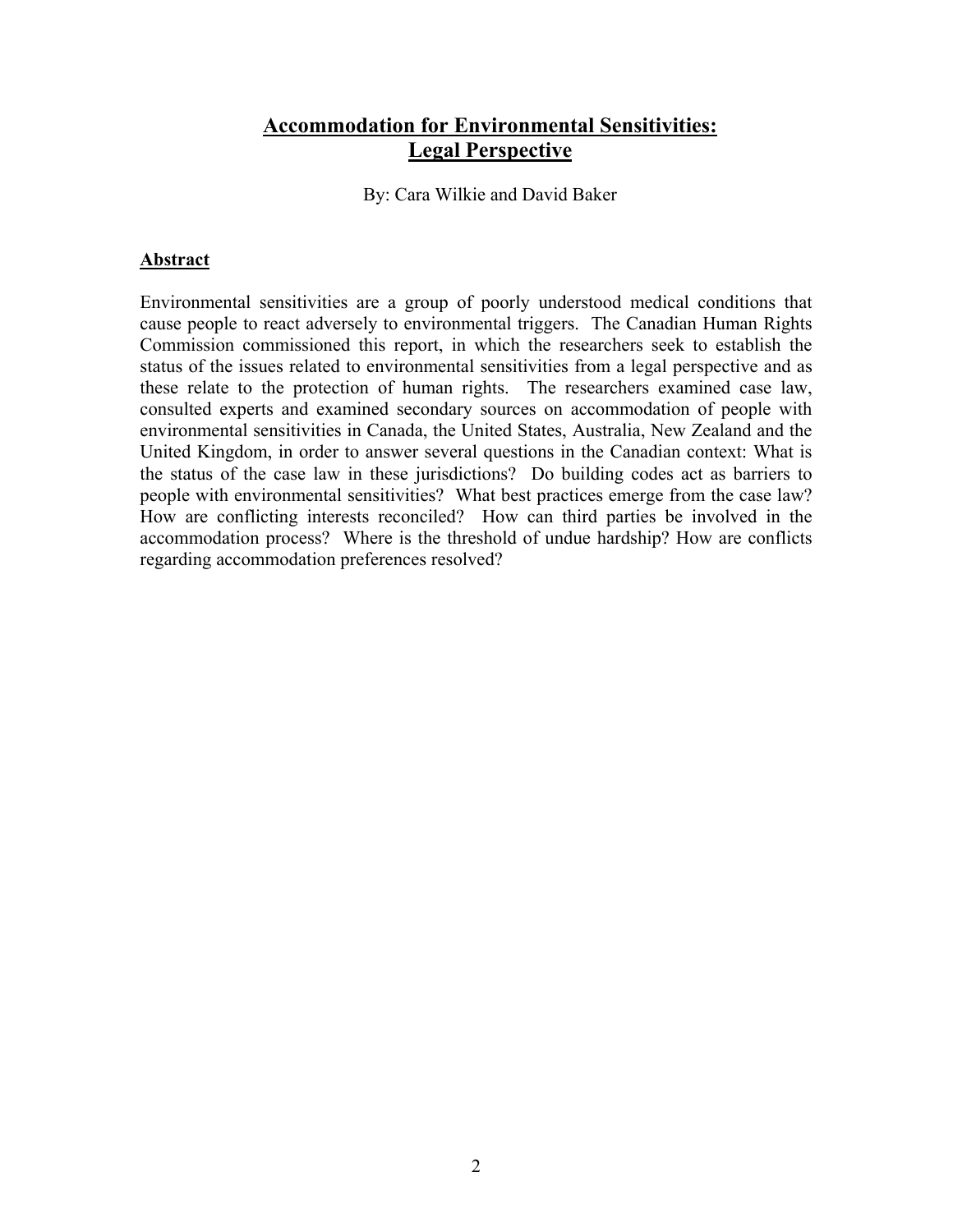# **Accommodation for Environmental Sensitivities: Legal Perspective**

By: Cara Wilkie and David Baker

#### **Executive Summary and Recommendations**

The Canadian Human Rights Commission commissioned this research project to examine past legal assessments of accommodation for environmental sensitivities, including how third parties may be involved and the relevance of buildings codes and standards. Environmental sensitivities are a complex and often poorly understood group of chronic conditions. Individuals with environmental sensitivities experience adverse reactions to environmental agents that are prevalent throughout the built environment and include electromagnetic fields and the chemicals found in building materials, furniture, cleaning and copying products, fragrances and pesticides.

Canadian and Australian approaches to disability are very broad, and environmental sensitivities are readily accepted. In contrast, the *Americans with Disabilities Act* applies a very restrictive test for an individual to qualify as a person with a disability, and individuals with environmental sensitivities are regularly denied protection. Because of the scientific confusion regarding sensitivities, individuals have difficulty finding and providing expert evidence in the United States, and may have this difficulty in Canada as well.

Accommodations that individuals with environmental sensitivities may require generally involve minimizing the use of triggering substances, filtering triggers from the environment or avoiding the trigger-filled environment. Each type of accommodation may meet the test of undue hardship in Canada, but will depend upon the circumstances of the accommodating entity. The entity may be able to require the individual's nonattendance, where attendance would be detrimental to his or her health, and the entity may be required to use enforcement mechanisms to ensure that third parties co-operate with accommodation measures. Each of these types of accommodation has been rejected in the United States. There is little relevant jurisprudence in Australia and none in the United Kingdom and New Zealand.

The researchers identified only one case in which the barrier identified was a building rule—namely, a condominium by-law requiring wall-to-wall carpeting. While no cases involving barriers in building codes were identified, the standards fall far short of accommodating individuals with environmental sensitivities. Governments in the United States and Australia are attempting to implement rules under which people with environmental sensitivities will be partially accommodated.

When accommodating any disability, the same considerations of dignity, individual assessments and independence apply. Many businesses have implemented fragrance-free and chemical avoidance policies, some will provide special equipment or renovate their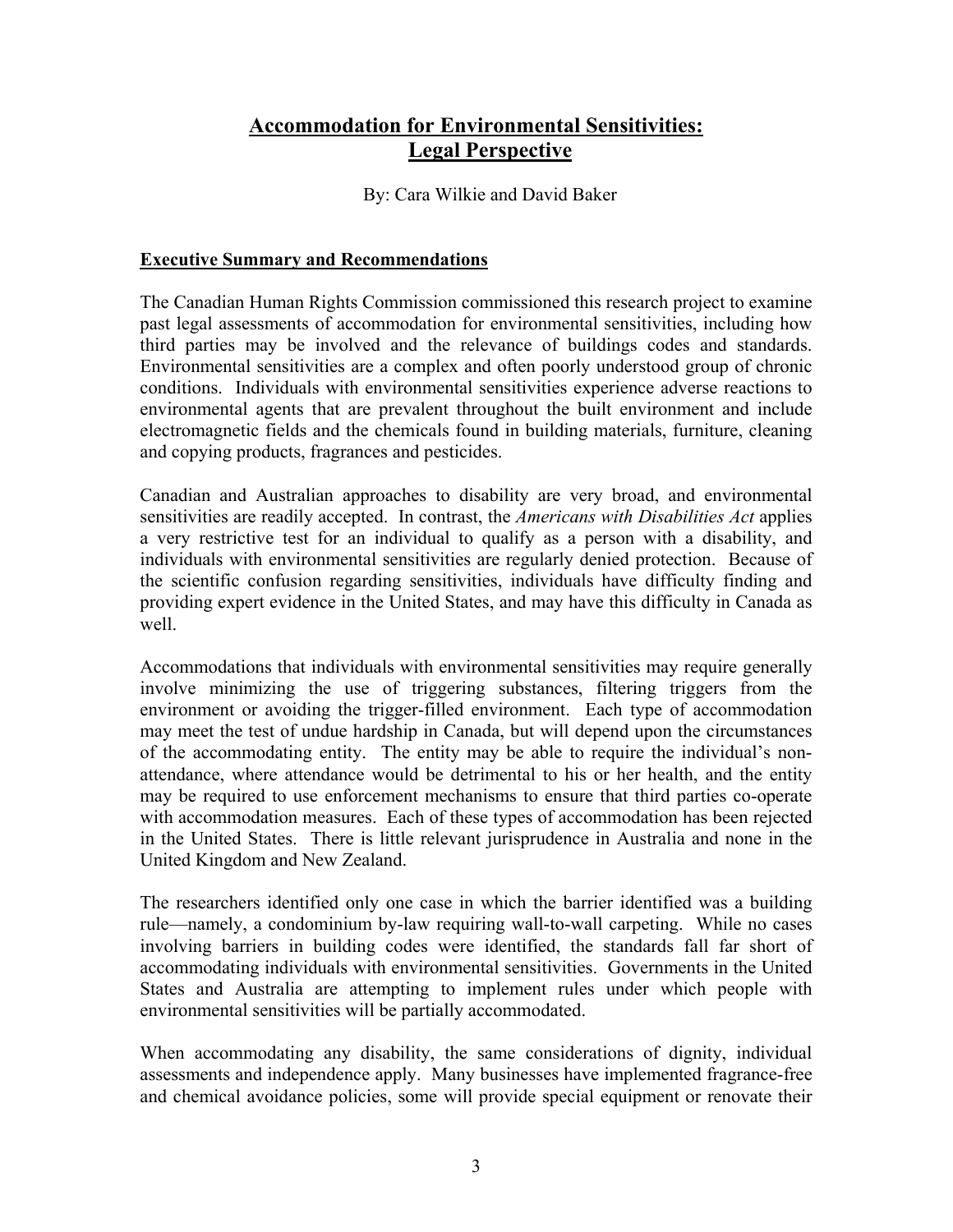spaces, and others have transferred, reassigned or retrained employees with environmental sensitivities. Nonetheless, the areas of necessary accommodations are broad and many non-traditional sectors must consider their accommodation obligations.

**Recommendation 1:** Where an individual with a poorly understood disability is unable to provide expert medical evidence, the employer, service provider or other decision maker should seek an informed expert opinion on the effects of the condition and the resulting accommodation needs.

**Recommendation 2:** Employers, service providers and other decision makers should ensure that, if accommodation requests are rejected, it is not because the medical evidence provided is not as unequivocal as it may be with other disabilities: knowledge and understanding of the condition is still developing, and expectations regarding medical evidence should reflect this.

**Recommendation 3:** When reviewing their building codes, governments across Canada proactively address issues related to accommodation of people with disabilities, especially disabilities that are difficult to address retrospectively, such as environmental sensitivities.

**Recommendation 4:** Employers and service providers should develop and enforce fragrance-free and chemical avoidance policies, including promoting educational campaigns to increase voluntary compliance with such policies.

**Recommendation 5:** Employers and service providers, for their staff and service recipients, should develop or adopt educational material and programs for accommodation of people with environmental sensitivities, to increase voluntary compliance with such policies.

**Recommendation 6:** Employers and service providers should proactively take steps to minimize chemical use, purchase less-toxic products, and advocate with the construction and manufacturing industries to produce less-toxic materials.

**Recommendation 7:** The Commission should undertake or continue educational campaigns that encourage proactive accommodations, including in non-traditional areas of accommodation, such as national parks or other green spaces.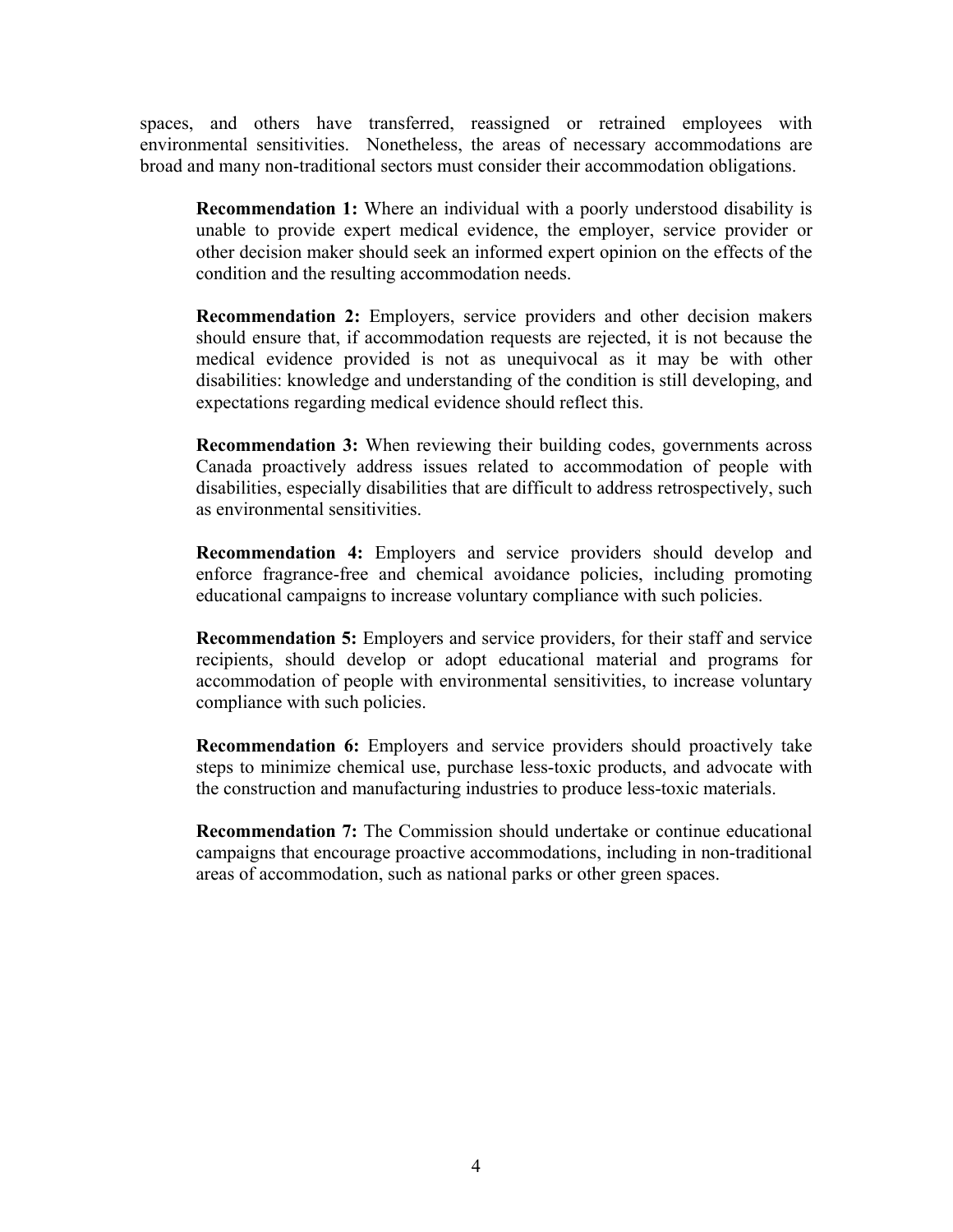# **Accommodation for Environmental Sensitivities: Legal Perspective**

By: Cara Wilkie and David Baker

# **Table of Contents**

|                                                                                                                                                                                  | 5                          |  |
|----------------------------------------------------------------------------------------------------------------------------------------------------------------------------------|----------------------------|--|
|                                                                                                                                                                                  | 6                          |  |
| II. Environmental Sensitivities, Disability and Medical Evidence                                                                                                                 | 8                          |  |
|                                                                                                                                                                                  | 8<br>9                     |  |
| III. Accommodation for Environmental Sensitivities: State of                                                                                                                     | 11                         |  |
|                                                                                                                                                                                  | 12<br>18<br>23<br>23       |  |
| IV. Government Policies and Standards Regarding Building Codes 26                                                                                                                |                            |  |
| V. Accommodation for Environmental Sensitivities: Best Practices 28                                                                                                              |                            |  |
| a. Accommodation Principles and Practices<br>b. Fragrance Policies and Chemical Avoidance<br>c. Special Equipment and Renovations<br>d. Transfers, Re-assignments and Retraining | 28<br>28<br>30<br>30<br>31 |  |
|                                                                                                                                                                                  | 32                         |  |
|                                                                                                                                                                                  | 33                         |  |
| Appendix B: Annotated List of Available Resources                                                                                                                                | 34                         |  |
|                                                                                                                                                                                  |                            |  |
| Appendix D: List of Organizations and Individuals Consulted<br>42                                                                                                                |                            |  |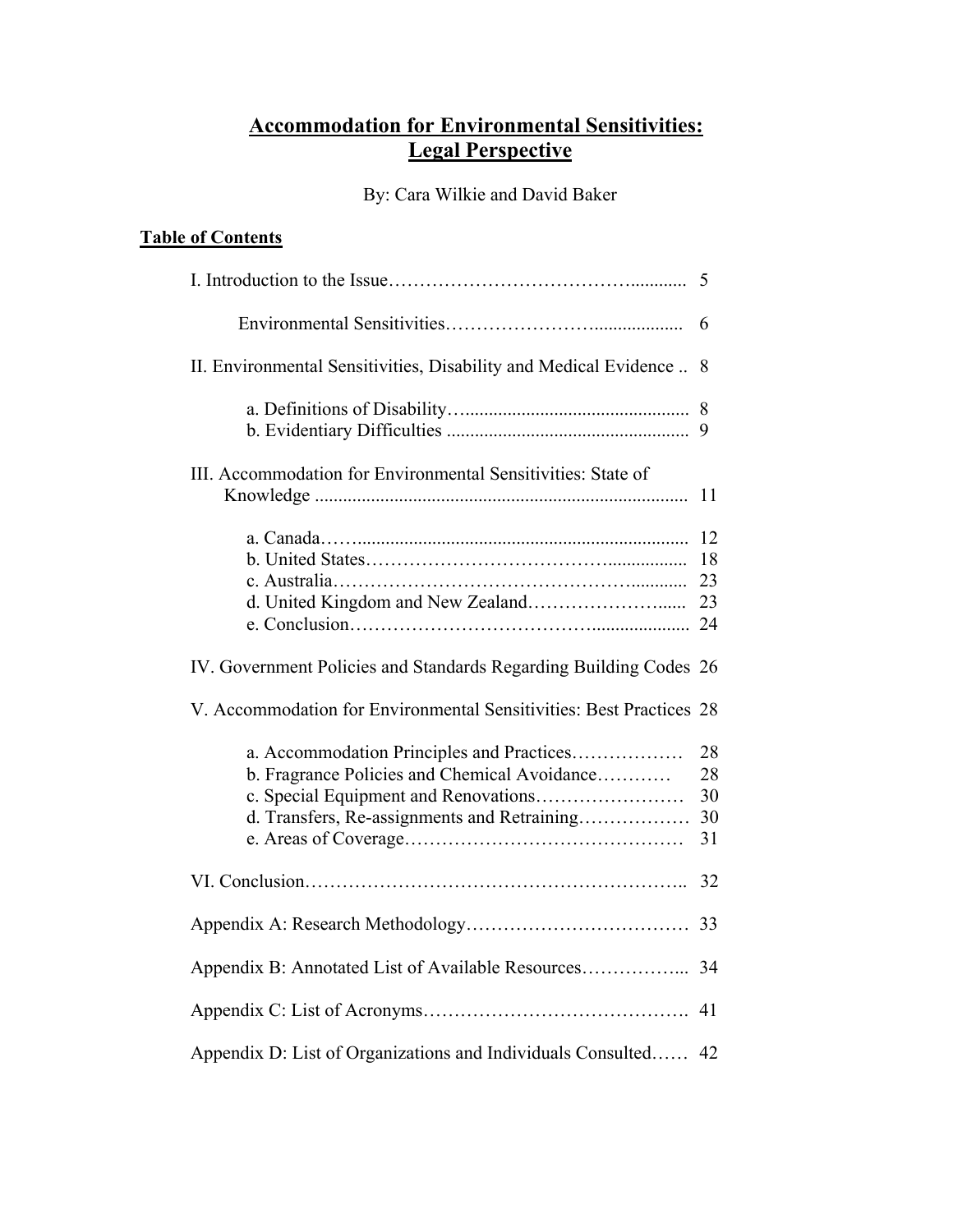# <span id="page-5-0"></span>**Accommodation for Environmental Sensitivities: Legal Perspective**

By: Cara Wilkie and David Baker

## **I. Introduction to the Issue**

In an effort to clarify the issues surrounding environmental sensitivities and accommodation for them in employment, housing, facilities, employee organizations and services, the Canadian Human Rights Commission commissioned two research projects. One examines the medical and architectural considerations and awareness of environmental sensitivities. The other project, this report, examines past legal assessments of accommodation for environmental sensitivities, including how third parties may be involved and the relevance of buildings codes and standards. The report was commissioned to answer the following questions:

- 1. What is the current status of case law on environmental sensitivities in Canada, including complaints filed with federal, provincial and territorial human rights commissions and tribunals?
- 2. What is the current status of case law on environmental sensitivities in the U.S., U.K., Australia and New Zealand, including complaints filed with their human rights commissions and tribunals, if applicable?
- 3. Do government policies and standards on building codes, air quality and ventilation include features that can act as barriers or shortcomings that are detrimental to individuals with environmental sensitivities?
- 4. Does the case law include accommodation advice, including best practices, concerning environmental sensitivities? What are the pros and cons of these measures in terms of health, safety and cost?
- 5. What do the legislation and case law tell us about resolving situations where the rights and interests of some appear to conflict with those of others? How can opposing rights and interests be reconciled?
- 6. Where does the threshold of undue hardship lie under the *Canadian Human Rights Act* and the case law, considering the expense that may be involved in accommodations for environmental sensitivities (e.g. major renovations to buildings, moving to another building and major improvement of air quality)?
- 7. If there is a conflict between the preference of the employee and the ability of the employer to provide accommodation, and if so, how is this conflict resolved?

This report begins by examining environmental sensitivities generally to provide context for the research that follows. The authors consider environmental sensitivities in the light of international definitions of disability and evidentiary difficulties that may arise for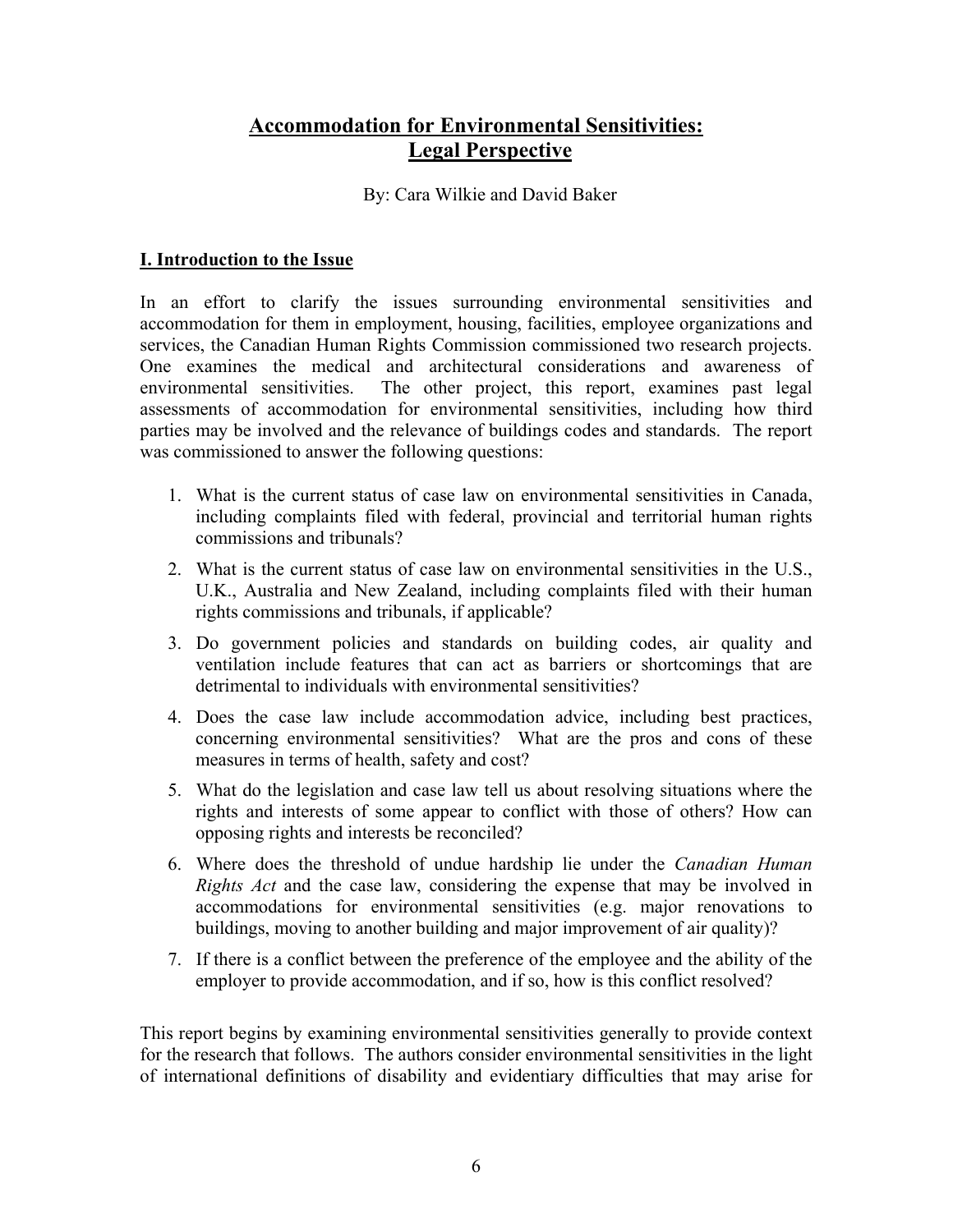<span id="page-6-0"></span>litigants because of the minimal understanding of the condition within the medical community.

In the sections that follow, the researchers turn to a consideration of the types of accommodations that may be requested by a person with environmental sensitivities and to jurisprudential consideration of the reasonableness of these accommodations in Canada, the United States, and Australia. The researchers also conducted research into New Zealand and United Kingdom jurisprudence, but were unable to identify anything of relevance. In each jurisdiction, the researchers consider which accommodations have been accepted and which have been rejected as unreasonable or as causing undue hardship. The researchers consider how third parties are engaged in the accommodation process and how the rights of the different parties are reconciled. The section concludes with the researchers drawing cross-jurisdictional conclusions on what accommodations will likely be required as a result of Canadian human rights analysis.

The researchers continue by examining the extent to which the case law, their consultations and secondary sources identify specific barriers or shortcomings in building codes and government standards on construction that are detrimental to individuals with environmental sensitivities.

This report concludes by providing, for the Commission and the employers, providers of goods, services, facilities or accommodations, and employee organizations subject to the *Canadian Human Rights Act*, R.S.C. 1985, c. H-6 (the "Act"), descriptions of best practices in relation to accommodation of environmental sensitivities and principles of universal design.<sup>1</sup> This discussion includes a review of sample policies specific to accommodation for environmental sensitivities, such as fragrance or smoking policies.

# **Environmental Sensitivities**

Environmental sensitivities are not easily defined, as they are a complex and often poorly understood group of chronic conditions. The explanation of sensitivities that appears below is given here merely to provide context for the legal analysis that follows.

The Ad Hoc Committee on Environmental Hypersensitivity Disorders, chaired by former Judge George M. Thomson, defined environmental sensitivities as:

a chronic (i.e. continuing for more than three months) multisystem disorder, usually involving symptoms of the central nervous system and at least one other system. Affected persons are frequently intolerant to

<sup>&</sup>lt;sup>1</sup> While the Act's prohibition of discrimination in sections 5-13 applies to all employers, providers of goods, services, facilities or accommodations, and employee organizations under the federal jurisdiction of the Canadian Human Rights Commission, the researchers use the term "employers and service providers" throughout this paper. This term is used for ease of reference and not because the duty to accommodate and the standard of undue hardship discussed in this paper do not apply equally to all entities covered by the Act.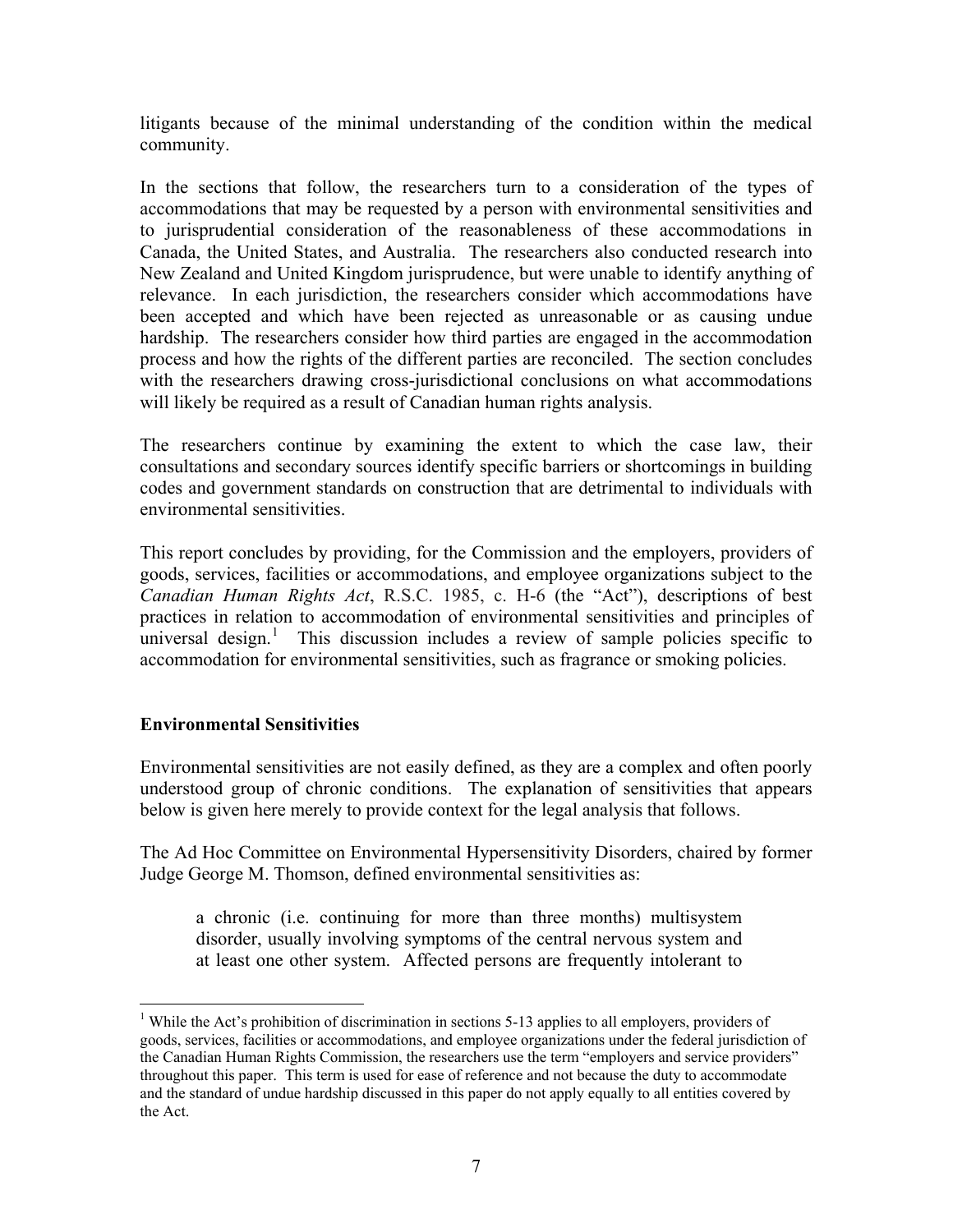some foods and they react adversely to some chemicals and to environmental agents, singly or in combination, at levels generally tolerated by the majority… Improvement is associated with avoidance of suspected agents and symptoms recur with re-exposure. $2$ 

Individuals with environmental sensitivities experience adverse reactions to environmental agents below the level deemed to be unsafe or to affect people. The causes, symptoms and triggers of environmental sensitivities vary from individual to individual. The triggering environmental agents are prevalent throughout the built environment and include electromagnetic fields and the chemicals found in building materials, furniture, cleaning and copying products, fragrances, and pesticides.

As a result of the scientific confusion, diagnostic difficulty and general lack of knowledge within the medical and broader community with regard to environmental sensitivities, the latter are often misdiagnosed as psychological or psychiatric conditions. This misdiagnosis and misunderstanding results in social stigma for people with sensitivities and may result in a denial of accommodation, with individuals being told that "it is in their head." However, despite the lack of clarity on the causes of environmental sensitivities and the absence of a diagnostic test, there is no doubt that individuals experience physical symptoms as a result of environmental agents. Even if environmental sensitivities were triggered by a psychiatric condition, the Act's guarantee of accommodation to the point of undue hardship and non-discrimination would be equally applicable, albeit potentially with different forms of accommodation.

While this paper uses the term "environmental sensitivities," numerous other terms refer to the same or similar conditions, including "multiple chemical sensitivity (MCS)," "chemical injury," "sick building syndrome," "environmental illness," "environmental hypersensitivity," "electromagnetic field (EMF) sensitivity," "Gulf War syndrome," "environmental sensitivity disorder," "20th century disease" and "environmental allergies." Because of the variation in triggers and symptoms, it is preferable to refer to sensitivities in the plural, rather than the singular.

<sup>2</sup> *Report of the Ad Hoc Committee on Environmental Hypersensitivity Disorders*, to Murray J. Elston, Minister of Health (August 1985), at 17-18.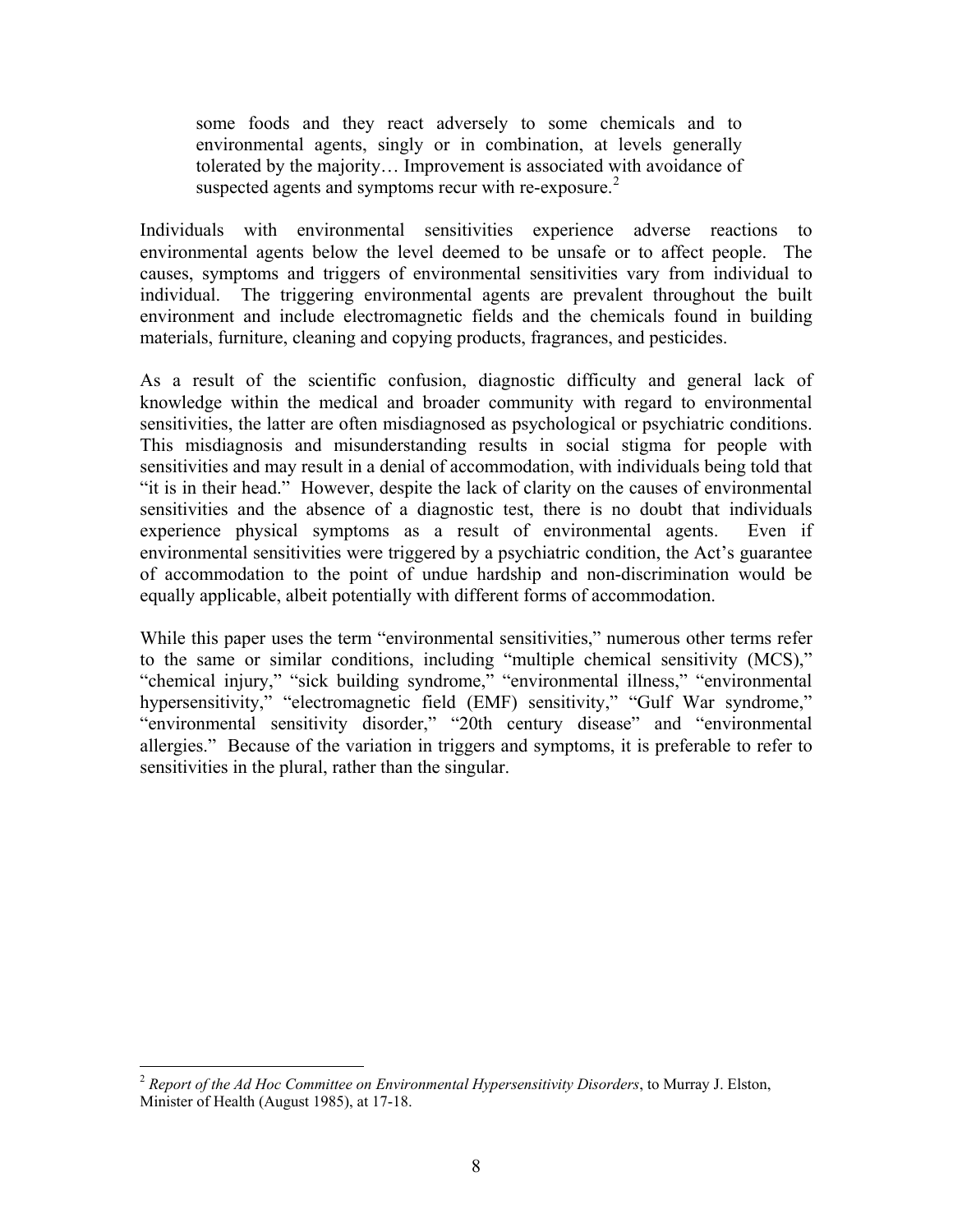#### <span id="page-8-0"></span>**II. Environmental Sensitivities, Disability and Medical Evidence**

#### **a. Definitions of Disability**

International approaches to definitions of disability in human rights protection vary in their reliance on medical diagnoses and symptoms. At one end of this spectrum are the Canadian and Australian approaches, in which a very broad definition of disability is adopted.<sup>3</sup> As a result of this, complainants are required to provide minimal medical evidence to establish that they qualify as persons with a disability, and individuals with environmental sensitivities do not need to prove the veracity of their condition. In fact, the courts have specifically held that the inability of the medical community to diagnose a condition or identify its cause does not affect whether an individual has a disability, so long as its triggers can be identified.<sup>4</sup> Instead, the analysis is meant to focus on the individual's accommodation needs and the behaviour of the employer or service provider.<sup>5</sup>

In contrast, the *Americans with Disabilities Act* (ADA) applies a very restrictive medical test for an individual to qualify as a person with a disability and be eligible for protection under the ADA.<sup>6</sup> Individuals with environmental sensitivities often find it difficult to establish that they have a disability under this definition. In one case, for example, the United States District Court held that a woman did not qualify as a person with a disability because her sensitivities to chemicals only affected a major life function (breathing) while at the office and exposed to chemicals.<sup>7</sup> Numerous other decisions have

<sup>&</sup>lt;sup>3</sup> Disability is defined in section 25 of the Act as "any previous or existing mental or physical disability and includes disfigurement and previous or existing dependence on alcohol or a drug."

Section 4 of the Australian *Disability Discrimination Act* (DDA) 1992 (Cth.) defines disability in an equally broad manner, however with more detail, as:

<sup>(</sup>a) total or partial loss of the person's bodily or mental functions; or

<sup>(</sup>b) total or partial loss of a part of the body; or

<sup>(</sup>c) the presence in the body of organisms causing disease or illness; or

<sup>(</sup>d) the presence in the body of organisms capable of causing disease or illness; or

<sup>(</sup>e) the malfunction, malformation or disfigurement of a part of the person's body; or

<sup>(</sup>f) a disorder or malfunction that results in the person learning differently from a person without the disorder or malfunction; or

<sup>(</sup>g) a disorder, illness or disease that affects a person's thought processes, perception of reality, emotions or judgment or that results in disturbed behaviour; and includes a disability that:

<sup>(</sup>h) presently exists; or

<sup>(</sup>i) previously existed but no longer exists; or

<sup>(</sup>j) may exist in the future; or

<sup>(</sup>k) is imputed to a person.<br><sup>4</sup> *Brewer v. Fraser Milner Casgrain LLP*, [2006] A.J. No. 625 (Q.B.). Note that this decision is currently under appeal.

<sup>5</sup> See e.g. *Granovsky v. Canada (Minister of Employment and Immigration*), [2000] 1 S.C.R. 703 at para. 26.

<sup>&</sup>lt;sup>6</sup> To qualify as a person with a disability under the ADA (42 U.S.C. § 12102(2)), a claimant must have, be perceived as having or have a history of a "physical or mental impairment that substantially limits one or more of [their] major life activities."

<sup>7</sup> *Jones v. Ind. Civ. Rights Comm'n***,** 2006 U.S. Dist. LEXIS 23954.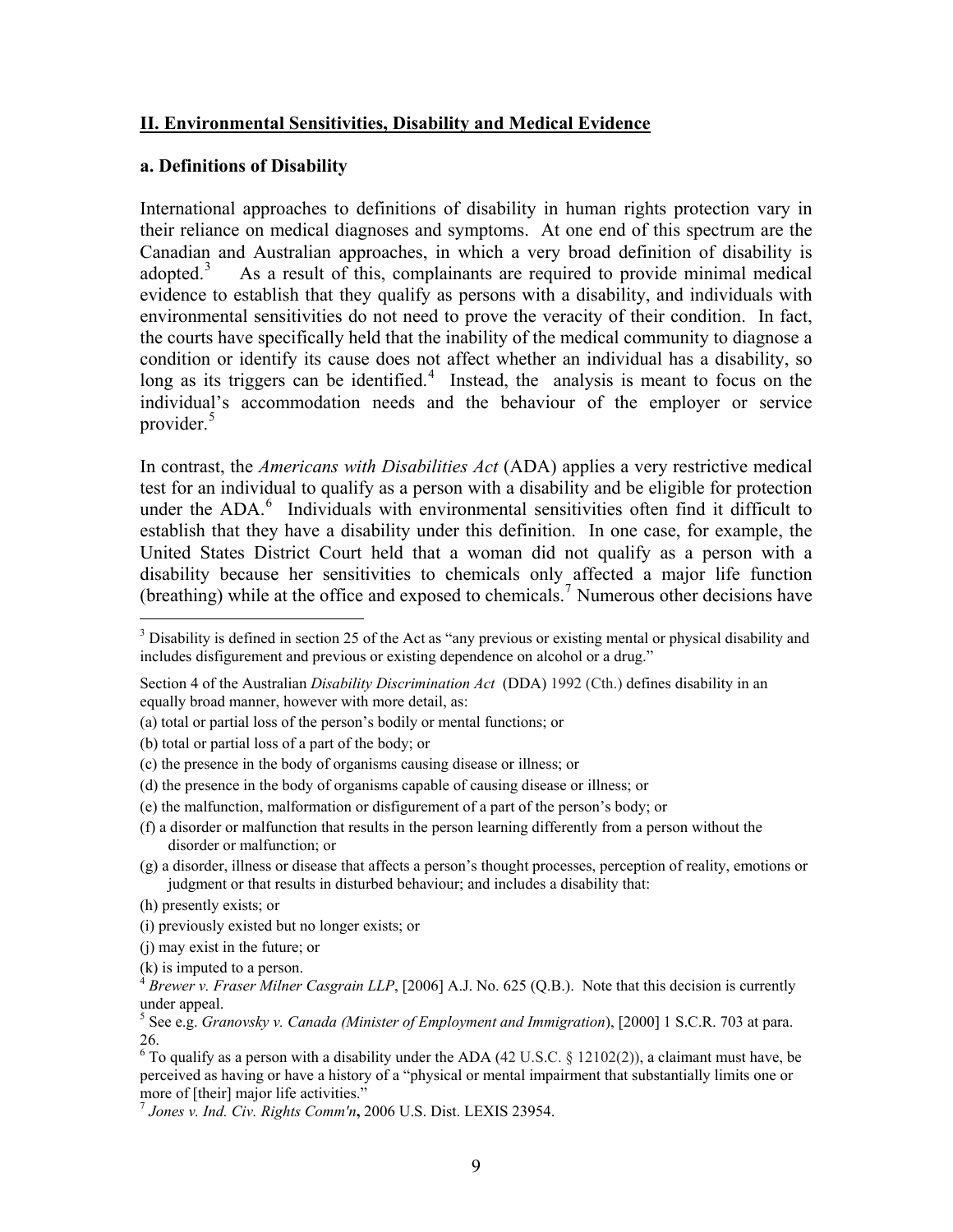<span id="page-9-0"></span>similarly concluded that environmental sensitivities do not qualify as a disability under the ADA because of their intermittence. $8<sup>8</sup>$ 

# **b. Evidentiary Difficulties**

The reliance upon medical evidence in the United States places individuals with environmental sensitivities at a particular disadvantage as a result of the scientific confusion or broad acceptance of environmental sensitivities, the diagnostic difficulties, and the variation in triggers, symptoms and severity. American courts have frequently refused to allow expert testimony on sensitivities because they have concluded that it does not meet the test of scientific reliability for the acceptance of expert evidence.<sup>9</sup> As a result, individuals with sensitivities are often required to identify their disability more restrictively so as to obtain the status of scientific reliability. They may, for example, state that their disability is asthma or an allergy to a particular chemical.<sup>10</sup> However, this may have a detrimental impact upon other aspects of the discrimination analysis, including whether a major life function is affected and what accommodations the person may require.

While the Canadian and Australian approaches do not rely as heavily on medical evidence, particularly in establishing that a person qualifies as a person with a disability, such evidence remains necessary and relevant in determining what accommodations the person requires. The authors have not identified any Canadian jurisprudence regarding the acceptability of a medical opinion on an environmental sensitivity as it relates to needed accommodations, but such an obstacle to complainants can be anticipated and frequently arises for individuals in workplace injury compensation regimes.<sup>11</sup>

The general lack of knowledge on sensitivities within the medical community and the unavailability of tests to identify particular triggers may act as an obstacle to the treatment of sensitivities and to a complainant's ability to identify appropriate experts to testify before a tribunal or provide evidence to an employer about accommodation needs. $^{12}$ 

<sup>8</sup> See e.g. *Owen v. Computer Sciences Corp.,* 1999 U.S. Dist. LEXIS 12635; *Minor v. Stanford University/Stanford Hosp*.**,** 1999 U.S. Dist. LEXIS 9135; and *Farrish v. Carolina Commercial Heat Treating* (2002), 225 F. Supp. 2d 632. 9 See e.g. *Treadwell v. Dow-United Techs* (1997), 970 F. Supp. 974; *Gabbard v. Linn-Benton Hous. Auth.*

<sup>(2002),</sup> 219 F. Supp. 2d 1130; *Frank v. New York* (1997), 972 F. Supp. 130; *Coffey v.County of Hennepin* (1998), 23 F.Supp.2d 1081; *Yacher v. Shalala* (2000), EEOC DOC 03A00077.<br><sup>10</sup> See e.g. *Treadwell v. Dow-United Techs* (1997), 970 F. Supp. 974.<br><sup>11</sup> See e.g. *Nova Scotia Teachers Union v. King's County District School* 

<sup>[1997]</sup> N.S.L.A.A. No. 10; *Nova Scotia Teachers Union v. King's County District School Board (Van Zoost* 

<sup>&</sup>lt;sup>12</sup> See e.g. *Wachal v. Manitoba Pool Elevators*, [2000] C.H.R.D. No. 4 (C.H.R.T.), where complaint dismissed for lack of evidence linking disability with absences; *United Parcel Service Canada and Smith*, [2000] C.L.C.R.S.O.D. No. 15, where unsuccessfully invoked right to refuse unsafe work because no evidence linking health reactions and the workplace; *Brewer v. Fraser Milner Casgrain LLP*, [2006] A.J. No. 625 (Q.B).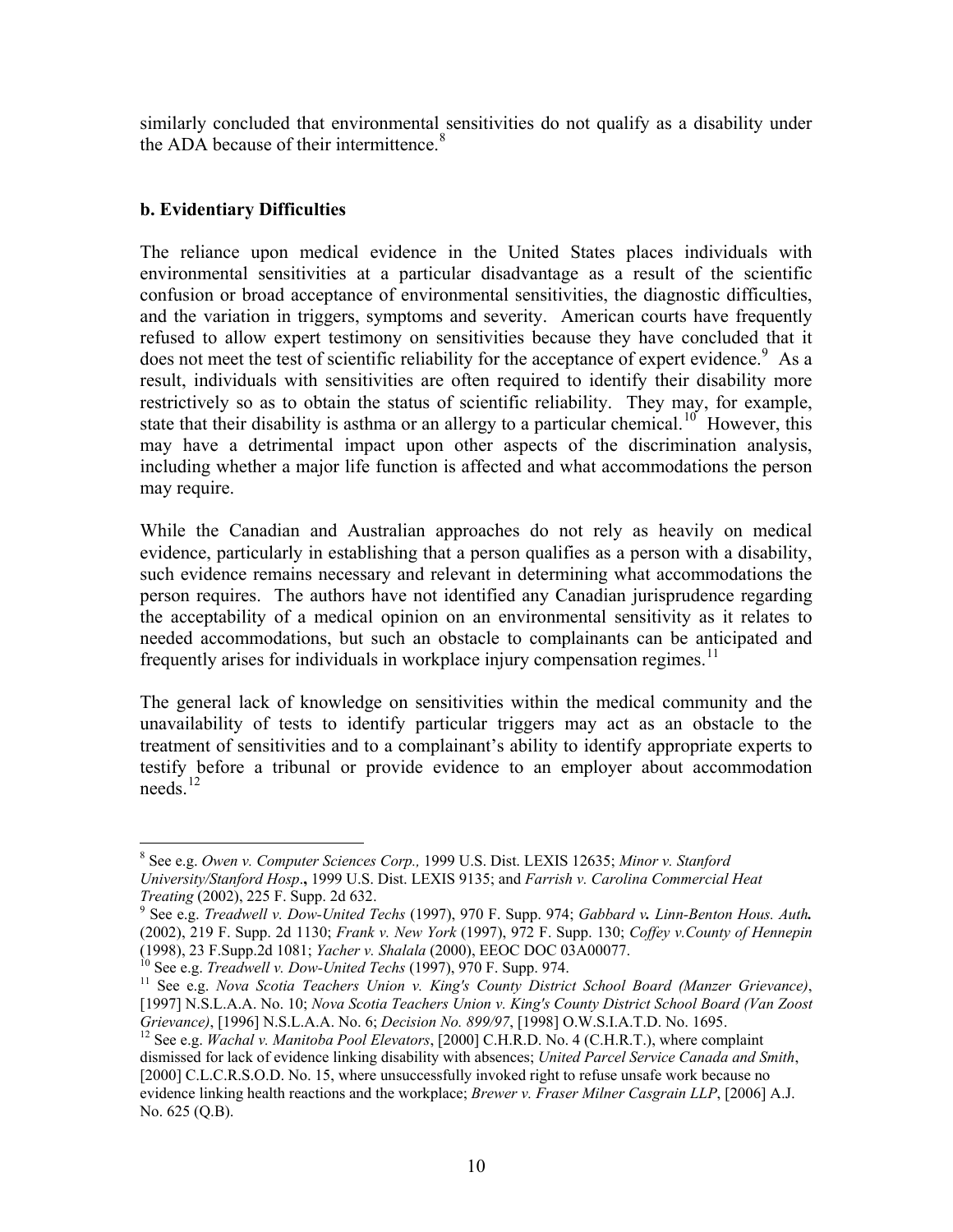**Recommendation 1:** Where an individual with a poorly understood disability is unable to provide expert medical evidence, the employer, service provider or other decision maker should seek an informed expert opinion on the effects of the condition and the resulting accommodation needs.

**Recommendation 2:** Employers, service providers and other decision makers should ensure that, if accommodation requests are rejected, it is not because the medical evidence provided is not as unequivocal as it may be with other disabilities: knowledge and understanding of the condition is still developing, and the expectations regarding medical evidence should reflect this.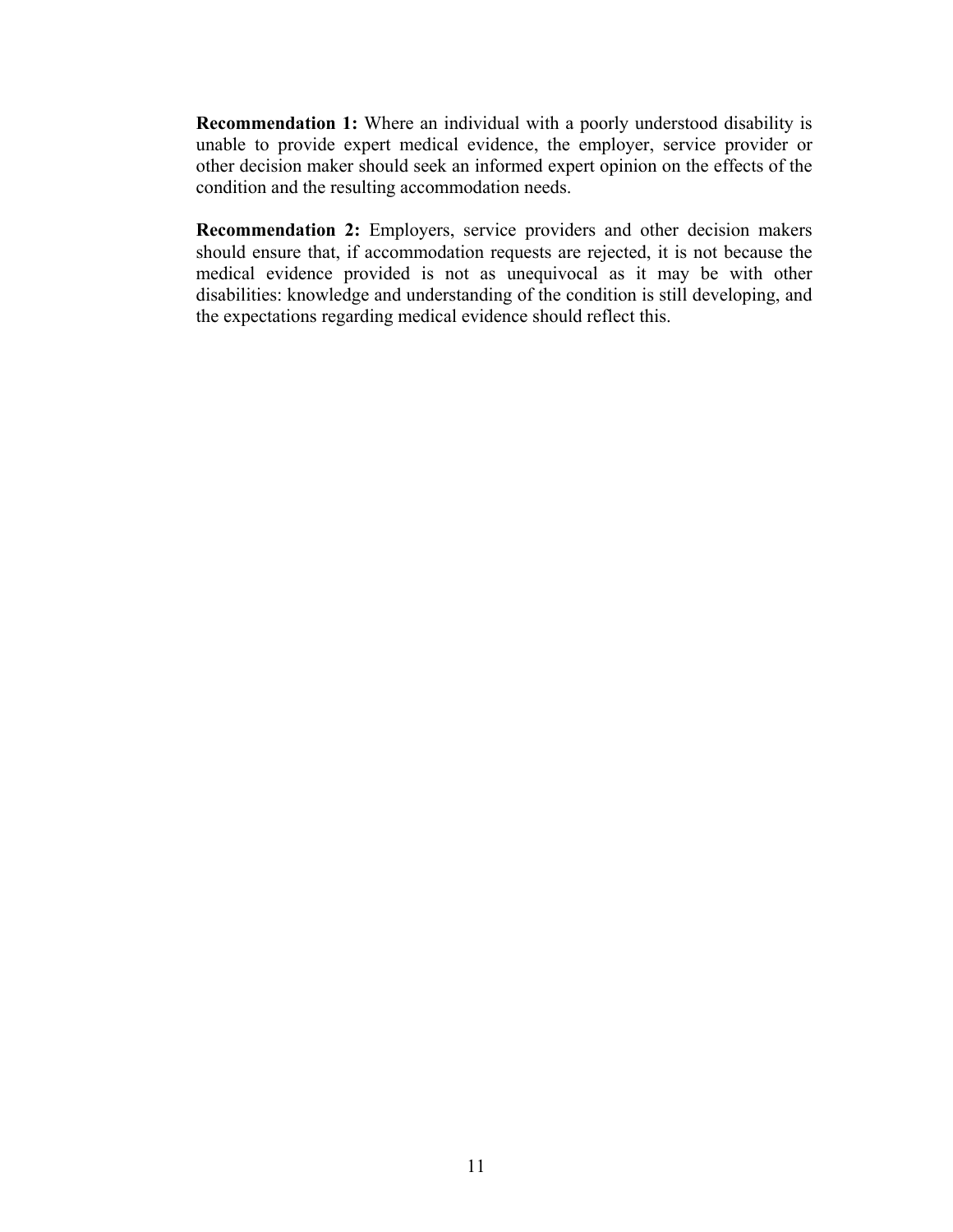# <span id="page-11-0"></span>**III. Accommodating Environmental Sensitivities: State of Knowledge**

Because of the common use of chemicals throughout society, the spheres where individuals with environmental sensitivities may request accommodation are countless. While what are appropriate accommodations will depend on the individual's circumstances, the following is a list of some of the types of accommodations identified in the jurisprudence and secondary literature and through the researchers' consultations:

- Establishing and enforcing fragrance-free policies;
- Instituting a non-smoking policy that requires smokers to remain at a distance from entrances and ventilation intakes and that provides designated closets for the jackets and belongings of smokers;
- Carpet-free environments;
- Ensuring that the environment is not recently renovated and that all furniture and products are sufficiently used that they are no longer off-gassing;
- Informing the individual of planned cleaning, renovations or furniture purchases so that they may be involved in selecting products or may refrain from attending during that period;
- Eliminating or reducing chemical spraying, especially near ventilation intakes, and, if the spraying is unavoidable, informing individuals beforehand;
- Flexible work options, including telecommuting;
- Windows that open;
- Activated carbon or activated-charcoal-filtered air cleaners;
- Office locations away from copying and cleaning products and indoor traffic;
- Providing books that are sufficiently used that they will not off-gas, and that do not contain moulds or dust;
- Providing low-electromagnetic-field equipment;
- Not including perfume advertisements in magazines or limiting access to them: $^{13}$  and
- Establishing no-idling policies.

This list provides examples of accommodations that an individual may seek, but consideration is not given to whether such accommodations would be required of a covered entity or whether they are too onerous and would impose an undue hardship. As for other forms of accommodation, section 15(2) of the Act dictates consideration of health, safety and cost in the determination of what constitutes an undue hardship.

In the sections that follow, the authors will review jurisprudence on how this test is applied in the context of environmental sensitivities. In addition to accommodation steps taken by employers and by service and facility providers, full accommodation of environmental sensitivities may require that proactive steps be taken by co-workers,

 $13$  While the authors have identified no Canadian equivalent, American postal legislation and regulations require that fragrance advertising samples in the mail be sealed or wrapped to prevent accidental exposure (39 U.S.C. § 3001(g) and *Domestic Mail Manual*, 601.11.15).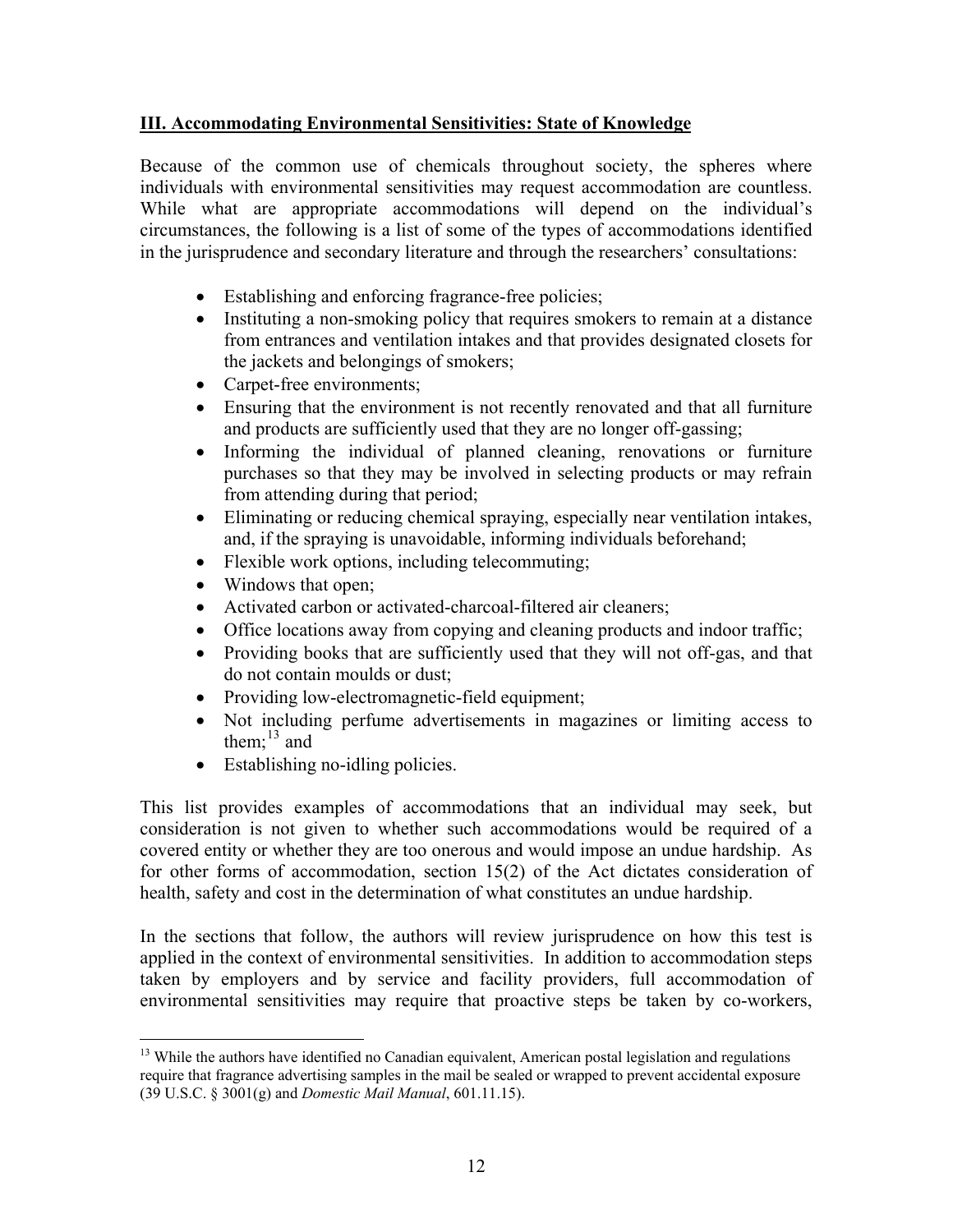<span id="page-12-0"></span>neighbours and other service users. Issues therefore arise with regard to how the interests of different parties are reconciled and how the various parties are involved in the accommodation process. The authors also explore the extent to which courts have considered sufficiency of government policies and standards on building codes as they relate to accommodation for environmental sensitivities.

In conducting their research, the authors examined cases that have arisen in comparable contexts as well, including those of asthma and allergies, as they provide useful insight into what are considered reasonable accommodations.

#### **a. Canada**

#### *i. Undue hardship*

Section 15(2) of the Act specifically outlines the factors that may be considered in assessing what constitutes an undue hardship: health, safety and cost. Other Canadian approaches to disability protection, such as those of Ontario, specify similar considerations for what constitutes an undue hardship and is therefore not a required accommodation<sup>14</sup>

Searches of Canadian jurisprudence revealed a surprising number of administrative decisions relating to environmental sensitivities. However, many of these do not address the specific issues that form the subject of this research as they relate to causation of injuries under workplace safety and insurance regimes,<sup>15</sup> turn on evidentiary issues, such as whether an employer was aware of a disability,<sup>16</sup> or conclude that the employer did appropriately attempt to accommodate an employee without considering the undue hardship test.<sup>17</sup> The decisions that relate to undue hardship have several general themes: the extent to which a covered entity must allow for non-attendance at its place of business, reasonable adjustments to the building or other accommodations, continuing to work when the workplace is injurious, and balancing conflicting interests.

#### 1. Non-attendance

The first theme, that of non-attendance at the place of business, is one that is frequently referenced in the jurisprudence, though few decisions include a full undue hardship analysis. Such alternative attendance arrangements may include telecommuting or alternative work placements. The appropriateness of these means of accommodation

<sup>&</sup>lt;sup>14</sup> See e.g. *Human Rights Code*, R.S.O. 1990, c. H.19, s. 17(2).<br><sup>15</sup> See e.g. *Dalhousie University v. Nova Scotia Government Employees Union (MacDonald Grievance)*, [2001] N.S.L.A.A. No. 12.

<sup>16</sup> See e.g. *Peace Wapiti School Board #33 v. General Teamsters, Local Union No. 362* (*Kwasniewski Grievance*), [2003] A.G.A.A. No. 92. 17 See e.g. *Coles and Treasury Board (National Defence*), [1998] C.P.S.S.R.B. No. 37.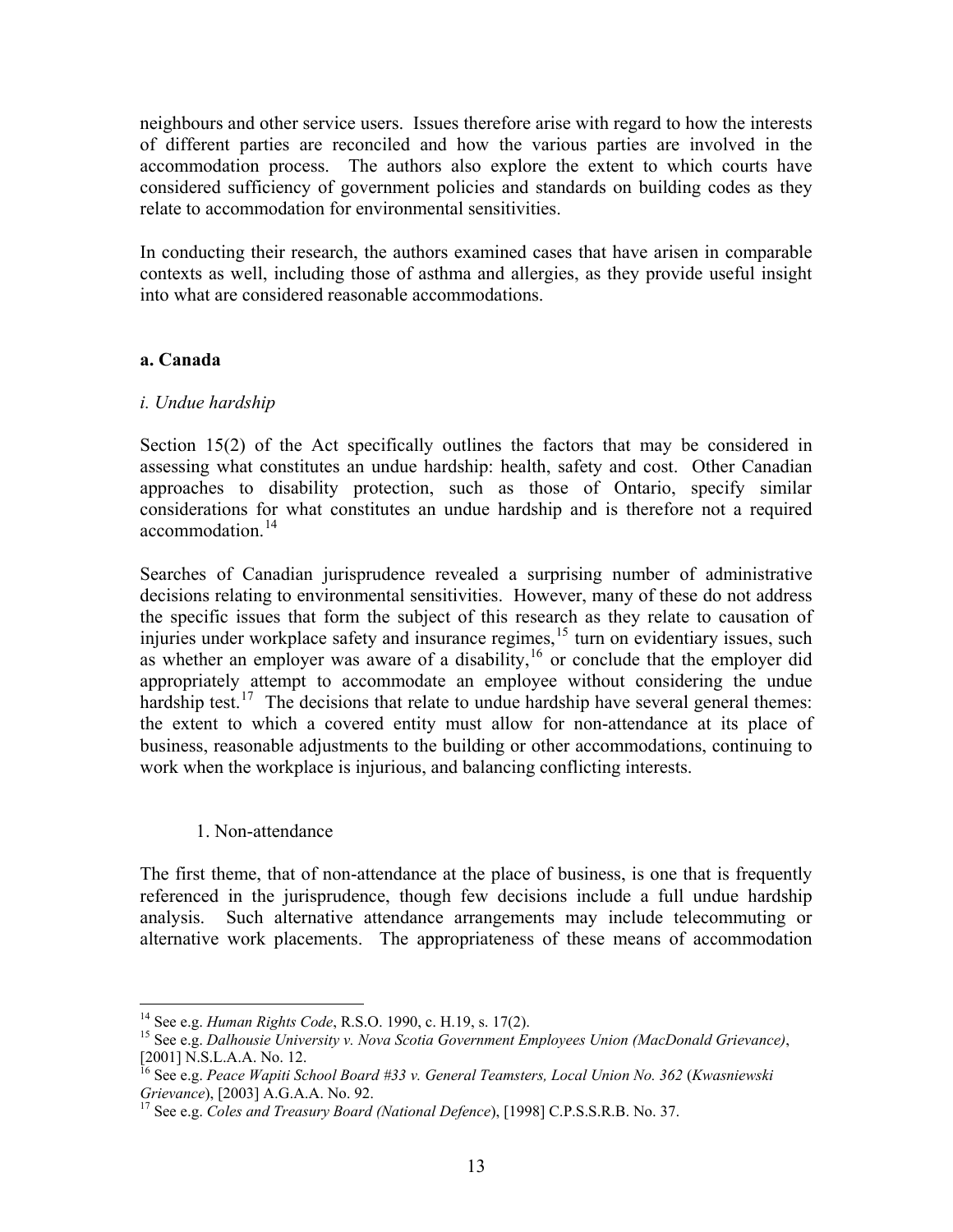largely depend on the particular circumstances of the employment and the entity providing the accommodation.

In *Harris,* a student complained of non-accommodation when she was required to attend a particular class, rather than being allowed to record the lectures or rely on notes taken by other students.<sup>18</sup> The tribunal considered the nature of the course and held that, since a major and reasonable purpose of the course was to develop skills through student interactions, non-attendance was not an appropriate accommodation. Instead, ensuring access to seating by an open window was an appropriate accommodation. However, in other courses that the student had taken where development of interactive skills was not the purpose of the course, the College was correct to accommodate the student by allowing her to record lectures or rely on student notes.

The *Anderson Grievance* decision also addresses this issue, albeit in obiter.<sup>19</sup> The grievor complained of the employer's non-accommodation after it failed to assign tasks that would allow the individual to remain away from the office during renovations. The employer argued that assigning such tasks would constitute an undue hardship, as the only non-office responsibilities within its business required that the individual drive. It argued that driving would be an inappropriate accommodation because, if the individual was unable to work in a dusty office during renovations, the individual also could not work out of the office doing tasks requiring driving, because of dust on the road. The arbitrator dismissed the grievance for lack of jurisdiction, but commented that the employer would likely have been unable to meet the undue hardship test, because of a lack of medical evidence concerning dust while driving. The arbitrator implicitly accepted the reasonableness of assigning the employee, at least temporarily, tasks out of the office.

In *Hutchinson*, the Public Services Staff Relations Board chastised a grievor for not accepting the reasonably proposed accommodation of telecommuting after alternative accommodation attempts, including requests to refrain from wearing fragrances and the purchase of an air cleaner and respirator, were unsuccessful.

Similarly, a grievor who wished to be accommodated by being allowed to work half-days was unsuccessful in her claim of non-accommodation.<sup>20</sup> The Board held that the claimant had unreasonably refused to be accommodated by working full time at an alternative location, whereas the employer had a reasonable operational justification for refusing to allow her to work part time.

<sup>&</sup>lt;sup>18</sup> *Harris v. Camosun College*, [2000] B.C.H.R.T.D. No. 51.<br><sup>19</sup> *Re. Alberta and Alberta Union of Provincial Employees (Anderson Grievance*) (1996), Alta. G.A.A. File No. 96-075 (not published).

<sup>20</sup> *Guibord and Treasury Board (Transport Canada*), [1995] C.P.S.S.R.B. No. 114, upheld on appeal [1996] F.C.J. No. 1534.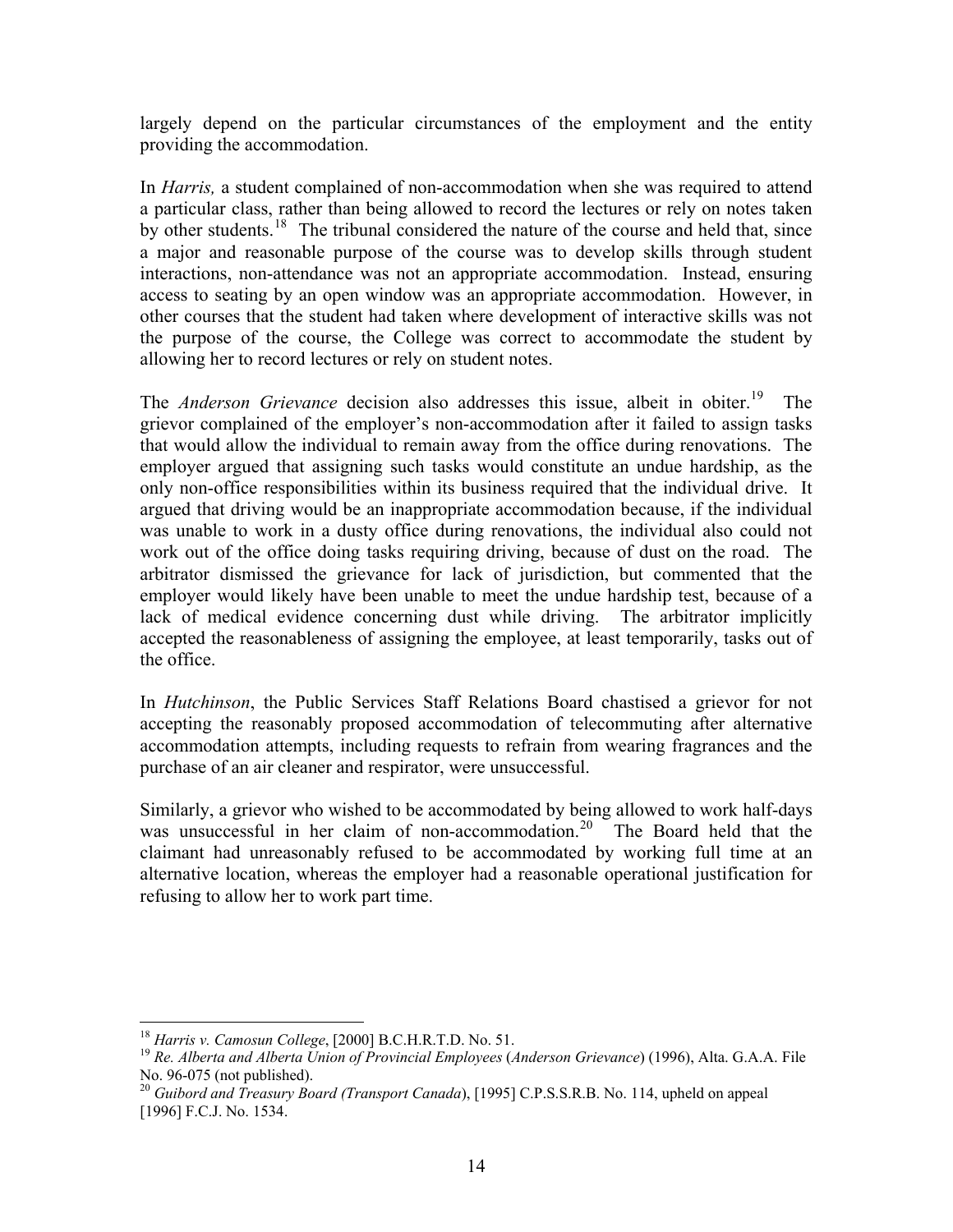#### 2. Other accommodations

Alterations within the building environment, use of different cleaning products, and policies on fragrances and smoking are a more commonly discussed form of accommodation. However, there is almost no Canadian jurisprudence on the subject. These accommodations can range from those that are quite easily implemented, such as altering cleaning products used, to drastic building changes. The reasonableness of the accommodation can therefore vary drastically, depending on the nature of the request and the entity of which it is requested.

In *Abetkoff,* the Saskatchewan Human Rights Commission initially rejected a complaint of non-accommodation by an individual with a smoke allergy working in a smoke-filled casino, as it had determined that there were no accommodations available that were not unduly burdensome.<sup>21</sup> Upon review, the Tribunal held that the employer had not fully considered the reasonableness of creating a smoke-free part of the casino. The Tribunal directed that, to establish that this would cause an undue hardship, the employer would have to conduct a full cost-benefit analysis. The Tribunal's decision was not a final disposition of the matter, as it was referred back to the Commission, but it clearly demonstrates the fulsome analysis that a covered entity will have to conduct, especially in relation to smoking policies that benefit individuals beyond just those with a smokerelated disability.

Similarly, in the *Hyland Grievance,* the Grievance Board held that an employer failed to meet its duty to accommodate when it refused to provide a prison guard with a smokefree placement.<sup>22</sup> This was a reasonable accommodation, as the employee remained capable of working in a non-smoke-free environment as required during emergencies.

In a somewhat related decision, the Federal Court (Trial Division) considered a claim by an individual with environmental sensitivities that he had been subject to cruel and unusual punishment when incarcerated.<sup>23</sup> The Court considered the steps that the prison had taken to accommodate his disability, including attempting different assignments within the institution, providing special equipment and developing alternative living arrangements, and the Court concluded that the prison had taken all reasonable steps to accommodate him. The Court specifically rejected the proposal that the prison construct a special cell, not because of the expense associated with this, but because this was not feasible in light of the institution's construction schedule.

<sup>&</sup>lt;sup>21</sup> *Abetkoff v. Saskatchewan Indian Gaming Authority*, December 31, 2002 (SK H.R.T.).<br><sup>22</sup> *Ontario (Ministry of Correctional Services) and O.P.S.E.U. (Hyland) (Re)*, 115 L.A.C. (4th) 289 (Ont. Cr. G. S. B).

<sup>23</sup> *Kelly v. Canada*, [1996] F.C.J. No. 880.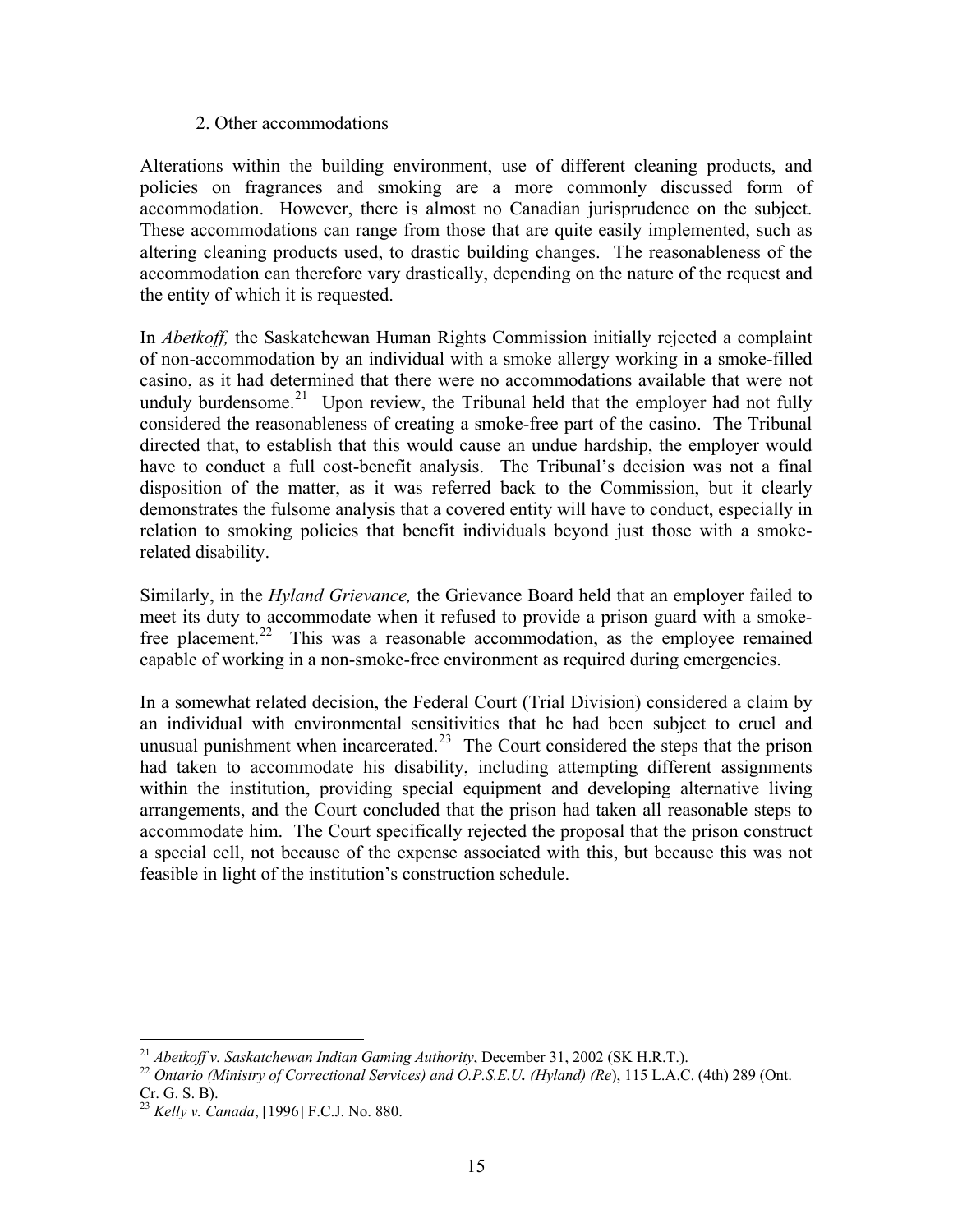#### 3. Continuing to work when environment harmful

A final theme that the researchers have discovered in the Canadian jurisprudence relates to refusals to work or insistence on working in an environment that is harmful to an individual with sensitivities.

Administrative decision makers have considered whether an employer can terminate an individual with sensitivities because the individual cannot be accommodated when he or she wishes to continue working in the harmful environment. In the *Gooch Grievance*, the employer terminated the grievor because it was unable to accommodate him by keeping him free from exposure to fumes, smoke and dust after several unsuccessful accommodation attempts.<sup>24</sup> The grievor argued that he was wrongfully terminated, as he was willing to continue to work in the harmful environment. The Board held that the employer was correct to terminate the employee against his objections, in light of the uncontradicted harm his continued employment would have caused him.

Similarly, in *Paradowski*, an animal hospital terminated an employee because of her allergies to animals.25 It argued that it could not allow her to continue to work there and regularly ingest medications to minimize her allergic reactions. The Tribunal refused an application to dismiss the complaint, but has not made a final determination in the matter.

In addition to an employer's ability to terminate an employment relationship when it cannot be accommodated without ongoing adverse health effects on the employee, the employee may refuse to work in unsafe environments. The *Canada Labour Code*, for example, allows an employee to refuse unsafe work.<sup>26</sup> Under the current interpretation of the federal legislation, this right to refuse unsafe work includes the right to refuse work that is unsafe because of a combination of the worker's medical condition and the conditions of the workplace. $27$ 

<sup>&</sup>lt;sup>24</sup> *IKO Industries Ltd. v. Communications, Energy and Paperworkers Union of Canada, Local 773 (Gooch Grievance),* [1999] A.G.A.A. No. 63.

<sup>&</sup>lt;sup>25</sup> Paradowski v. Sunshine Valley Animal Hospital Ltd., [2004] B.C.H.R.T.D. No. 442.<br><sup>26</sup> R.S.C. 1985, c. L-2, s. 128. See also *Occupational Health and Safety Act*, R.S.O. 1990, c. O.1, s. 43(3).<br><sup>27</sup> Federal interpreta

workplace itself, not a medical condition of the employee (see e.g. Human Resources and Skills Development Canada, *Interpretations, Policies and Guidelines on Occupational Health and Safety, Part II of the Canada Labour Code*, *Refusals to Work and Medical Certificates*, No. 905-1-IPG-031). However, where the dangerous situation is a result of a medical condition AND the conditions of the workplace, the right to refuse work arises, albeit with great evidentiary difficulties in establishing causation (see e.g. *Bugden and Treasury Board*, [1988] C.P.S.S.R.B. No. 236; *United Parcel Service Canada and Smith*, [2000] C.L.C.R.S.O.D. No. 15; *Webber and Treasury Board*, [1993] C.P.S.S.R.B. No. 85; *Timpauer v. Air Canada*, [1985] F.C.J. No. 184). In contrast, the equivalent Ontario interpretation manual specifically states that a worker has the right to refuse work that is unsafe because of his or her "susceptibility" to the conditions at the workplace (Ontario Ministry of Labour, Operations Division, *Policy and Procedures Manual*, "Work Refusals Guidance Notes," l (22 August 2005) at 56).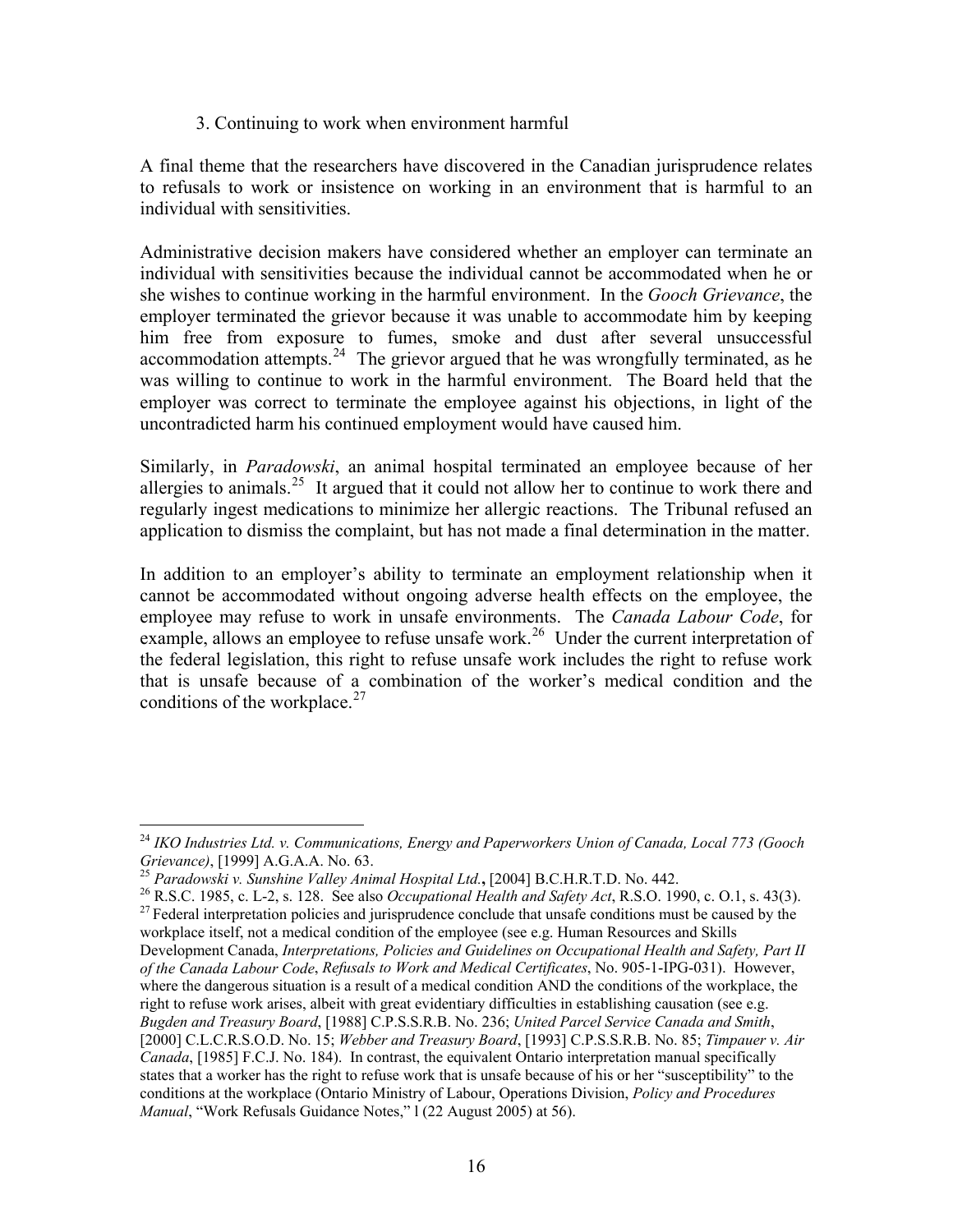#### 4. Balancing conflicting interests

Often, when accommodations are sought, the interests of third parties are affected. This issue arises particularly clearly in an unionized environment where an accommodation may require that provisions of the collective agreement be disregarded to allow an individual to have increased sick leave, adopt flexible work arrangements or transfer positions. In Canada, courts and tribunals have interpreted the specific description of undue hardship considerations as rendering irrelevant the preferences of third parties or the terms of collective agreements, unless they create an undue expense.<sup>28</sup>

While the test and the relevance of these factors is the same when accommodating for environmental sensitivities or other disabilities, the types of accommodation that may be required for sensitivities make the issue particularly relevant. To accommodate an individual with a sensitivity to fragrances or smoke, other employees and customers may be required to refrain from using fragranced grooming or laundry products.

The researchers did not identify any Canadian jurisprudence where such a policy was assessed against the undue hardship standard, but it was often an accommodation that had been attempted by respondents to a grievance or complaint. Through their consultations and literature review, the researchers learned of numerous entities across Canada that have implemented fragrance-free policies or asked people in their offices to voluntarily refrain from using fragranced products.<sup>29</sup> The primary issue that arises is not one of the appropriateness of such policies, but rather of their enforcement. This issue is discussed in greater detail below.

As there is no right to wear fragranced products, the only conflict related to fragrance policies is one of interests, not rights.<sup>30</sup> However, rights-based conflicts have arisen and been discussed in the jurisprudence regarding service animals and allergies to animals. In *Dewdney*, a woman complained that a taxi driver refused her service because she used a service animal. $31$  The Tribunal held that the driver's animal allergy constituted a disability and the two conflicting accommodations had to be balanced against one another. Because the passenger could easily obtain services from another driver without an allergy, the Tribunal found for the taxi company and its appropriate balancing of these conflicting rights.

<sup>30</sup> See e.g. *McNeill v. Ontario (Ministry of Solicitor General & Correctional Services)*, [1998] O.J. No. 1188; *R. v. Ample Annie's Itty Bitty Roadhouse*, [2001] O.J. No. 5968; *Cominco Ltd. v. United Steelworkers* 

<sup>28</sup> See e.g. *British Columbia (Public Service Employee Relations Commission) v. British Columbia Government and Service Employees' Union (Meiorin Grievance)*, [1999] 3 S.C.R. 3 at para. 80; *R. v. Cranston*, [1997] C.H.R.D. No. 1; *Central Okanagan School District No. 23 v. Renaud*, [1992] 2 S.C.R. 970 at 988.

<sup>&</sup>lt;sup>29</sup> The following Web site lists organizations with scent-free policies: Fragranced Policies Information Network, online: http://www.fpinva.org/Access%20Issues/policies wordage.htm.

*Dewdney v. Bluebird Cabs Ltd.*, [2003] B.C.H.R.T.D. No. 5.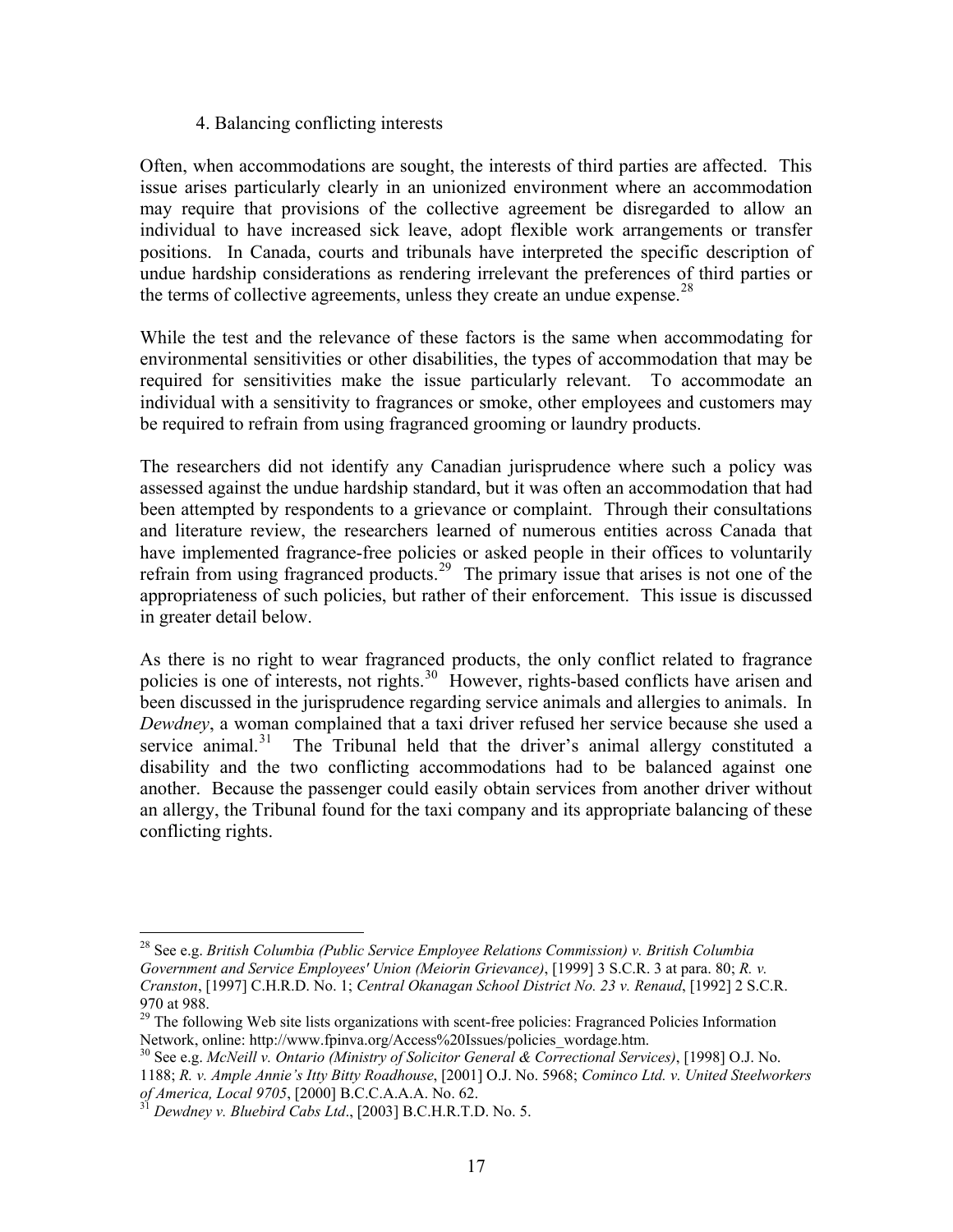This issue was also considered in *Fitton*, where several passengers with service animals were not able to board a plane, as the pilot had severe allergies to dogs.<sup>32</sup> The Agency concluded that the airline had fulfilled its obligations by considering less intrusive alternatives, although none were operationally feasible. Nonetheless, the Agency recommended that the airline investigate development of a system that would crossreference this information in its booking system.

At present, it is unclear whether smoking or addiction to nicotine will qualify as a disability requiring accommodations.<sup>33</sup> Should it qualify, issues similar to those related to animal allergies will arise, as the accommodation of smokers and those allergic to smoke may be in conflict with one another.

#### *ii. Involving the various parties*

Numerous parties may need to be involved in the accommodation process for it to be effective: employers, colleagues, commercial landlords, residential landlords, neighbours and service recipients. During their consultations, the researchers learned that, often, these parties are involved in the accommodation process through education and voluntary compliance. Just as harassment is prevented through both education and enforcement, so too is co-operation with the accommodation of environmental sensitivities.

For example, Nancy Bradshaw of the Environmental Health Clinic and Women's College Hospital in Toronto speaks to employers and employees on development of fragrancefree policies in the workplace.<sup>34</sup> She finds that, because a large portion of the population reports some sensitivity to fragrances and has a general understanding of asthma, a condition with similar environmental triggers, many individuals will voluntarily comply with fragrance policies. If unable to eliminate exposure to triggers, partial compliance will at least reduce the toxins from fragrances in the environment.

However, the main question is what to do when voluntary measures are unsuccessful. Is an employer required to discipline or terminate employees for non-compliance? Must a service provider refuse service to clients? Must a condominium or apartment building evict residents for not complying with smoking rules?<sup>35</sup> The answer to this question, as with all other accommodation, depends on the particular circumstances giving rise to the request for accommodation.

In *Hyland*, a prison guard filed a grievance for non-accommodation for his smoke sensitivity.<sup>36</sup> The Board held that the employer failed to accommodate by not enforcing

<sup>&</sup>lt;sup>32</sup> *Fitton et al. v. Air Georgian Ltd.*, Decision No. 528-AT-A-2004 (C.T.A.).<br><sup>33</sup> See e.g. *Cominco Ltd. v. United Steelworkers of America, Local 9705*, [2000] B.C.C.A.A.A. No. 62; *Re. Hamilton-Wentworth (Regional M* 

<sup>&</sup>lt;sup>34</sup> Interview of Nancy Bradshaw by Cara Wilkie and Margaret E. Sears (September 12, 2006).<br><sup>35</sup> This issue was argued, though not decided, in *Brown v. Strata Plan LMS* 952, [2005] B.C.H.R.T.D. No. 137.

<sup>36</sup> *Ontario (Ministry of Correctional Services) and O.P.S.E.U. (Hyland) (Re*), 115 L.A.C. (4th) 289 (Ont. Cr. G. S. B.).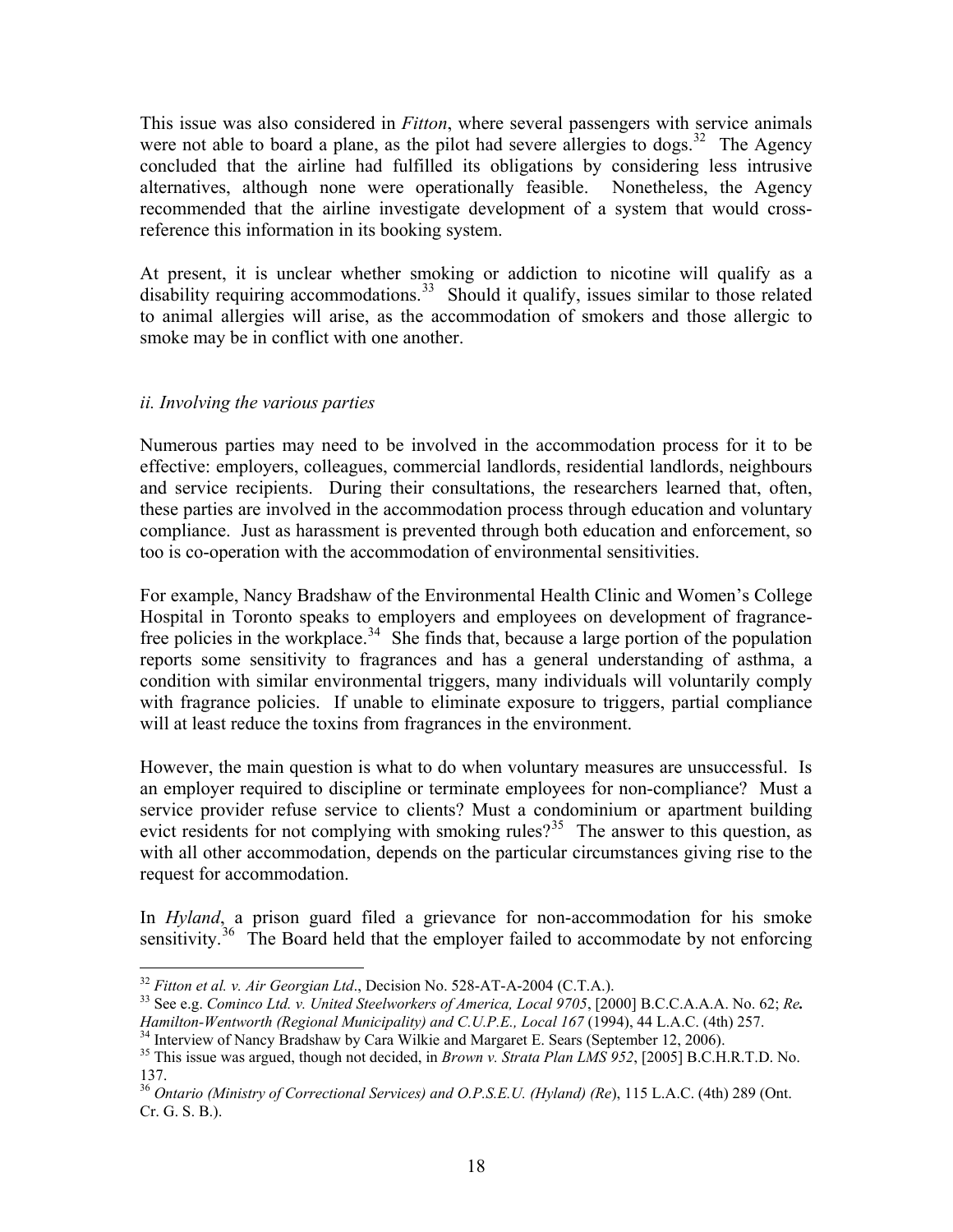<span id="page-18-0"></span>its non-smoking policy and that it was unreasonable for it to require the grievor to identify those individuals breaching the policy, as this would result in his isolation from colleagues.

In *Maljkovich*, the Crown was ordered to pay compensation for breach of its commonlaw duty to provide a prisoner with a smoke allergy with a healthful environment.<sup>37</sup> The prisoner had been regularly exposed to smoke during his incarceration, and the Court held that the defendant should have taken the reasonable step of monitoring compliance with the non-smoking policy. As in *Hyland*, the Court held that the prison's reliance on guard observation of policy breaches or complaints being raised was unreasonable. Instead, enforcement of the policy should have included better monitoring of smoke-free spaces or smoke detectors to alert prison officials to policy breaches.

The Ontario Rental Housing Tribunal has considered the health effects of smoking on residential neighbours.38 In *Feaver*, a landlord with health reactions to smoking sought to evict a tenant living below her because smoke passed between units through the ventilation system. While unable to conclude that her health effects were caused by the smoke, the Tribunal concluded that the smoke was preventing her reasonable enjoyment of the property and ordered the tenant to stop smoking in the unit. Should the tenant fail to comply with this order, the Tribunal ordered that the tenant could be evicted.

The researchers have not identified decisions specific to fragrance policies or other decisions that relate to the issues of enforcement against service recipients or in housing. The visibility of smoking and the general prevalence of smoke-detecting equipment make infringements of smoke-free policies simpler to identify and enforce than fragrance-free policies. Practically speaking, the ability to enforce fragrance policies is much greater with respect to employees than service recipients. In some environments, such as hospitals, enforcement of such policies against service recipients would be nearly impossible, as there is a right to receive services.

# **b. United States**

Because of the dissimilarities between the ADA and the Act, comparisons with American jurisprudence must be made cautiously. Many conditions not easily recognized as disabilities in the United States, such as environmental sensitivities, do or would qualify in Canada (see discussion of definitions of disability above). Accommodations that have been rejected as unreasonable or as posing an undue hardship in the United States, such as the provision of sign-language interpretation services, may be required in Canada. The researchers therefore caution readers with regard to drawing conclusions from the cases outlined below.

<sup>37</sup> *Maljkovich v. Canada*, [2005] F.C.J. No. 1679. 38 *Feaver v. Davidson*, [2003] O.R.H.T.D. No. 103.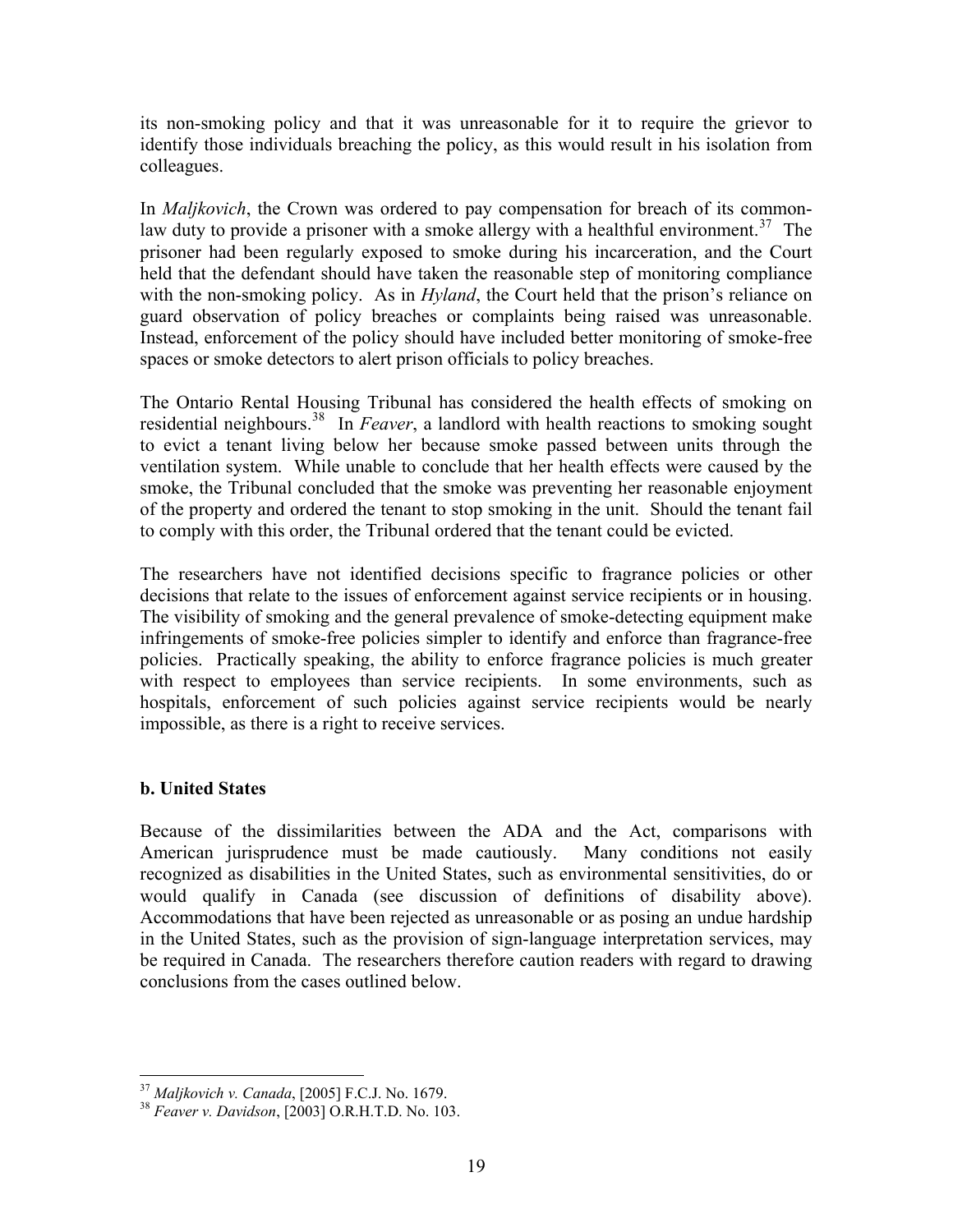#### *i. Undue hardship*

The ADA requires that proposed accommodations be both reasonable and not pose an undue hardship. Accommodations constitute undue hardship when they require actions that are significantly difficult or expensive. In making this determination, relevant factors to consider include the nature and cost of such accommodation, the financial resources of the enterprise, the number of individuals employed by it, the type of facilities it has and the type of operations carried out by the covered entity.<sup>39</sup> However, accommodations characterized as "personal devices and services" are not required as a form of accommodation where they are devices that the individual also requires outside the workplace.

Searches of American jurisprudence revealed a surprising number of decisions relating to environmental sensitivities that had either survived argument on the definition of disability or where this issue had not been addressed. The decisions that relate to undue hardship have several general themes: allowing for non-attendance at the workplace, providing a chemical-free environment, making alterations to the building and job restructuring.

#### 1. Non-attendance

While the courts have been careful to state that they do not reject non-attendance options in all circumstances, in each case that the researchers have identified that relates to this issue, non-attendance was rejected because it was held to be an unreasonable form of accommodation.<sup>40</sup>

In *Jones*, the Court rejected an employee's proposal to be accommodated by being allowed to work from home, as the employee would not have had sufficient access to documents and people and would have created an unreasonable administrative burden.<sup>41</sup> Quoting the *Vande Zande* decision, the Court addressed the appropriateness of such accommodations:

Most jobs in organizations public or private involve team work under supervision rather than solitary unsupervised work, and team work under supervision generally cannot be performed at home without a substantial reduction in the quality of the employee's performance. This will no doubt change as communications technology advances, but is the situation today. Generally, therefore, an employer is not required to accommodate a disability by allowing the disabled worker to work, by himself, without supervision, at home...<sup>42</sup>

<sup>&</sup>lt;sup>39</sup> ADA § 12111(10).<br><sup>40</sup> See e.g. *Lalla v. Consol. Edison Co. of N.Y., Inc.*, 2001 U.S. Dist. LEXIS 5312.

<sup>&</sup>lt;sup>41</sup> Jones v. Ind. Civ. Rights Comm'n, 2006 U.S. Dist. LEXIS 23954.<br><sup>42</sup> Ibid. quoting *Vande Zande v. Wisconsin Dept. of Admin.*, 44 F.3d 538, 544-45 (7th Cir. 1995).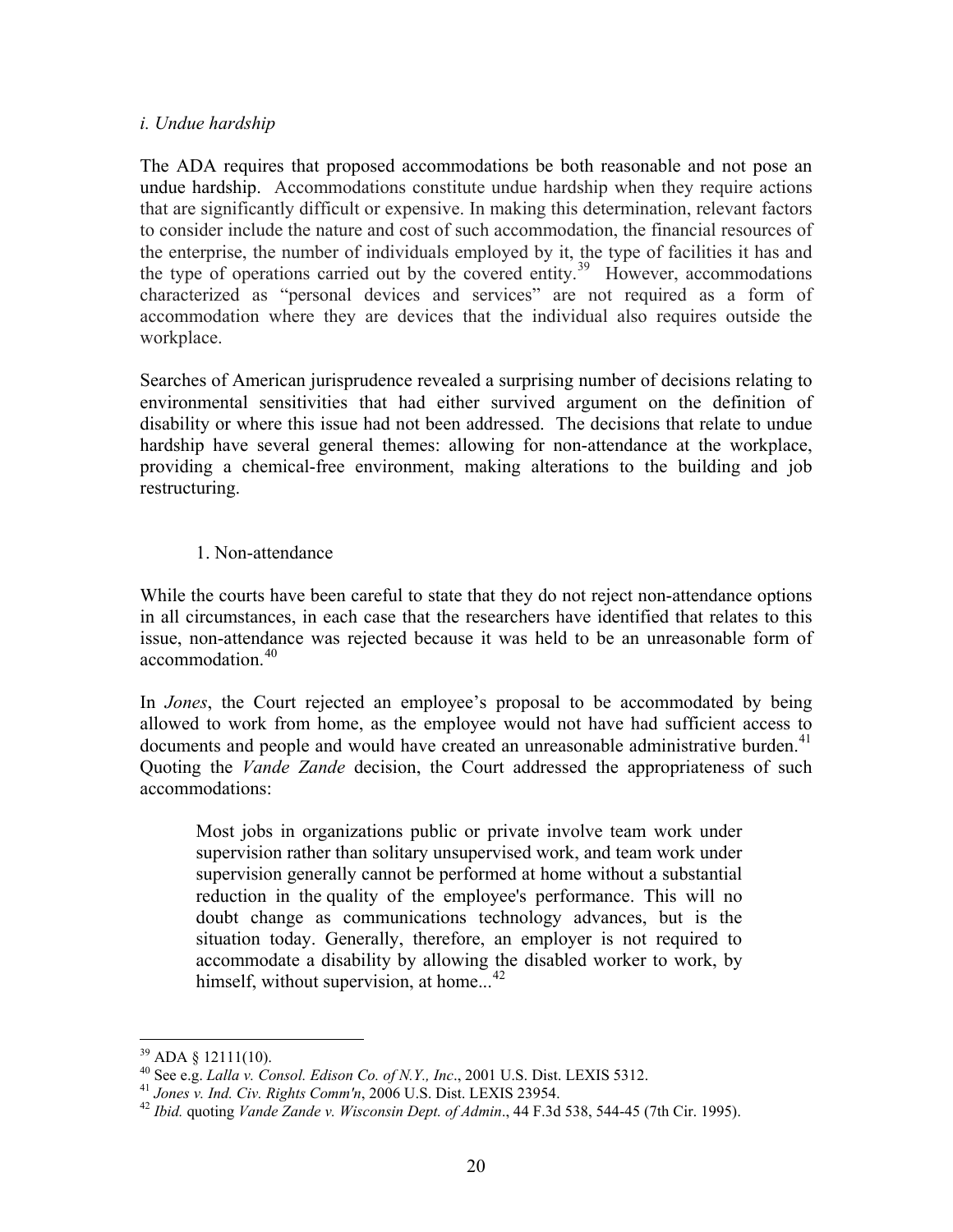Similarly, in *Whillock*, the Court held that the employer was not required to allow an airline telephone agent to work from home, as the required computer equipment is normally in constant use and does not sit idle when a particular individual is not on duty.<sup>43</sup> Additionally, it was necessary to ensure the security of information and for the employee to have in-person interactions for supervision, mentoring and training. The Equal Employment Opportunity Commission (EEOC) similarly rejected such a work arrangement as unreasonable in *Roth*. 44

In *Keck*, the complainant proposed working during off-peak hours, such as evenings and weekends, and proposed that smoke and perfumes be banned during those times.<sup>45</sup> Despite the fact that she had been allowed to work in this way previously for three years, the Court held that it did not constitute a reasonable accommodation, as supervision would not be possible. In *Heaser*, the Court similarly rejected a work-from-home arrangement, even though an individual had previously worked from home for three months, with no performance issues.<sup>46</sup>

#### 2. Provision of a chemical-free environment

American courts have been similarly dismissive of proposals to accommodate for environmental sensitivities by providing a chemical-free environment. Generally, such accommodations are rejected on the basis that the accommodation requests are for personal devices and so the accommodations are not required by the ADA.<sup>47</sup>

In *Jones*, the Court considered a request to accommodate for sensitivities by avoiding exposure to the triggering substances:

In this situation, there is only so much avoidance that can be done before an employer would essentially be providing a bubble for an employee to work in… An employer is not required by the ADA to create a wholly isolated work space for an employee that is free from other co-workers... The ADA does not mandate the creation of a co-worker free bubble for Jones  $48$ 

By contrast, providing a smoke-free area of the office to an individual with a sensitivity to smoke has been accepted as a reasonable accommodation.<sup>49</sup>

In *Comber*, the complainant argued that her employer had unreasonably refused an accommodation request not to drive a particular vehicle on a particular day, as a strong

<sup>&</sup>lt;sup>43</sup> Whillock v. Delta Air Lines (1995), 926 F. Supp. 1555.<br><sup>44</sup> Roth v. Johnson (2006), EEOC DOC 01A55898.<br><sup>45</sup> Keck v. New York State Office of Alcoholism & Substance Abuse Servs. (1998), 10 F. Supp. 2d 194.<br><sup>45</sup> Heaser

Resources, Inc., 176 F.3d 1098,1101 (8th Cir. 1999).

<sup>49</sup> *County of Fresno v. Fair Employment & Housing Com.* (1991), 226 Cal. App. 3d 1541.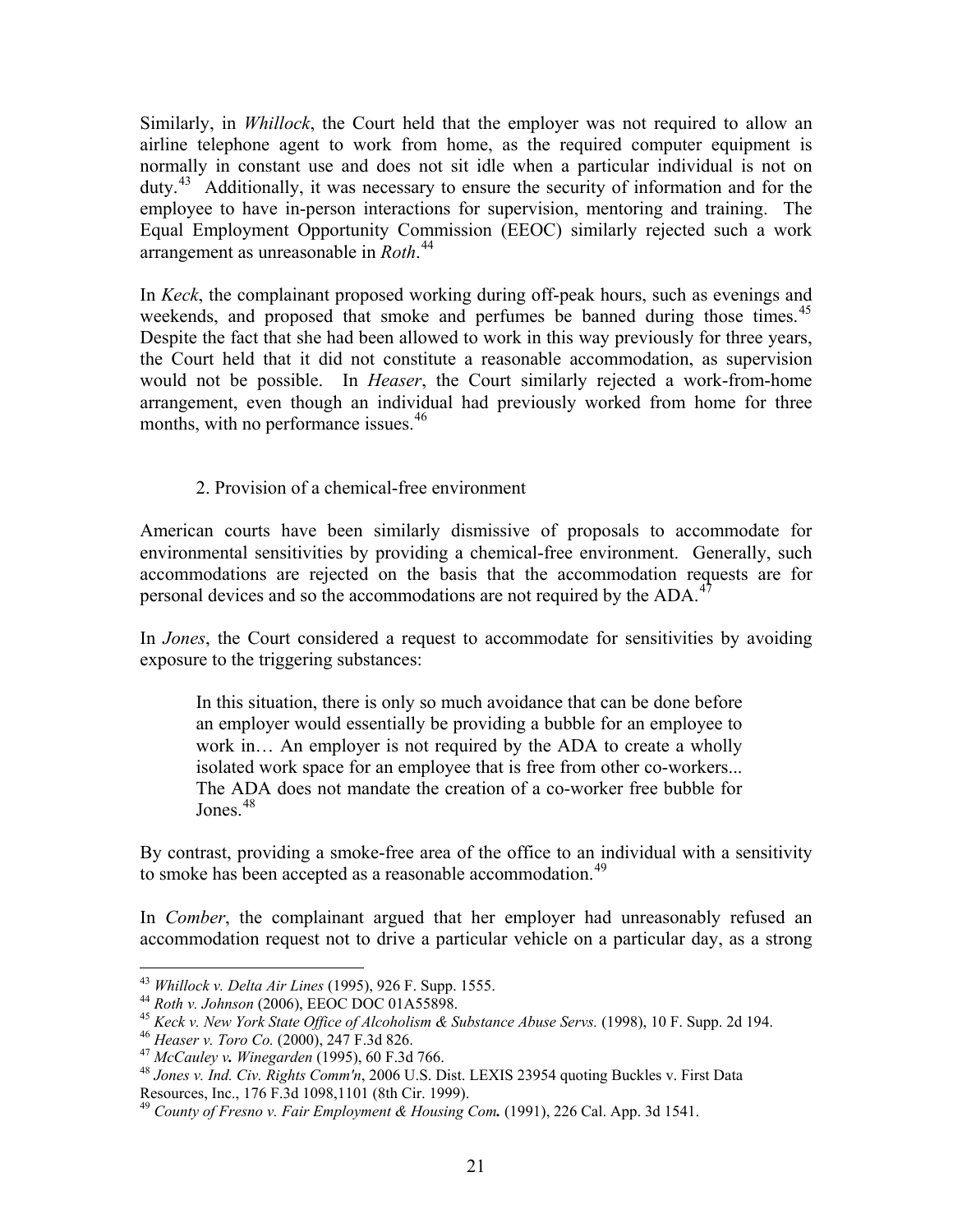deodorizer had recently been used in it. After rejecting evidence on environmental sensitivities as not being scientifically based, the Court held that the accommodation was not a reasonable one, as it would require the employer to respond to her "sense" of fragrances instantaneously.<sup>50</sup>

## 3. Building adjustments

Various renovations or changes to the building environment have been proposed and accepted in the case law. The cost of such adjustments and who will be funding them are primary considerations when determining their appropriateness.

In *Lincoln Realty*, the Pennsylvania Human Relations Commission ordered the largest number of accommodations that the researchers found for any individual with sensitivities. The Commission ordered the following: <sup>51</sup>

1) The landlord must allow the tenant to install a kitchen ceiling fan at the tenant's expense;

2) The landlord must remove the dishwasher and seal the pipes at its own expense;

3) The landlord must permit the tenant to install a washer and dryer in her unit at her own expense;

4) The landlord must install an exhaust fan in the laundry room and install a control switch on the first floor level, at its own expense;

5) The landlord must either paint or wallpaper the hallways of the building, using a less toxic paint and in consultation with the tenant, at its own expense;

6) The landlord must attempt to address any pest problem with the least toxic pesticide application possible, in consultation with the tenant and at its own expense;

7) The landlord must allow the tenant to either recover or uncover her floors at her own expense;

8) Within 100 feet of the building, the landlord must attempt to implement an organic lawn care program at its own expense; and

9) The landlord must provide to the tenant notice of pest and lawn treatments with toxic materials and all painting.

On appeal, the Court either upheld all of the accommodations or remanded them to the Commission for determination on particular issues, none of which related to their reasonableness or the hardship they might pose.

In *Nanette*, the Court held that, in their entirety, the accommodations requested by the claimant were unreasonable and she was therefore unable to perform the job safely.<sup>52</sup>

<sup>50</sup> *Comber v. Prologue, Inc.* (2000), 2000 U.S. Dist. LEXIS 16331. 51 *Lincoln Realty Management v. Pennsylvania Human Relations Commission* (1991), 143 Pa.Cmwlth. 54, 598 A.2d 594.

<sup>52</sup> *Nanette v. Snow* (2004), 343 F. Supp. 2d 465 & *Nanette v. Snow*, 2005 U.S. App. LEXIS 20320.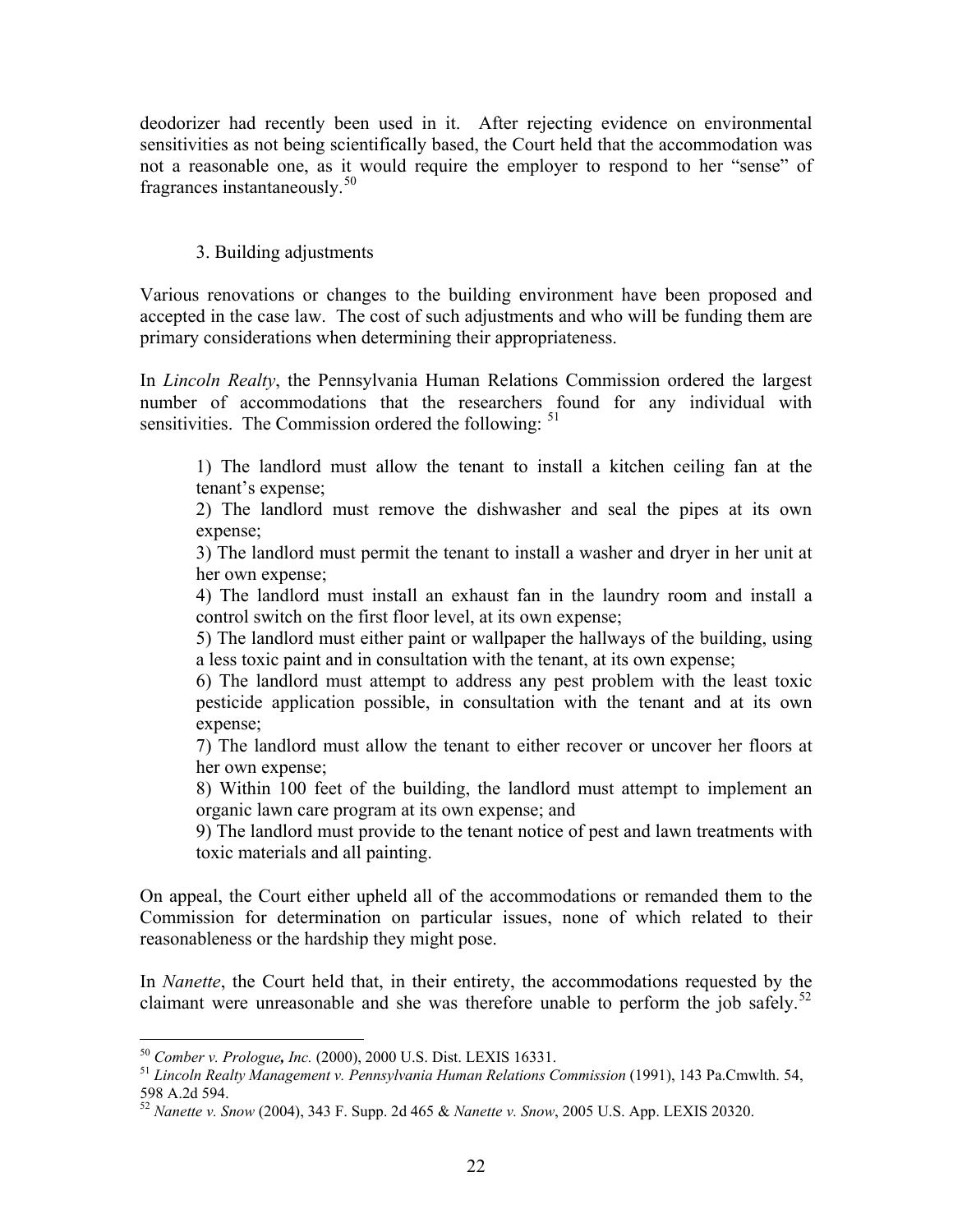She had requested that the employer ensure that, in her work environment, no cleaning chemicals be used in her presence, there be good fresh air circulation, she not be located near a copier, there be no recent paint, carpet, glue or furniture, there be no perfumes, it be possible to open the windows and there be no construction.

As these two very different cases demonstrate, the outcome in each case depends on the identity of the covered entity and on who is funding the requested accommodations. However, the *Nanette* decision is more reflective of the jurisprudential treatment of accommodation requests by individuals with sensitivities.

# 4. Job changes

An alternative accommodation that may be explored is job restructuring. Where the individual's position requires attendance at the office or exposure to chemicals (as in the case of a factory worker), job changes or restructuring may provide a feasible alternative. However, the American courts have regularly held that employers are under no obligation to accommodate in such a way.

In *Mulloy*, the Court, while recognizing the possibility of job restructuring as a reasonable accommodation, held that "an employer need not exempt an employee from performing essential functions, nor need it reallocate essential functions to other employees…To request elimination of an essential function as an accommodation is… 'not, as a matter of law, a reasonable or even plausible accommodation.'"<sup>53</sup>

In *McAlpin*, an employer's refusal to create a vacancy by transferring an employee with a position that did not involve chemical exposure was upheld by the Court.<sup>54</sup> The Court held that "[a]n employer has no duty whatsoever to create a new job out of whole cloth, or to create a vacancy by transferring another employee out of his job."

In *Bazert*, the Court, while not ordering that the employer create a new position, did order it to return an individual to a previous position that was free from exposure to smoke, fragrances or cleaning products.<sup>55</sup> The Court's conclusion on the reasonableness of this accommodation was different from those above because the discriminatory action was transferring him out of the position where he was accommodated, rather than the complainant occupying a position and requesting to be transferred.

# *ii. Conflicting interests and involving the various parties*

The research revealed only one decision on how conflicting interests can be balanced or third parties involved. The *Temple* decision considers the involvement of third parties in

<sup>53</sup> *Mulloy v. Acushnet Co*.**,** 2005 U.S. Dist. LEXIS 12778. 54 *McAlpin v. National Semiconductor Corp.* (1996), 921 F. Supp. 1518. See also *Gits v. Minnesota Mining and Manufacturing* (2001), not reported in F.Supp.2d, 2001 WL. 55 *Bazert v. Louisiana Department of Public Safety and Corrections* (2000), 1st C. C.A.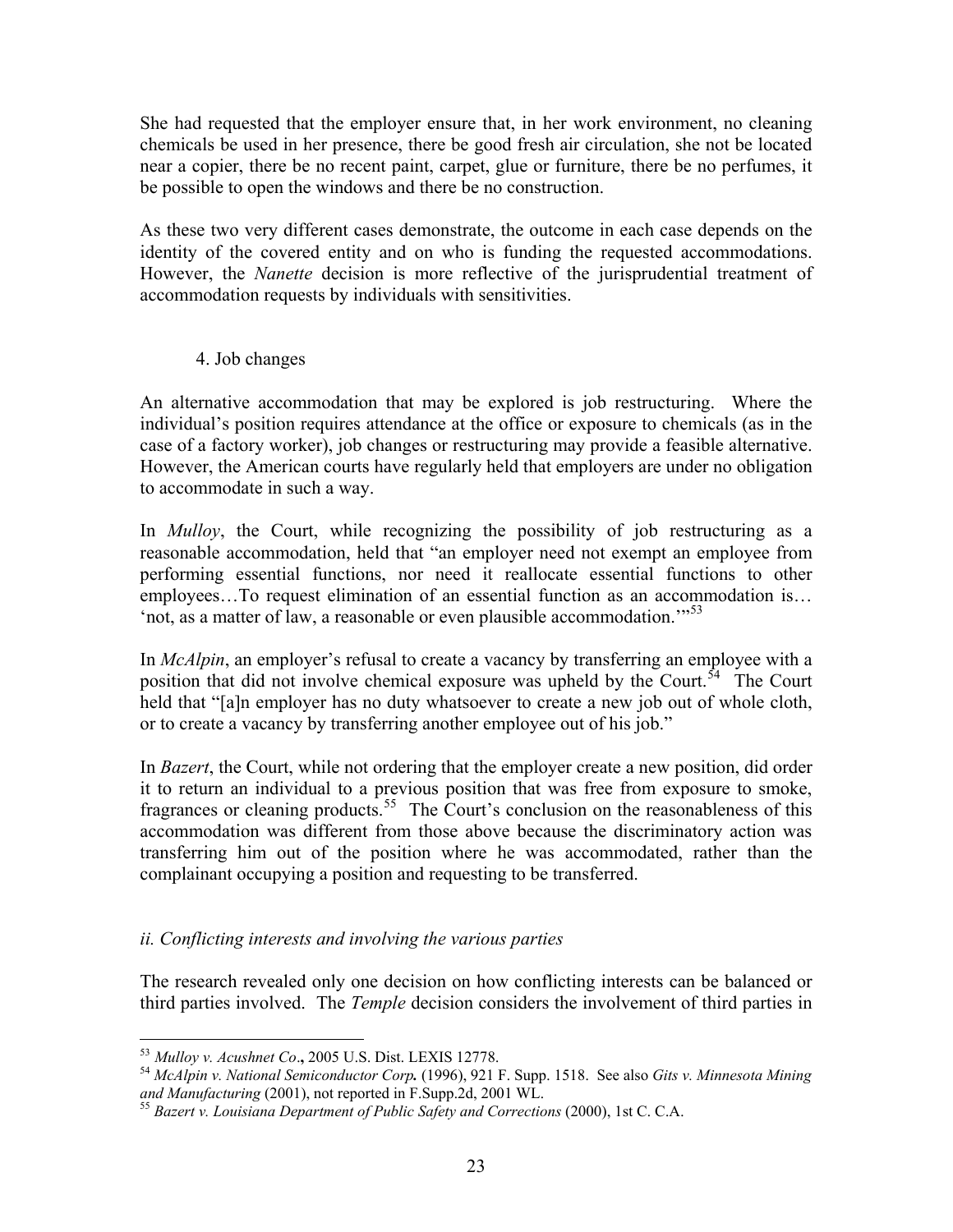<span id="page-23-0"></span>accommodation for a sensitivity and in enforcement.<sup>56</sup> The complainant was a tenant with environmental sensitivities who had been accommodated through duct cleaning, changing the cleaning products used, not painting, and removing carpet. When a tenant living below the complainant began using cleaning products that triggered health reactions, she was asked to change the product that she used and to put tin foil over her vents. The complainant continued to be exposed to the cleaning products and asked that the tenant below her reduce her use of cleaning products. When she failed to do so, the complainant asked that the tenant be evicted.

The Court held that this was an unreasonable accommodation as it would have resulted in evicting the longer-term tenant in favour of a new tenant. Just as it would be unreasonable to eject a senior employee from his or her position, evicting the longer-term tenant was unreasonable, as the Court ought to respect third-party interests.

Despite the somewhat limited legal requirement to involve third parties, the voluntary adoption of fragrance-free policies is as much an option as it is in Canada.

#### **c. Australia**

There is a single decision of relevance in Australia. In *Lewin*, the Australian Capital Territory Discrimination Tribunal considered an accommodation request made by a woman attending group therapy—specifically, a request that the organizers implement a no-fragrance policy.<sup>57</sup> Rather than instituting such a policy, the facilitators asked those in attendance at the first session to refrain from wearing fragrances in the future (though the accommodation request had been submitted prior to this session). The Tribunal held that such an accommodation did not pose undue hardship and that the facilitators' failure to request compliance prior to the first session and to take positive action subsequently to prevent exposure was discriminatory.

# **d. United Kingdom and New Zealand**

As noted above, the authors reviewed the jurisprudence of the United Kingdom and New Zealand. However, they were unable to identify any cases relevant to this research.

<sup>56</sup> *Temple v. Gunsalus*, 1996 U.S. App. LEXIS 24994. 57 *Lewin v. ACT Health & Community Care Service*, [2002] ACTDT 2.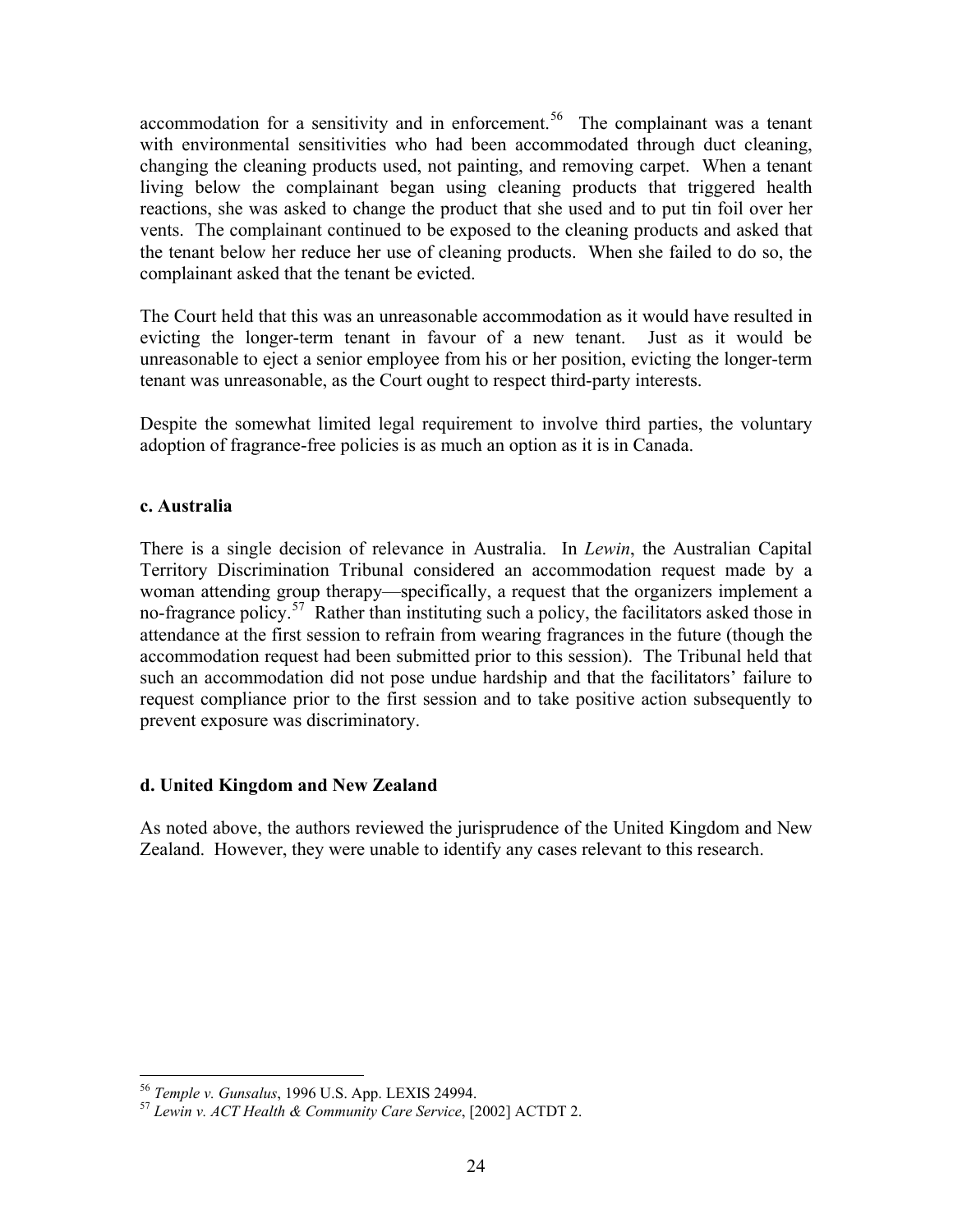#### <span id="page-24-0"></span>**e. Conclusion**

Through this review of domestic and international jurisprudential considerations of how to accommodate for environmental sensitivities, a number of conclusions can be drawn specific to the Canadian context. Canadian courts do not generally follow the American example in disability accommodation because of the very different definitions of disabilities and approach to accommodation (as discussed above). Nonetheless, the number of relevant Canadian decisions is large enough to draw thematic conclusions.

#### *i. Undue hardship*

Few proposed accommodations for environmental sensitivities have been found to constitute an undue hardship. While one can expect that a wholesale building renovation would be an undue hardship because of the cost involved, whereas minor alterations would not, none of the Canadian decisions on environmental sensitivities consider the appropriateness of such proposals.

However, arrangements to avoid the workplace when it cannot be made appropriate have been considered. This accommodation depends on the specific nature of the employee's position or of other positions in which it may be possible to place him or her. Nonetheless, Canadian courts are more willing to accept the appropriateness of alternative work arrangements, whether temporary or permanent, than are their American counterparts.

Unlike the situation with the conclusions drawn by the American courts, it can be expected that Canadian decision makers will continue to find that a non-smoking policy does not pose an undue hardship. We expect that the same rationale will likely apply to fragrance policies. Similarly, a covered entity would likely be expected to use less-toxic cleaning materials, pesticides and paints.

#### *ii. Conflicting interests*

In Canada, there generally will not be conflicting interests that warrant consideration in the human rights analysis. As with other disabilities, the preferences of third parties do not constitute an undue hardship and are irrelevant to the analysis.

Nonetheless, some interests are affected through enforcement, as discussed below, and some disabilities may require a balancing of conflicting rights to accommodations. Where two disabilities require conflicting accommodations, decision makers will first consider whether alternative means of accommodation exist that do not pose a conflict. If no such accommodation exists, the conflicting interests must be balanced against one another to determine which accommodation will impose less hardship on the covered entity or on the individuals. In *Fitton*, only one of the accommodations was operationally feasible; therefore, the employee was immediately accommodated and the service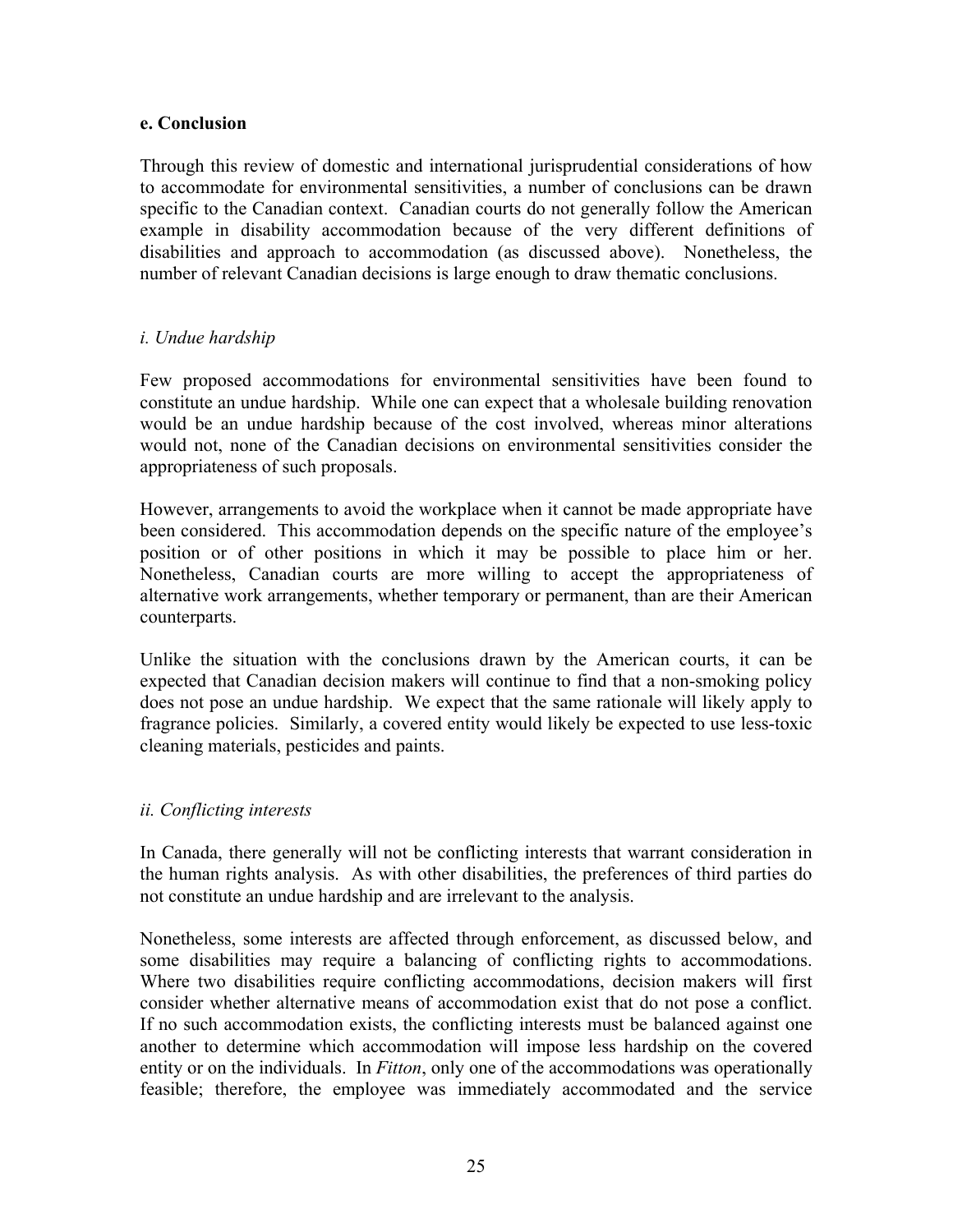recipients were inconvenienced while they awaited a time when they could be accommodated without significant difficulty.

#### *iii. Involving the various parties*

Canadian courts and administrative decision makers have not only concluded that employers and service providers are required to enforce smoking policies by disciplining employees or evicting tenants, but also have concluded that an entity cannot rely solely on complaints of non-compliance for enforcing the policy. Instead, the entity may be required to purchase smoke detectors at a reasonable expense. These decisions are certainly applicable to the enforcement of fragrance policies, though detection of infringements may be more difficult and would require the purchase and use of fragrance-detecting devices, the availability of which is unknown and beyond the scope of this project.<sup>58</sup>

<sup>&</sup>lt;sup>58</sup> One device, known as a chromatograph, has been suggested as a potential device for fragrance detection. The specifics of this device, its uses or accuracy have not been examined by the authors.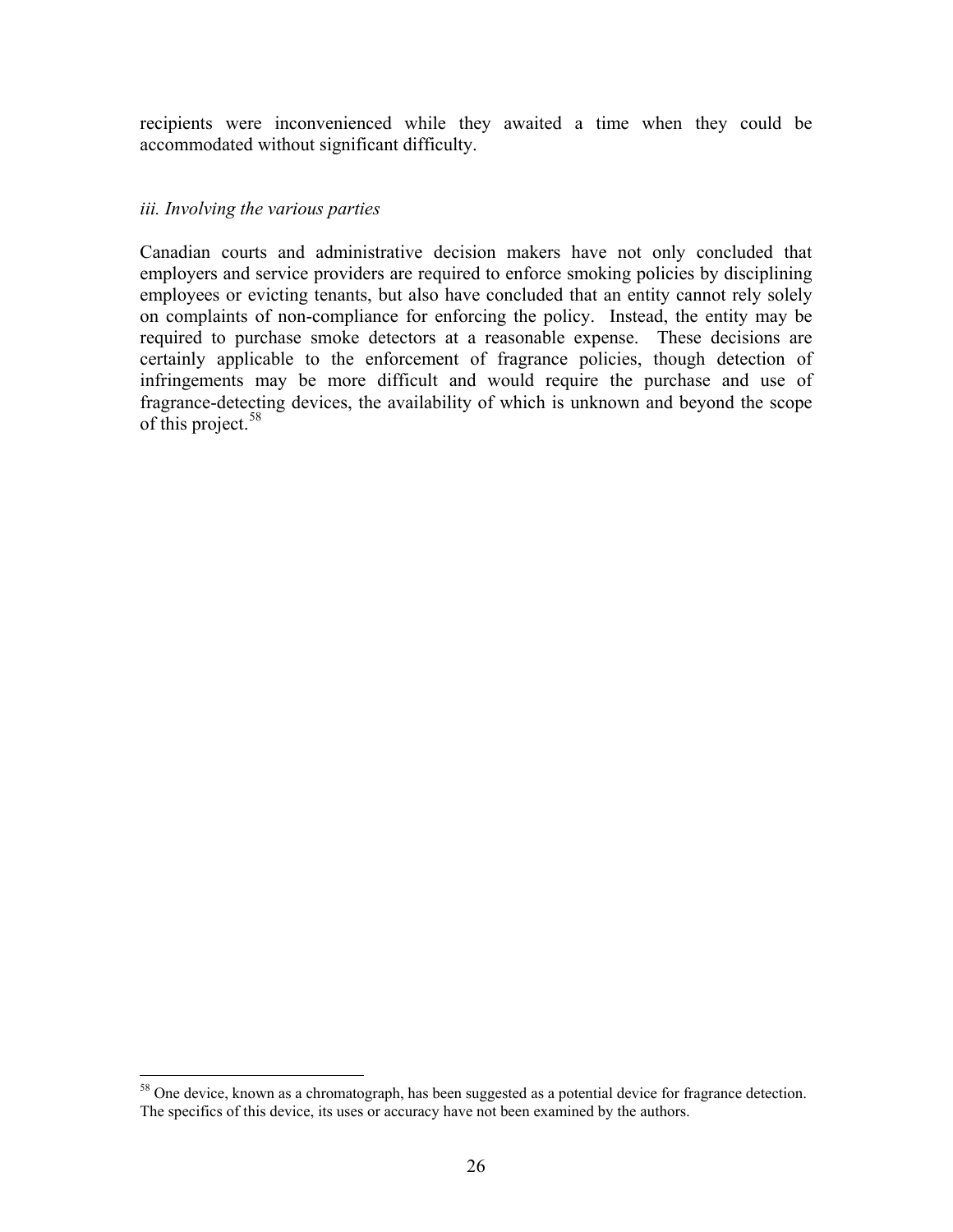## <span id="page-26-0"></span>**IV. Government Policies and Standards on Building Codes**

For this report, the researchers, through their consultations, secondary source review and case law searches, sought material on the extent to which government policies and standards on building codes, air quality and ventilation include features that act as barriers that are detrimental to individuals with environmental sensitivities.

The only case law that the researchers were able to identify that addresses barriers in building codes or rules is *Konieczna*. 59 The complainant identified as a barrier a by-law of a condominium complex requiring residents to have wall-to-wall carpeting, because she had severe allergies to the latex contained in carpeting, as well as to dust mites, mould and formaldehyde. The primary issue before the Tribunal was not the hardship that an accommodation might cause, but whether the Tribunal had the jurisdiction to examine the by-law and whether it constituted prima facie discrimination. The Tribunal found for the complainant on both issues and stated:

Although the by-law is neutral on its face, and applies equally to all residents, the Complainant is adversely affected by the by-law because of her physical disability. The by-law affects her health and quality of life in a way it does not for other residents who do not suffer from the Complainant's disability.<sup>60</sup>

While the researchers were unable to identify any other case law addressing requirements in such standards that act as a barrier to persons with sensitivities, the standards fall far short of accommodating individuals with environmental sensitivities. Generally, building standards are intended for the safety of a building, rather than its impact on health, and as such are particularly unaccommodating in relation to environmental sensitivities.

In fact, the Ontario Human Rights Commission has specifically acknowledged the shortcomings of the *Ontario Building Code* in accommodation for disabilities generally. Building codes are designed to provide a minimum level of safety, but "those responsible for providing access often rely only on the requirements of the *Building Code* without due consideration for their obligations under the *Human Rights Code*.<sup>"61</sup> In its submissions, the Commission recommended that the *Building Code* include standards to minimize chemical exposure.

Despite the shortcomings of building codes generally, the Act, the ADA and the DDA provide for developing standards on accessibility that move toward universal design. In Australia, the Human Rights Commission was recently involved in the redevelopment of the building codes to provide standards for accessibility. However, because the building

<sup>&</sup>lt;sup>59</sup> *Konieczna v. Strata Plan NW2489*, [2003] B.C.H.R.T.D. No. 37.<br><sup>60</sup> *Ibid* at para. 51.<br><sup>61</sup> Ontario Human Rights Commission, Submission to the Ministry of Municipal Affairs and Housing on the Accessibility Provisions of the Ontario Building Code, March 1, 2002.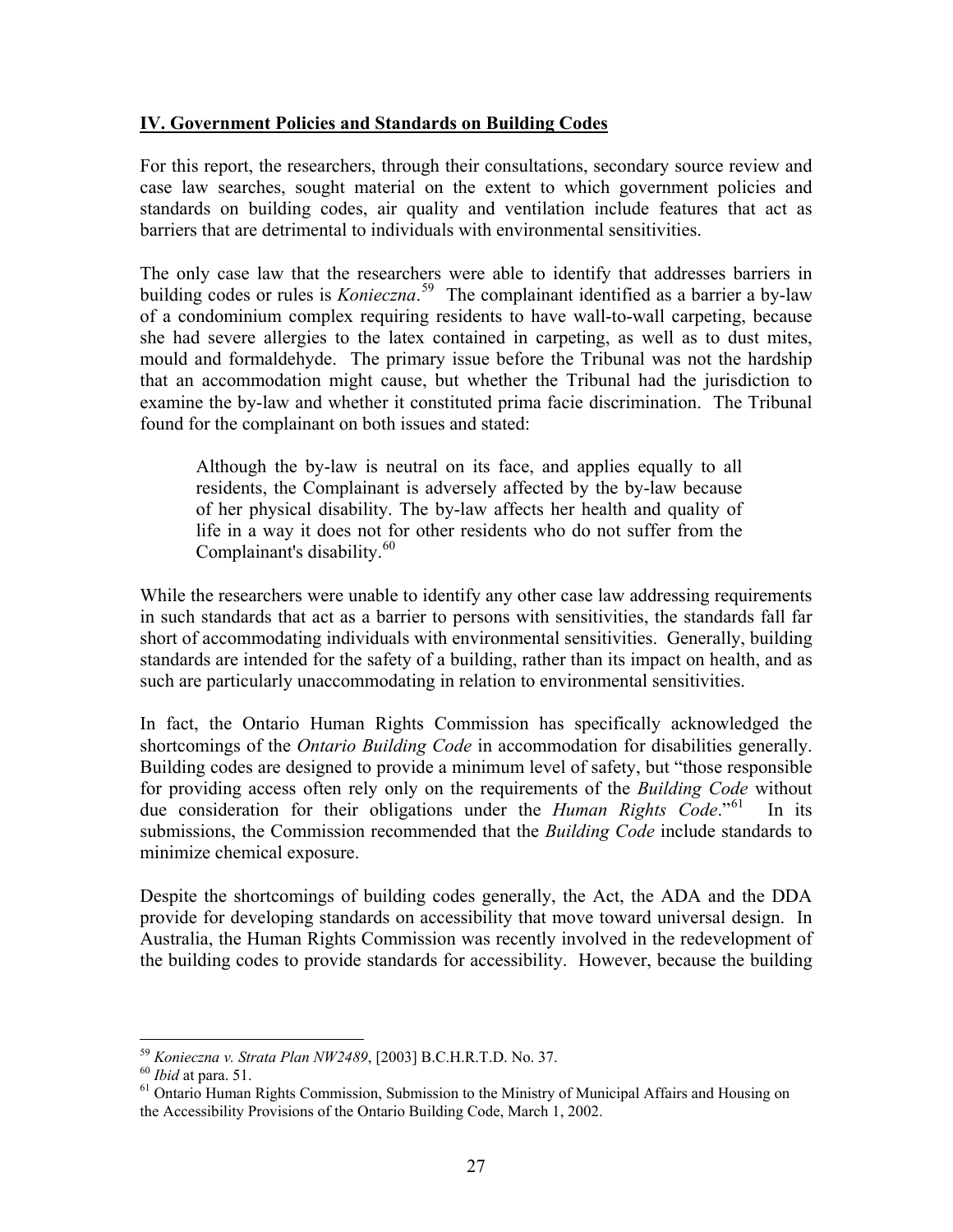codes do not currently address issues related to accommodation for environmental sensitivities, this project has yet to address such disabilities.<sup>62</sup>

In the United States, the National Institute of Building Sciences and the Access Board are working together to develop voluntary standards on indoor air quality as it relates to design and construction, operations and maintenance, building materials and designated clean air rooms.<sup>63</sup> While these guidelines are voluntary at this stage, the hope is that, by including industry representatives in their development, there will be greater voluntary compliance with them. $64$ 

The *California Building Code* currently defines the term "designated clean air room" and provides for certain ventilation and building standards to define a room as such.<sup>65</sup> Again, while buildings are not required to have such spaces, the development of voluntary standards is intended to lead to greater provision of such spaces and to allow individuals with environmental sensitivities to have confidence that they will be healthy in such spaces.

New York State has passed legislation and published guidelines obliging schools throughout the state to purchase less-toxic cleaning and maintenance products. <sup>66</sup> The purpose of the guidelines is to protect general student and employee health, not just the health of those sensitive to chemicals, but it will certainly act to minimize exposures for people with sensitivities as well.

At present, Canadian building codes and government standards related to accommodation for environmental sensitivities are lagging behind those of the United States and Australia. Several states have developed voluntary or mandatory standards on less-toxic alternatives.

**Recommendation 3:** When reviewing their building codes, governments across Canada proactively address issues related to accommodation of people with disabilities, especially disabilities that are difficult to address retrospectively, such as environmental sensitivities.

<sup>&</sup>lt;sup>62</sup> Interview with Michael Small and Commissioner Graeme Innis by Cara Wilkie and Margaret E. Sears (August 29, 2006).

<sup>&</sup>lt;sup>63</sup> National Institute of Building Sciences, "Report of the Indoor Environmental Quality Project to the Architectural and Transportation Barriers Compliance Board," July 14, 2005.<br><sup>64</sup> Interview with James Raggio by Cara Wilkie and Margaret E. Sears (Sept. 6, 2006).<br><sup>65</sup> California Code of Regulations, Title 24, Parts 2 and

of Environmentally Sensitive Cleaning and Maintenance Products for All Public and Nonpublic Elementary and Secondary Schools in New York State" August 28, 2006, online:

<sup>&</sup>lt;[http://www.ogs.state.ny.us/bldgadmin/environmental/GreenGuidelines\\_August2006.pdf>](http://www.ogs.state.ny.us/bldgadmin/environmental/GreenGuidelines_August2006.pdf)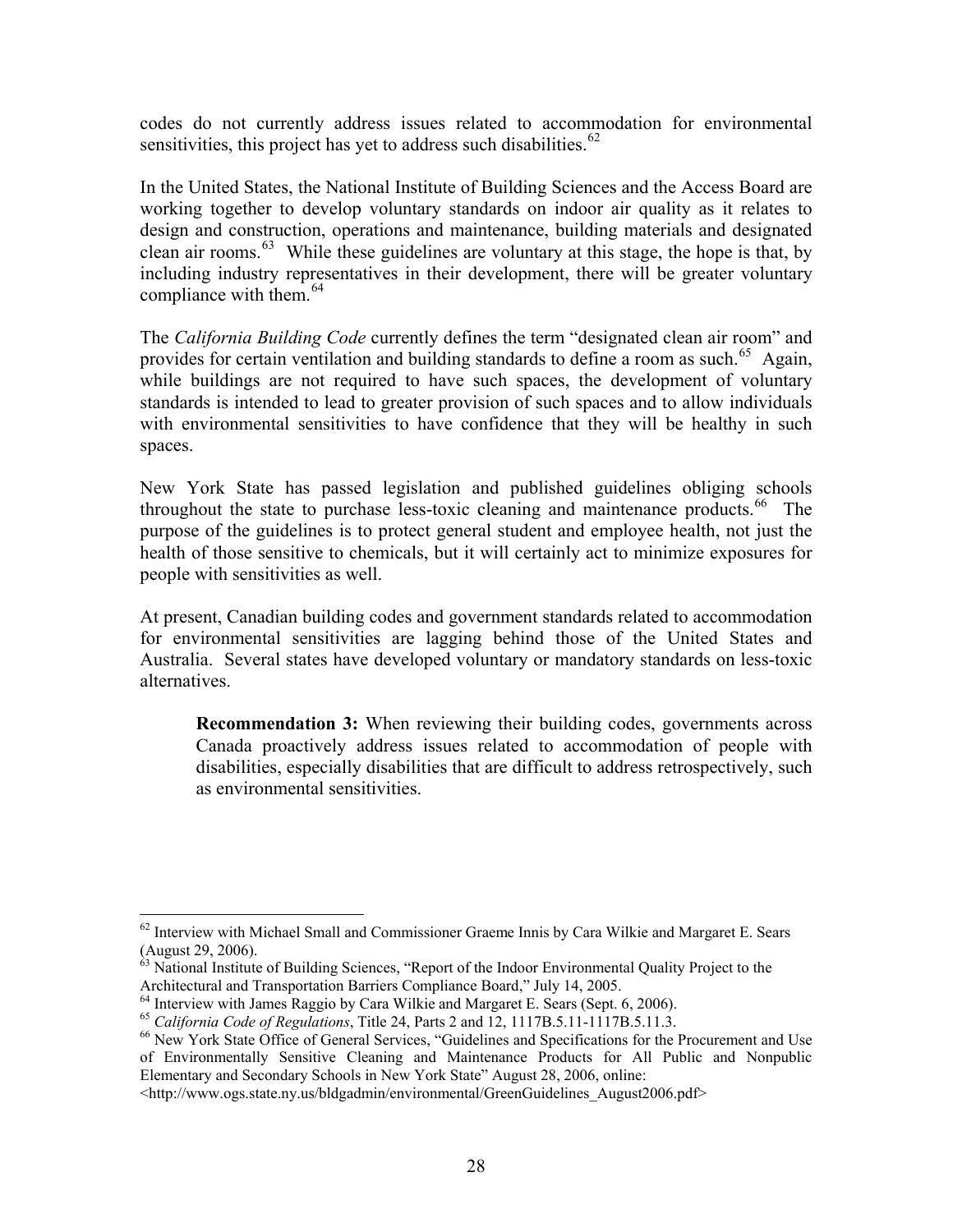## <span id="page-28-0"></span>**V. Accommodating Environmental Sensitivities: Best Practices**

In many cases in which environmental sensitivities were considered, a number of accommodations were attempted before the matter went to court or administrative grievance mechanisms were used. The experiences of the employers and service providers involved provide examples of best practices when accommodating for sensitivities. In addition, there are numerous secondary documents identifying means of accommodation for persons with environmental sensitivities. In this section, the authors review thematic best practice accommodations as considered in the jurisprudence and briefly assess them in relation to health, safety and cost.

#### **a. Accommodation Principles and Practices**

As for any other disability, the accommodation process for persons with environmental sensitivities must be conducted in an individualized, respectful and inclusive manner. Employers and service providers are well-advised to accommodate in a respectful manner that protects the individual's self-respect, privacy, comfort and autonomy.<sup>67</sup> Accommodations should be individual in nature and not "one size fits all."<sup>68</sup> Finally, the goal of accommodations is independence and full participation of the individual.<sup>69</sup> When evaluating potential accommodations, this is the standard that they ought to be measured against.

# **b. Fragrance Policies and Chemical Avoidance**

Chemical elimination and avoidance is the most significant form of accommodation for environmental sensitivities. Employers and service providers ought to consider the extent to which they can eliminate use of pesticides and use less-toxic or non-toxic cleaning products. Such efforts not only serve to accommodate for environmental sensitivities, but also may minimize injuries and provide a healthier environment. The New Zealand Association of Hairdressers, for example, recognized how pervasive chemicals and resulting injuries were in its industry. As a result, it worked with the Occupational Safety and Health Service of the Department of Labour to develop guidelines on the use, minimization and storage of chemicals used in its industry.<sup>70</sup>

Fragrance policies are one form of chemical avoidance. The jurisprudence makes numerous references to employers and service providers who asked their employees or

<sup>67</sup> See e.g. *Law v. Canada (Minister of Employment and Immigration*), [1999] 1 S.C.R. 497 at para. 53 &

<sup>&</sup>lt;sup>68</sup> See e.g. *British Columbia (Public Service Employee Relations Commission) v. British Columbia Government and Service Employees' Union (B.C.G.S.E.U.) (Meiorin Grievance), [1999] 3 S.C.R. 3.* 

<sup>&</sup>lt;sup>69</sup> See e.g. *Eaton v. Brant County Board of Education*, [1997] 1 S.C.R. 241 at para. 69.<br><sup>70</sup> New Zealand Association of Hairdressers, "Guide to Occupational Safety and Health for the

Hairdressing Industry" (February 1997).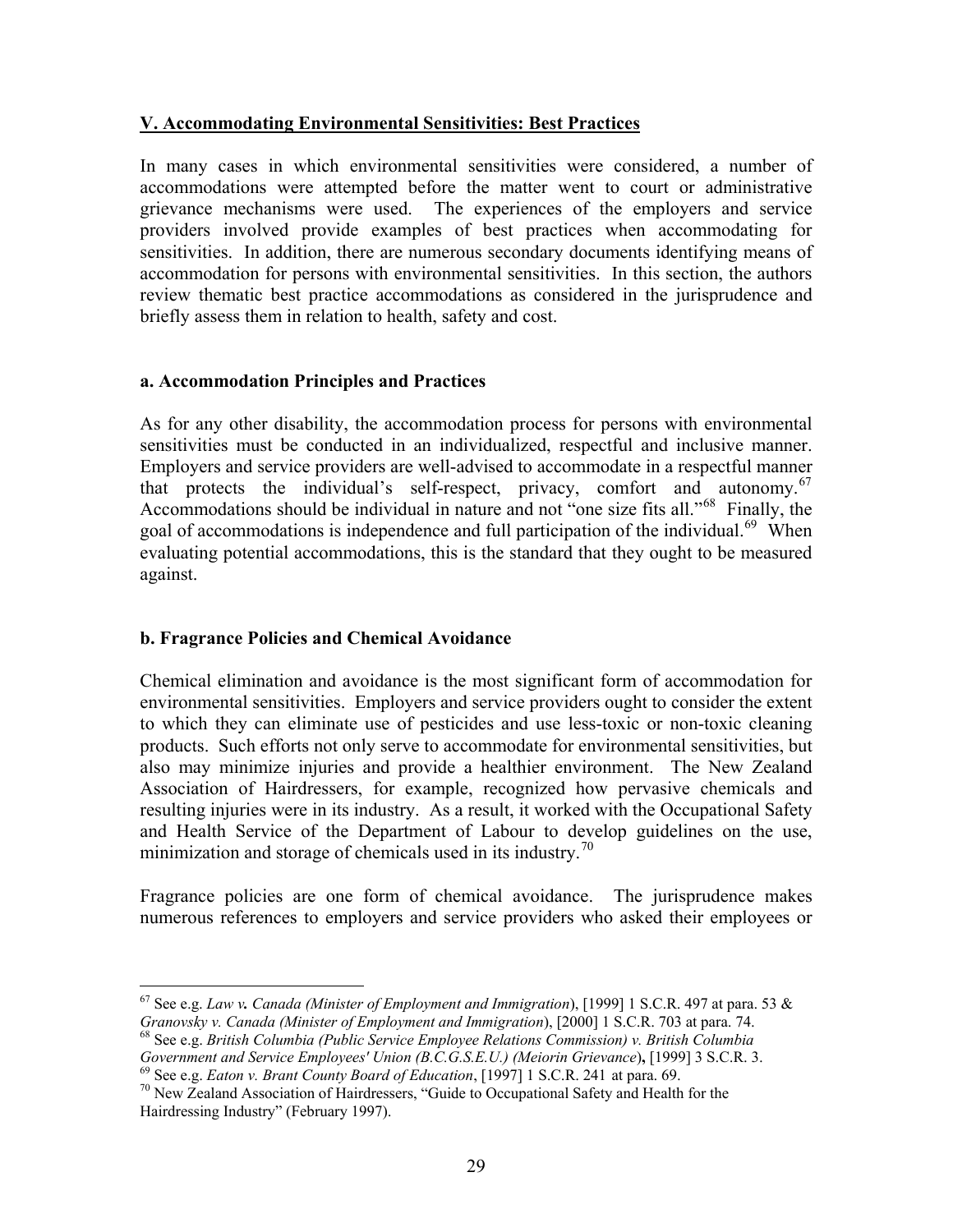service recipients to voluntarily refrain from using fragranced products.<sup>71</sup> Many human rights commissions, unions, churches, hospitals and offices have posted signs and implemented policies seeking voluntary compliance.<sup>72</sup>

Such means of accommodation have no associated costs or risks to health and safety and may in fact have a positive impact upon the health of non-environmentally sensitive individuals. As demonstrated in the extensive workplace injury jurisprudence on this subject, chemical avoidance may in fact prevent injuries and claims of workplace illness, and therefore reduce cost to the employer and health and safety risks in the entire workplace. $^{73}$ 

Their success is entirely dependent on the collegiality of others and on any education efforts made to inform them as to the reason for the policy.<sup>74</sup> While the policy may not fully accommodate for an individual's sensitivity, in environments where enforcement is nearly impossible, such as where a hospital's service recipients are concerned, it will serve to reduce the frequency and intensity of chemical exposure.<sup>75</sup>

Wherever possible, a fragrance policy should be developed that incorporates enforcement mechanisms such as those that apply for the breach of any other workplace policy (a dress code, for example). The Canadian Department of Justice's policy, for example, specifically states that managers may be required to take "disciplinary action for those who do not accommodate their co-workers."<sup>76</sup>

**Recommendation 4:** Employers and service providers should develop and enforce fragrance-free and chemical avoidance policies, including promoting educational campaigns to increase voluntary compliance with such policies.

**Recommendation 5:** Employers and service providers, for their staff and service recipients, should develop or adopt educational material and programs for accommodation of people with environmental sensitivities, to increase voluntary compliance with such policies.

<[http://www.ohrc.on.ca/english/about/index.shtml>.](http://www.ohrc.on.ca/english/about/index.shtml) 

<sup>71</sup> See e.g. *Brewer v. Fraser Milner Casgrain LLP*, [2006] A.J. No. 625 (Q.B.); *Lewin v. ACT Health & Community Care Service*, [2002] ACTDT 2; *Hutchinson and Treasury Board (Environment Canada*), [1999] C.P.S.S.R.B. No. 39.

 $\frac{7}{2}$  See e.g. Department of Justice, "Environmental Sensitivities Guidelines," Newsletter, March 31, 2006; Region of Peel, "Scent Sensitivity Program", Wellness at Peel, March 4, 2003; Ottawa Hospital, , "Scentfree Workplace," *Administrative Policy and Procedure Manual* (June 13, 2001); Ontario Human Rights Commission, "About the Ontario Human Rights Commission," online:

<sup>73</sup> See e.g. Decision No. 2188/05, [2005] O.W.S.I.A.T.D. No. 2810; Decision No. 1165 02, [2004] O.W.S.I.A.T.D. No. 2081; Decision No. 1179/98, [1999] O.W.S.I.A.T.D. No. 2561; Decision No. 1271 00**,**  [2001] O.W.S.I.A.T.D. No. 2342.<br><sup>74</sup> See e.g. *Lewin v. ACT Health & Community Care Service*, [2002] ACTDT 2.

<sup>&</sup>lt;sup>75</sup> Interview with Nancy Bradshaw by Cara Wilkie and Margaret E. Sears (September 12, 2006).<br><sup>76</sup> Department of Justice, "Environmental Sensitivities Guidelines," Newsletter, March 31, 2006.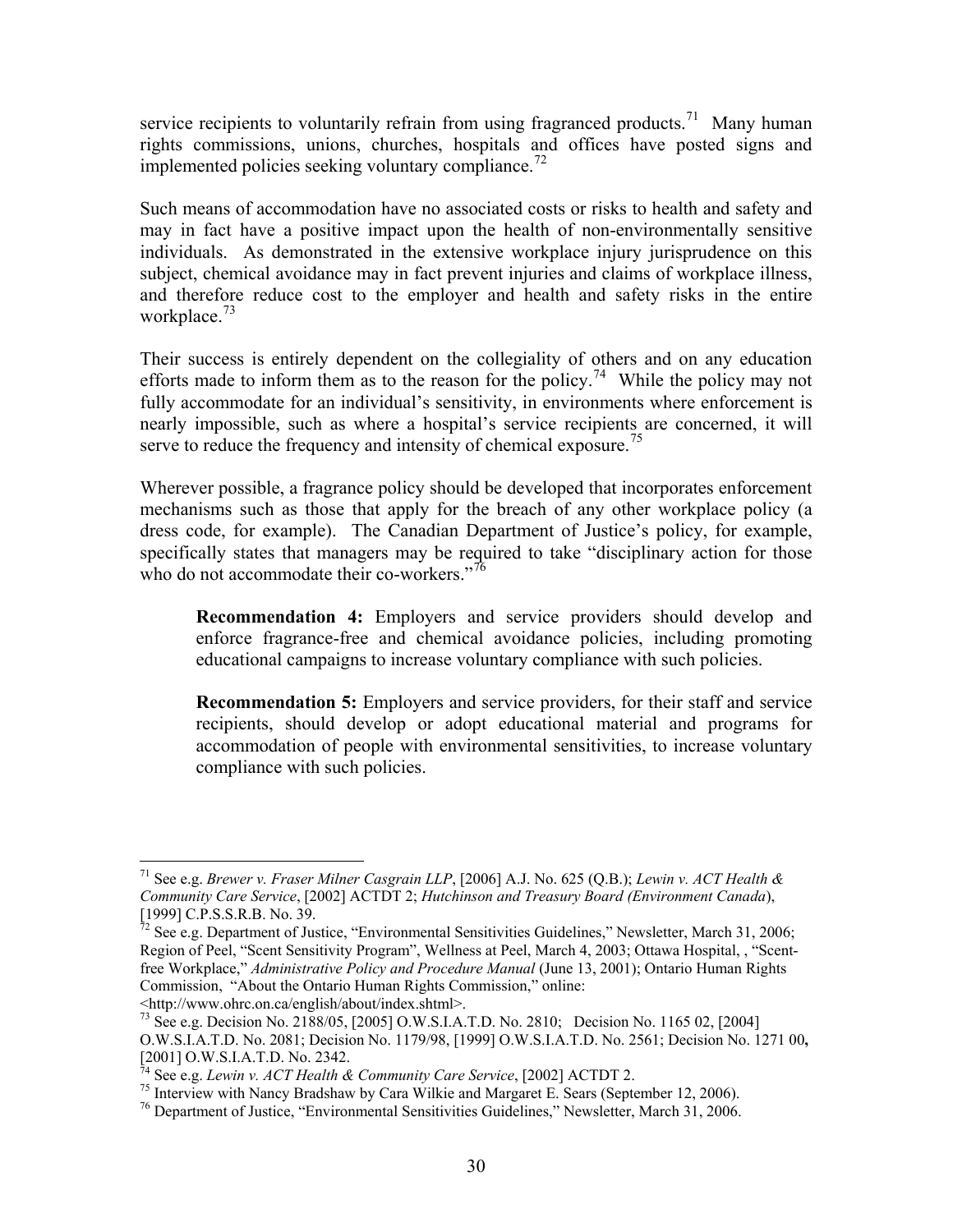#### <span id="page-30-0"></span>**c. Special Equipment and Renovations**

Commonly attempted and referenced means of accommodation are the provision of specialized equipment to filter the air or to avoid exposure to triggers. In *Treadwell*, an employer provided an employee with extended gloves, a hood, and a dust mask for her sensitivities.<sup>77</sup> In several cases, employers provided their employees with desk filtration systems or HEPA air filters.<sup>78</sup> In *County of Fresno*, the employer provided one of its employees with desk filtration systems to eliminate some of the smoke in the work environment.

The provision of small and individual equipment, while perhaps not providing full accommodation for an individual's disability, is inexpensive and poses no health or safety risks. Larger building or ventilation changes, such as those attempted in *West* and *Temple*, will result in a much larger expense to the employer, but are also more likely to provide a holistic accommodation for the individual with sensitivities.<sup>79</sup> Compared to avoiding or eliminating triggering substances, the provision of specialized equipment is not ideal, as it is much more efficient to avoid the release of toxic substances than to remove them once released.<sup>80</sup> Employers and service providers are therefore welladvised to focus primarily on avoidance and to accommodate by filtering the air only when avoidance is impossible or insufficient.

#### **d. Transfers, Re-assignments and Retraining**

In workplaces or positions that by definition involve great exposure to environmental agents, a transfer to an alternative position or alternative location may be the only feasible option. In *IKO Industries*, for example, the employee worked in a factory with regular exposure to wood, smoke and dust that made him  $ill<sup>81</sup>$  No reasonable adjustment to the workplace would eliminate these exposures, as they existed because of the nature of the business. Nonetheless, the employer attempted to transfer the individual internally, in the hopes that other factories, doing similar work, would be appropriate.

In *Coles*, the employer similarly attempted a transfer and provided several months of retraining to an unskilled employee who had developed allergies to cleaners used in the kitchen in which she had worked.<sup>82</sup>

<sup>&</sup>lt;sup>77</sup> *Treadwell v. Dow-United Techs.* (1997), 970 F. Supp. 974.<br><sup>78</sup> See e.g. *County of Fresno v. Fair Employment & Housing Com.* (1991), 226 Cal. App. 3d 1541; *Jones v. Ind. Civ. Rights Comm'n*, 2006 U.S. Dist. LEXIS 23954; *Vickers v. Veterans Admin.* (1982), 549 F. Supp. 85.

<sup>79</sup> *Justice v. West* (2000), EEOC DOC 01971002; *Temple v. Gunsalus*, 1996 U.S. App. LEXIS 24994. See

<sup>&</sup>lt;sup>80</sup> See the companion report to this by Margaret E. Sears for greater details.<br><sup>81</sup> IKO Industries Ltd. v. Communications, Energy and Paperworkers Union of Canada, Local 773 (Gooch Grievance), [1999] A.G.A.A. No. 63.

*Grievance)*, [1999] A.G.A.A. No. 63. 82 *Coles and Treasury Board (National Defence*), [1998] C.P.S.S.R.B. No. 37.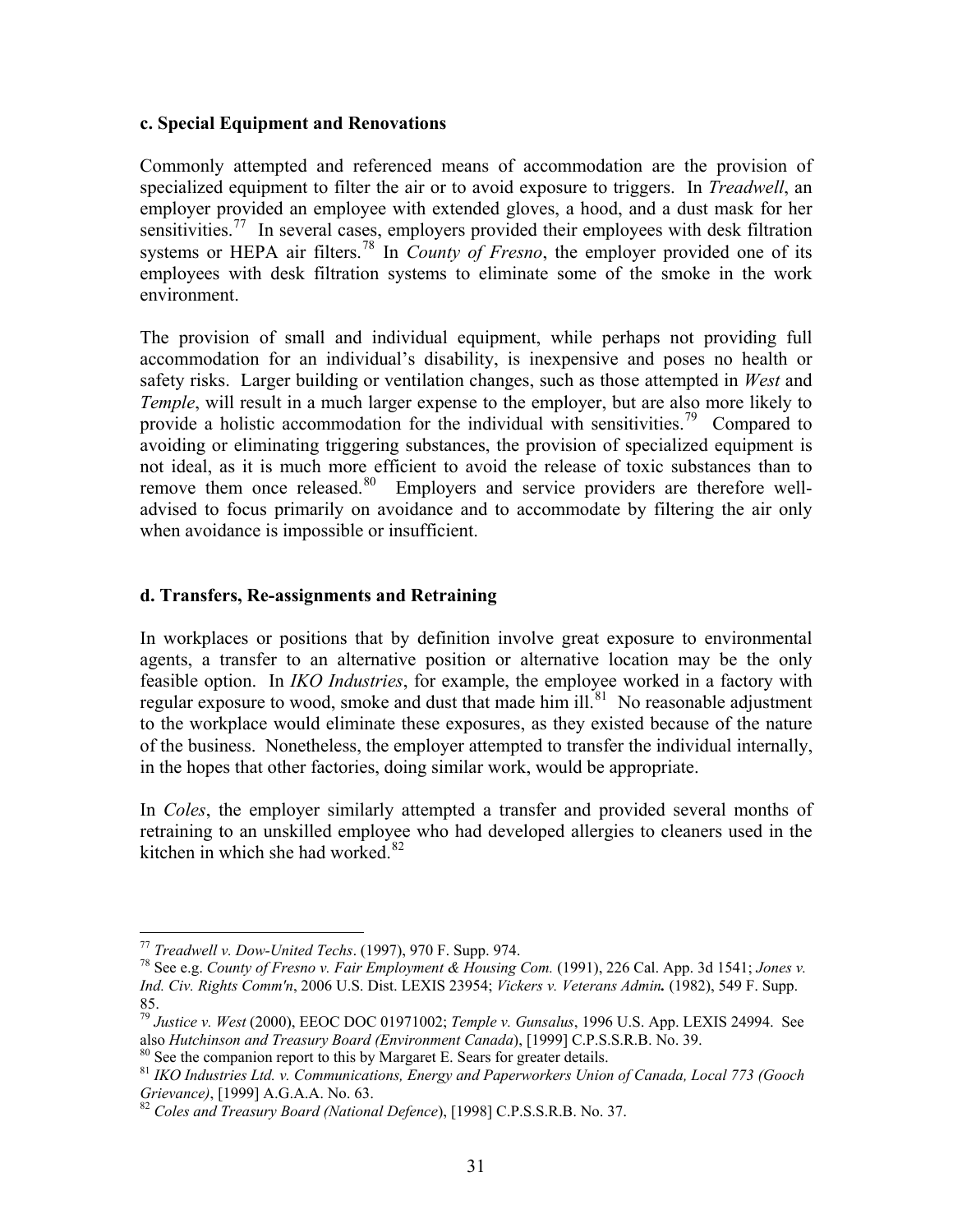<span id="page-31-0"></span>In some cases, transfers between offices or from one position to another may be sufficient. If, for example, an individual is sensitive to the chemicals used in copying, relocating him or her away from printers, fax machines and photocopiers may be significant as a form of accommodation. $83$ 

Transfers and reassignments can certainly be provided as an inexpensive accommodation where retraining is not required. However, where no position with the employer can meet the individual's need for non-exposure, transfers and reassignments do not serve as an appropriate accommodation and may have significant health and safety implications.<sup>84</sup> The expense of retraining can be minimal if the individual has most of the skills required, but it can be high where he or she does not have them, as in *Coles*.

#### **e. Areas of Coverage**

Complete accommodation of individuals with environmental sensitivities requires efforts to minimize the use of toxic substances. As the jurisprudence demonstrates, individuals with environmental sensitivities may require proactive action in traditional areas of accommodation such as employment, commercial service provision and housing. However, their accommodation needs may also encompass the actions of commercial neighbours, parks when pesticides are sprayed, construction, and manufacturing of consumer and commercial products. Because chemicals are pervasive, so too must accommodation be if it is to adequately address the needs of individuals with environmental sensitivities.

**Recommendation 6:** Employers and service providers should proactively take steps to minimize chemical use, purchase less-toxic products, and advocate with the construction and manufacturing industries to produce less-toxic materials.

**Recommendation 7:** The Commission should undertake or continue educational campaigns that encourage proactive accommodations, including in non-traditional areas of accommodation, such as national parks or other green spaces.

<sup>83</sup> See e.g. DeFreitas Saab, T., "Accommodation and Compliance Series: Employees with Multiple Chemical Sensitivity and Environmental Illness," online: Job Accommodation Network <[http://www.jan.wvu.edu/media/MCS.html>.](http://www.jan.wvu.edu/media/MCS.html) 

<sup>84</sup> See e.g. *IKO Industries Ltd. v. Communications, Energy and Paperworkers Union of Canada, Local 773 (Gooch Grievance)*, [1999] A.G.A.A. No. 63; *Paradowski v. Sunshine Valley Animal Hospital Ltd.***,** [2004] B.C.H.R.T.D. No. 442.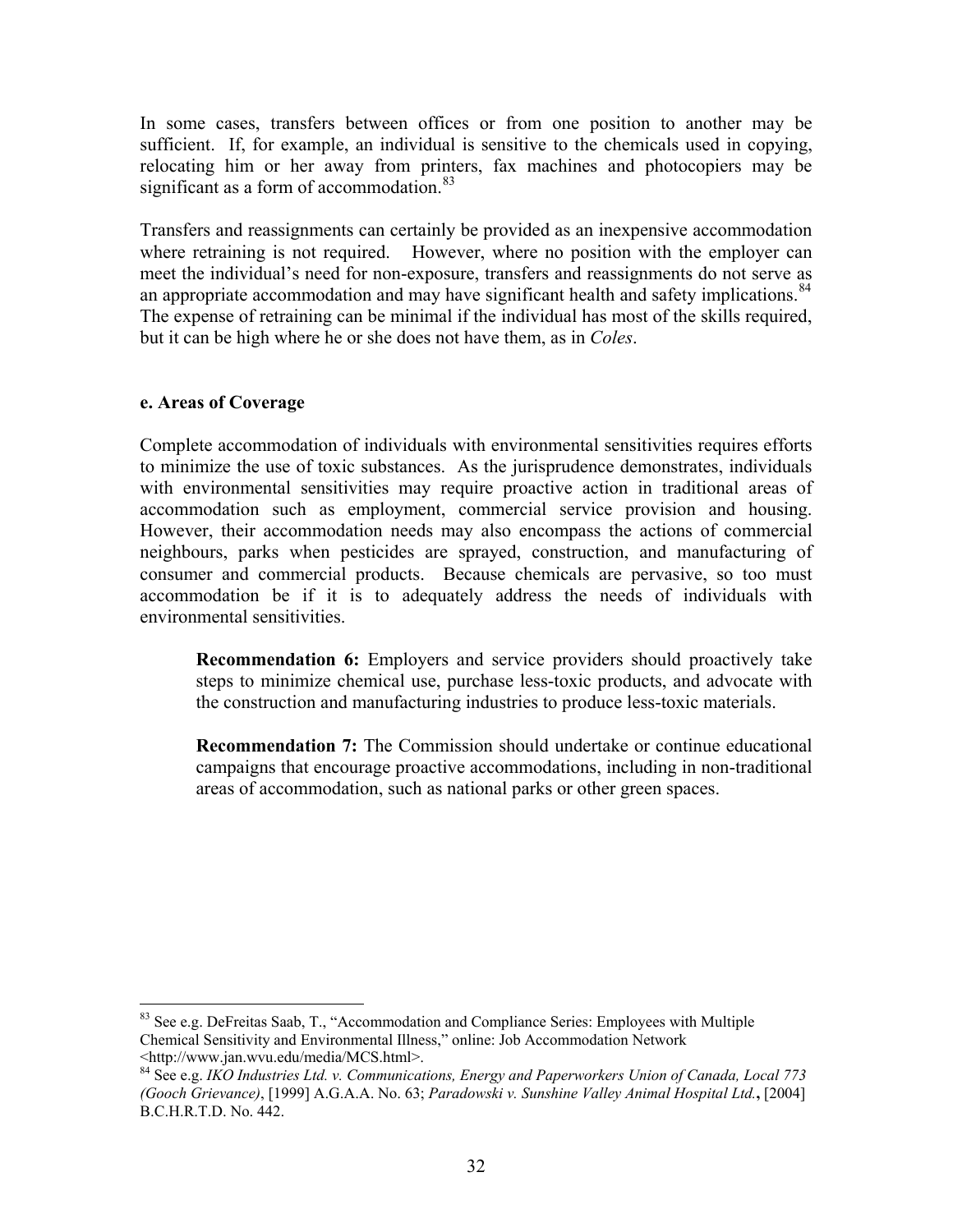## <span id="page-32-0"></span>**VI. Conclusion**

There are many more obstacles to accommodation for environmental sensitivities than there are to many other disabilities. A person with sensitivities may find it difficult to understand his or her condition and its triggers, and may then find it difficult to explain and document these to employers and service providers. Successful accommodations require innovative strategies to minimize or eliminate exposure to triggers through their elimination or removal from the environment or through avoidance of the environment. Individuals normally excluded from the accommodation process, such as colleagues, other service recipients and neighbours, must actively participate in many accommodations of people with environmental sensitivities if the accommodation is to be successful. Employers and service providers must be willing to develop and utilize enforcement mechanisms to compel compliance where it is not provided voluntarily. These hurdles are largely unique to environmental sensitivities.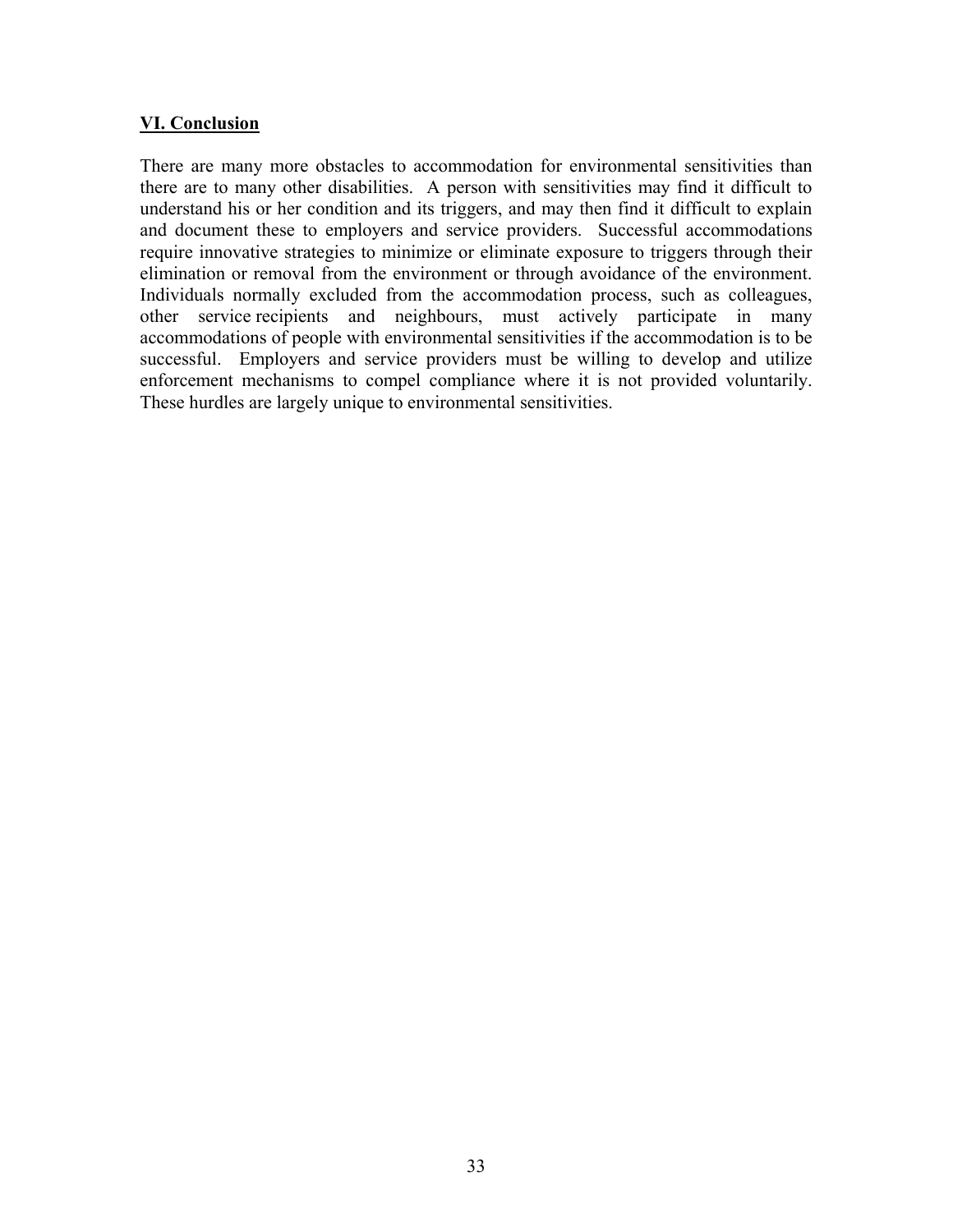#### <span id="page-33-0"></span>**Appendix A: Research Methodology**

#### **Literature Review and Consultations**

The researchers began by conducting a review of secondary literature resources on environmental sensitivities, accommodation for them and relevant case law. Such documents, identified through electronic database searches, the consultation process, and hard-copy indices, broadened the review of jurisprudence and provided contextual information on environmental sensitivities.

Simultaneously, the researchers contacted representatives of domestic and international human rights agencies and organizations with expertise in environmental sensitivities. The researchers were able to identify relevant literature, jurisprudence, best practices and standards through their consultation. Additionally, the researchers were able to confirm their conclusions on the state of the case law in each jurisdiction through this process.

The researchers have incorporated in this report the information gathered through the literature review and consultation.

#### **Legal Database Search**

The researchers examined the jurisprudence in each Canadian jurisdiction from human rights tribunals and the courts, and in union arbitration decisions. Similarly, the researchers reviewed relevant jurisprudence and administrative decisions in New Zealand, Australia, the United States and the United Kingdom. Cases of significance were subsequently noted to follow the development of the jurisprudence and considerations applied in the past.

The researchers used a number of terms in their searches, but the primary terms used were "environmental sensitivity," "chemical sensitivity," "environmental illness," "asthma" and "allergy."

After identifying relevant case law, the researchers reviewed the decisions to identify emerging themes, patterns and rules.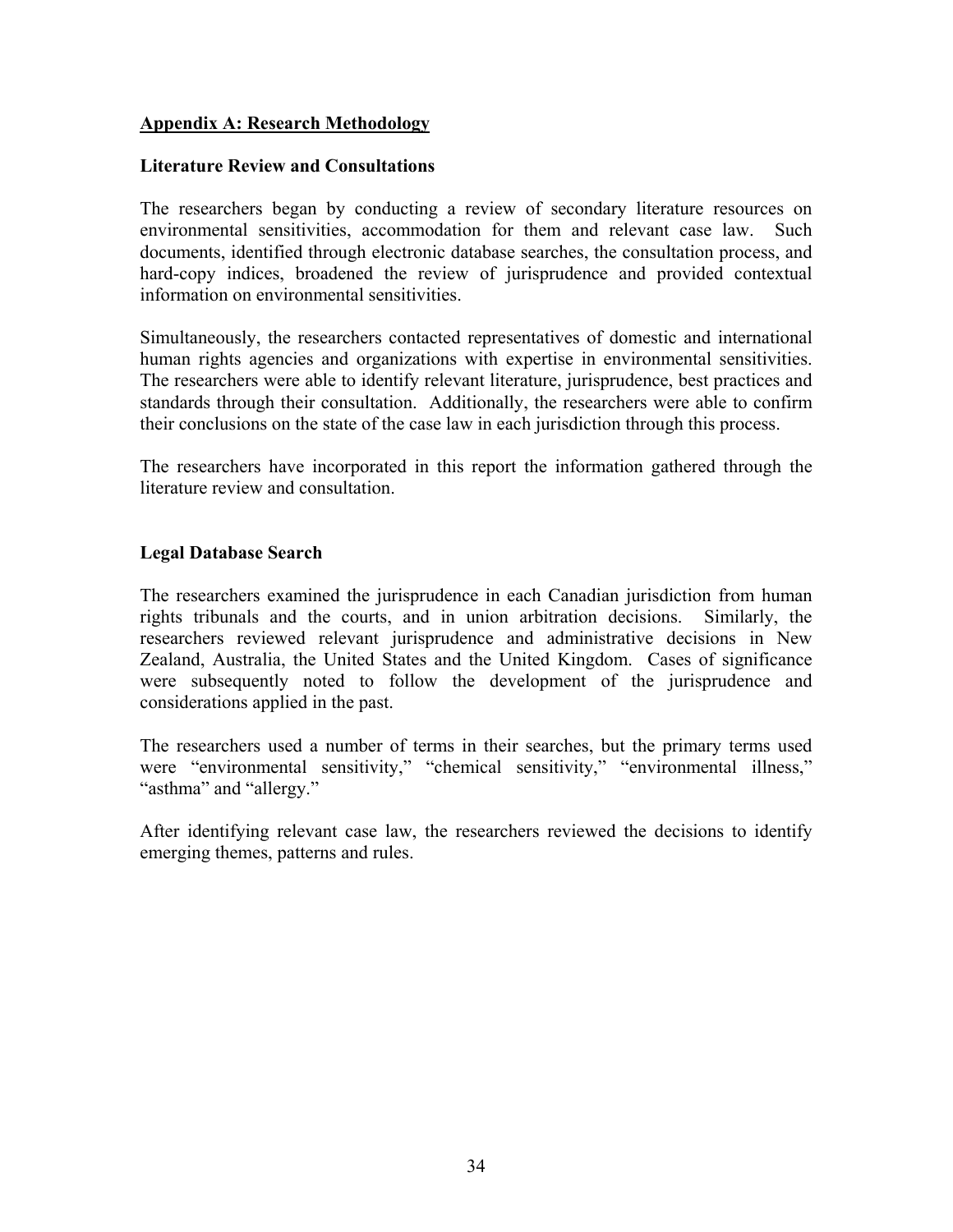# <span id="page-34-0"></span>**Appendix B: Annotated List of Available Resources**

## **Articles**

Ad Hoc Committee on Environmental Hypersensitivity Disorders, report to Murray J. Elston, Minister of Health (August 1985). This report details the knowledge about environmental hypersensitivity, especially its prevalence, diagnosis, and treatment.

Advisory Panel on Environmental Hypersensitivity, report to R. Reid, Assistant Deputy Minister of Health (September 8 1986). Review of the report of the Ad Hoc Committee on Environmental Hypersensitivity Disorders.

Afram, R., "New Diagnoses and the ADA: A Case Study of Fibromyalgia and Multiple Chemical Sensitivity" (2004), 4 *Yale J. Health Pol'y L. & Ethics* 85. Extensive review of cases in relation to whether fibromyalgia and MCS are a disability under the ADA.

Allergy and Environmental Health Association, "The Environment of Learning: How School Boards Can Help," PowerPoint presentation (n.d.). This presentation provides information about environmental sensitivities in order to promote better indoor school environments and air quality.

Ashford, N. & Miller, C., "Chemical Sensitivity: A Report to the New Jersey Department of Health" (December 1989). This report provides a review of MCS and cautions against pursuing psychological causes of illness before environmental causes have been ruled out.

Bigenwald, C.A., Director, District Health Council Program, memorandum to D.W. Corder, Acting Assistant Deputy Minister, Ontario Ministry of Health (July 23, 1986). Review of Advisory Panel on Environmental Hypersensitivity's recommendations.

Buck, K., Director, Policy and International Program, Canadian Human Rights Commission, letter to Brett Moore, Head Eco-Systems Protection, Parks Canada (June 26, 2003). Letter on environmental sensitivities, the duty to accommodate and chemical spraying.

Canada Mortgage and Housing Corporation, "Research house for the environmentally hypersensitive: description and technical details" (1994). Brochure describing prototype house to improve air quality for individuals with environmental sensitivities.

Citizens for a Safe Learning Environment, "Examples of North American Organizations That Recognize Multiple Chemical Sensitivities/Environmental Illness," online: [http://www.chebucto.ns.ca/education/CASLE/casle.html.](http://www.chebucto.ns.ca/education/CASLE/casle.html) Brief overview of some North American jurisdictions and organizations that have taken steps to recognize environmental sensitivities.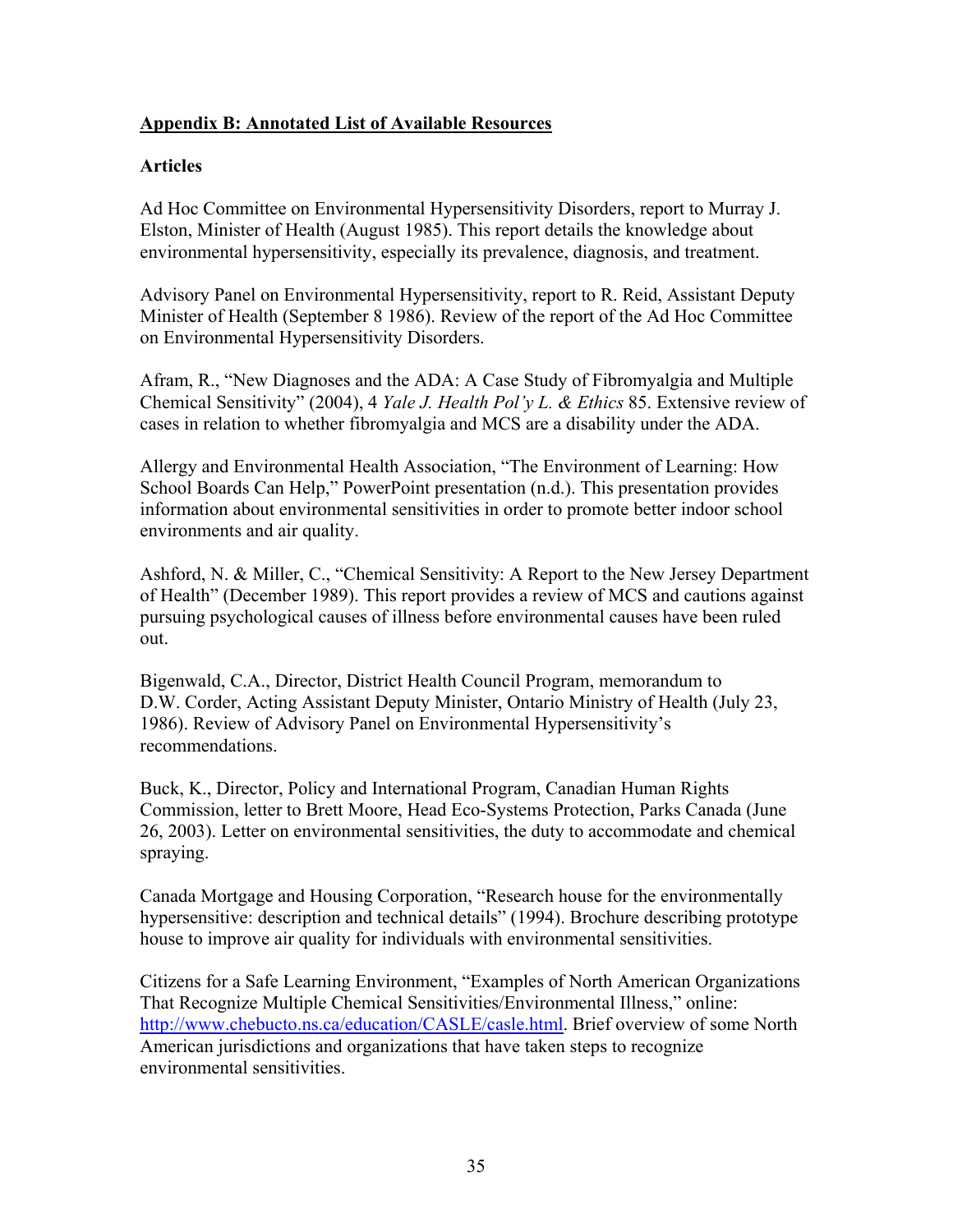DeFreitas Saab, T., "Employees with Fragrance Sensitivity," *Accommodation and Compliance Series*, online: Job Accommodation Network, [http://www.jan.wvu.edu/media/fragrance.html. O](http://www.jan.wvu.edu/media/fragrance.html)verview of respiratory impairments in the context of the ADA and the duty to accommodate.

DeFreitas Saab, T., "Employees with Multiple Chemical Sensitivity and Environmental Illness," *Accommodation and Compliance Series,* online: Job Accommodation Network, [http://www.jan.wvu.edu/media/MCS.html. O](http://www.jan.wvu.edu/media/MCS.html)verview of MCS in the context of the ADA and the duty to accommodate.

DeFreitas Saab, T. "Employees with Respiratory Impairments," *Accommodation and Compliance Series*, online: Job Accommodation Network, [http://www.jan.wvu.edu/media/respiratory.html.](http://www.jan.wvu.edu/media/respiratory.html) Overview of respiratory impairments in the context of the ADA and the duty to accommodate.

Department of Justice, "Environmental sensitivities: finding solutions," *Inter Pares* (Summer/Fall 2003). Article from an internal publication describes the accommodation received by two Department of Justice employees with environmental sensitivities.

Fallace, M. & Lang, R., "Why Multiple Chemical Sensitivity and Related Conditions Should Be Excluded from the Americans with Disabilities Act" (1997), 48 *Lab. L.J.* 66 (Appendix A, tab 21). Article on MCS as a disability and accommodation for it.

Guiffrida, D., Psychiatric Patient Advocate Office, letter to Howard Danson, Acting Director, Psychiatric Hospitals Branch, Ministry of Health (July 12 1989). Letter on effect of environmental toxins in hospital setting

Health and Welfare Canada, "Chronic Diseases in Canada, Supplement: Environmental Sensitivities Workshop" (May 24 1990). Contains 20 recommendations regarding environmental sensitivities.

Human Resources and Social Development Canada "*Refusals to Work and Medical Certificates,*" No. 905-1-IPG-031, *Interpretations, Policies and Guidelines (IPGs) on Occupational Health and Safety, Part II of the Canada Labour Code*. Excerpt from policy and guidelines regarding work refusals by individuals with disabilities or specific medical conditions.

Kassirer, J. & Sandiford, K., "Socio-Economic Impacts of Environmental Illness in Canada," report to the Environmental Illness Society of Canada, November 15, 2000. Report detailing the social and economic costs of environmental illnesses in Canada to both individuals with sensitivities and to the public as a whole.

Lieberman, M.S. et al., "Multiple Chemical Sensitivity: An Emerging Area of Law" (1995), *Trial* 31:22 (LegalTrac). Article discusses accommodating people with MCS in housing and employment.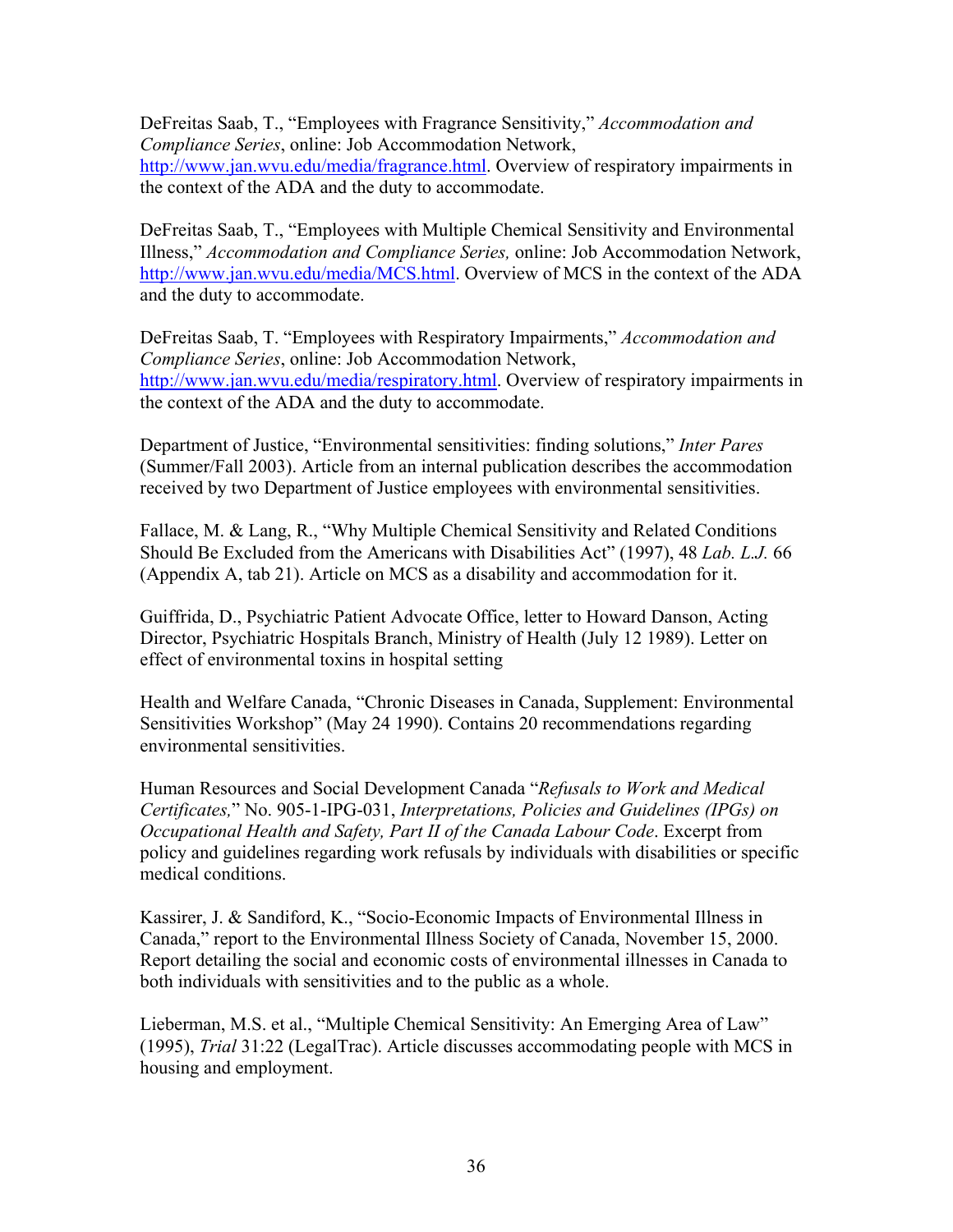Mahoney, W.J., OMA Liason, Special Education Advisory Council, Ministry of Education, letter to Peter Ferren, Special Education Advisory Council, Ministry of Education, Special Schools Branch (October 24, 1995). Letter discusses MCS in the educational environment.

McCampbell, A., "Multiple Chemical Sensitivities Under Siege," online: Townsend Letter for Doctors and Patients' Archives (January 2001), [http://www.tldp.com.](http://www.tldp.com) Article focussing on New Mexico, mostly about the chemical industry and corporate lobbying regarding MCS.

McDonald, J., "This Place Makes Me Sick!", (2002) 28 *Employee Rel. L.J.* 101. Article on MCS as a disability.

McWilliams, K., "Peanut-Free Buffer Zones: Has the Department of Transportation Gone Nuts?" (1999), 65 *J. Air L. & Com.* 189. Article on discrimination in air travel.

ME/CFS Society, "MCS Basics Paper," online: [http://sacfs.asn.au/about/chemical/mcs\\_basic.pdf. P](http://sacfs.asn.au/about/chemical/mcs_basic.pdf)aper reviews international positions on and recognition of MCS and criticizes the Australian response.

Ministry of Labour, "Work Refusals Guidance Notes," *Policy and Procedures Manual*. Excerpt from policy manual regarding work refusals by workers who are particularly susceptible to health conditions.

National Institute of Building Sciences, "Report of the Indoor Environmental Quality Project to the Architectural and Transportation Barriers Compliance Board," July 14, 2005. Report on improving access to buildings for people with MCS and EMS.

New Zealand Association of Hairdressers Inc., "Guide to Occupational Safety and Health for the Hairdressing Industry," February 1997. Guide developed as a result of injuries and health problems related to the work practices in the hairdressing industry that gives information about best practices on protection.

Norton, K., Chief Commissioner, Ontario Human Rights Commission, Letter to Tony Clement, Minister of Health and Long-Term Care (April 16 2003): Letter on use of pesticides for West Nile virus prevention, implications for people with environmental sensitivity and the duty to accommodate.

Norton, K., Chief Commissioner, Ontario Human Rights Commission, letter to Pat Vanini, Executive Director, Association of Municipalities of Ontario (April 16, 2003). Letter on use of pesticides for West Nile virus prevention and implications for people with environmental sensitivity and the duty to accommodate.

Ontario Human Rights Commission, "Submission to the Ministry of Municipal Affairs and Housing on the Accessibility Provisions of the Ontario Building Code," March 1, 2002. Document notes the inadequacy of existing government standards on accessibility.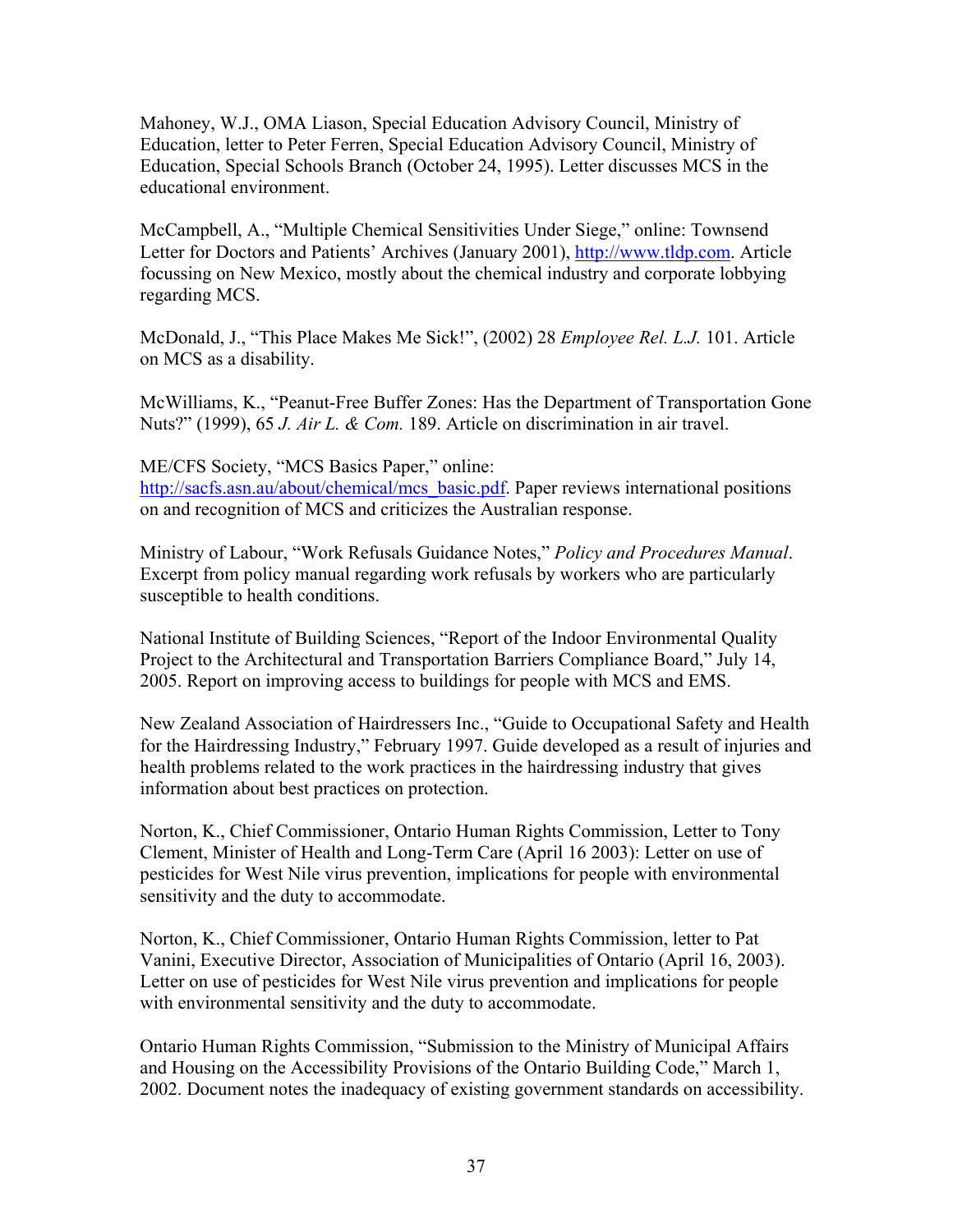Ontario Medical Association Committee on Public Health, "Environmental Hypersensitivity Disorders," report to Council 1987. Position paper calling for the separation of medical and social issues around environmental hypersensitivity disorders.

Public Service Alliance of Canada, "Multiple Chemical Sensitivity at Work: Guide for PSAC Members" (April 1997). Guide outlines issues around MCS in the workplace, including information on symptoms and how a union can help.

Read, D., "Multiple Chemical Sensitivities" (report to the Environmental Risk Management Authority of New Zealand, June 2002), online: ERMANZ Reports, [Reviews and Research, http://www.ermanz.govt.nz/resources/publications/pdfs/ER-GI-](http://www.ermanz.govt.nz/resources/publications/pdfs/ER-GI-02-1.pdf)02-1.pdf. Report is an overview of scientific knowledge on MCS.

Reed Gibson, P., "Understanding & Accommodating People with Multiple Chemical Sensitivity in Independent Living" (2002), online: Independent Living Research Utilization, [http://www.ilru.org/html/publications/bookshelf/MCS.html.](http://www.ilru.org/html/publications/bookshelf/MCS.html) Booklet reviews the employment, housing and social challenges faced by people with MCS, and makes suggestions for how independent living advocates can assist them.

Sears, M. et al., "Pesticide assessment: Protecting public health on the home turf" *Paediatr. Child Health* 2006; 11(4):229-234., online: Prevent Cancer Now, [http://www.preventcancernow.ca/news/pdf/06-04-Sears24-D.pdf. A](http://www.preventcancernow.ca/news/pdf/06-04-Sears24-D.pdf)rticle reviews the Canadian assessment standard for a common herbicide, and advocates for stronger legislation and increased use of alternate landscaping practices.

Sine, D. et al., "Accommodating Employees with Environmental Sensitivities: A Guide for the Workplace," online: Healthy Indoors Reports and Publications, [http://healthyindoors.com/english/resources/workplace1.pdf. E](http://healthyindoors.com/english/resources/workplace1.pdf)ducational booklet aimed primarily at employers.

Staton, K.A. & Caswell, T.A., "The Americans with Disabilities Act As It Relates to Employment in the Aviation Industry: Navigating Through Uncontrolled Airspace," (1999) 64 *J. Air L. & Com.* 459. Discussion of MCS and appropriate accommodations.

Stutt, E. & Rotor, L., "Accommodating the Needs of Students with Environmental Sensitivities: A Report for School Boards, Parents and Educators," Allergy and Environmental Health Association of Canada (January 1996). Guide explaining environmental sensitivities in the educational context with information on accommodating students.

Wilson, C.W., "MCS Disorder and Environmental Illness as Handicaps," online: Global Recognition Campaign for Multiple Chemical Sensitivity and Chemical Injury, <http://www.mcs-

[global.org/Documents/PDFs/MCS%20Disorder.pdf#search=%22MCS%20Disorder%20a](http://www.mcs-global.org/Documents/PDFs/MCS%20Disorder.pdf#search=%22MCS%20Disorder%20and%20Environmental%20Illness%20as%20Handicaps%22)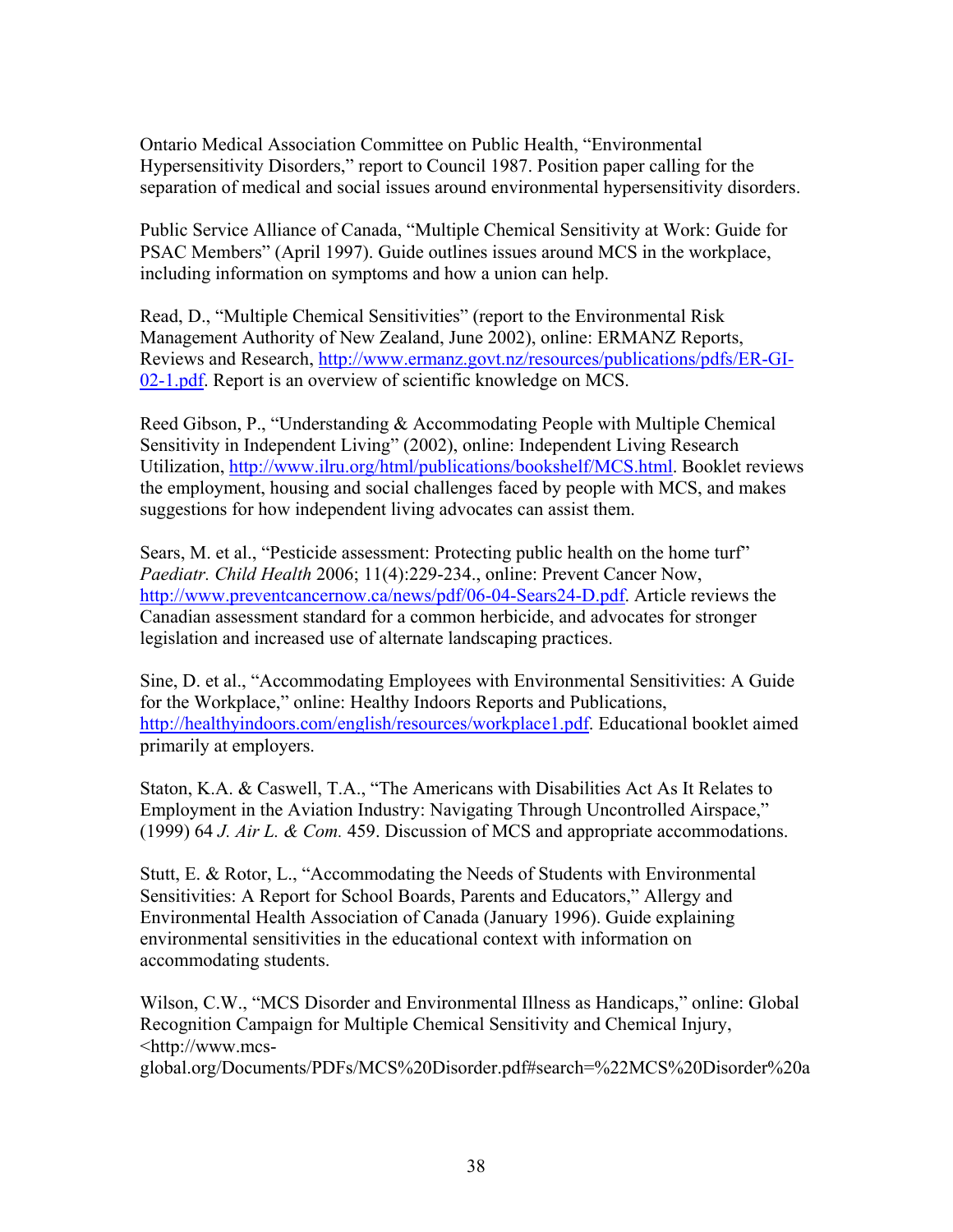nd%20Environmental%20Illness%20as%20Handicaps%22>. Memo analysing whether MCS is a disability under the *Fair Housing Act*.

Winterbauer, S. "Multiple Chemical Sensitivity and the ADA: Taking a Clear Picture of a Blurry Object (Americans with Disabilities Act of 1990)," (1997) 23 *Employee Rel. L.J.* 64 (LegalTrac). Practical discussion on accommodating an employee with MCS.

Working Group of the WHO European Centre for Environment and Health, Bilthoven Division, "The Right to Healthy Indoor Air: Report on a WHO Meeting, Bilthoven, Netherlands, 15-17 May 2000," UN Doc. EUR/00/5020494, online: World Health Organization Regional Office for Europe,

<[http://www.euro.who.int/document/e69828.pdf>.](http://www.euro.who.int/document/e69828.pdf) Document reviewing the increasing incidence of health problems from unsafe indoor air.

#### **Sample Policies**

Allergy and Environmental Health Association, "No Scents, Please!", OC Transpo scentfree awareness sign. Sign to be posted inside OC Transpo buses were part of an information campaign.

Department of Justice Human Resources Planning and Policy Unit, "Policy on Accommodating Differences in the Workplace" (June 2001). This policy sets out the requirements and procedures for the accommodation of all employees and prospective employees who require accommodation on any ground protected by the *Canadian Human Rights Act* and the *Employment Equity Act*.

Department of Justice, "Environmental Sensitivities Guidelines," Newsletter, March 31, 2006. Guideline outlining the Department's policies on indoor air quality as it relates to environmental sensitivities.

Fragrance Products Information Network, "Workplace Policies," online: <[http://www.fpinva.org/Access%20Issues/workplace\\_policies.htm>. T](http://www.fpinva.org/Access%20Issues/workplace_policies.htm)his document reviews the rationales for fragrance-free policies in the workplace and suggests how they may be implemented.

New York State Office of General Services, "Guidelines and Specifications for the Procurement and Use of Environmentally Sensitive Cleaning and Maintenance Products for All Public and Nonpublic Elementary and Secondary Schools in New York State," August 28, 2006, online:

[http://www.ogs.state.ny.us/bldgadmin/environmental/GreenGuidelines\\_August2006.pdf.](http://www.ogs.state.ny.us/bldgadmin/environmental/GreenGuidelines_August2006.pdf) Guidelines developed to protect the health of children and employees by using products that minimize adverse health impacts.

New Zealand Association of Hairdressers, "Guide to Occupational Safety and Health for the Hairdressing Industry" (February 1997). This guide was developed to address injuries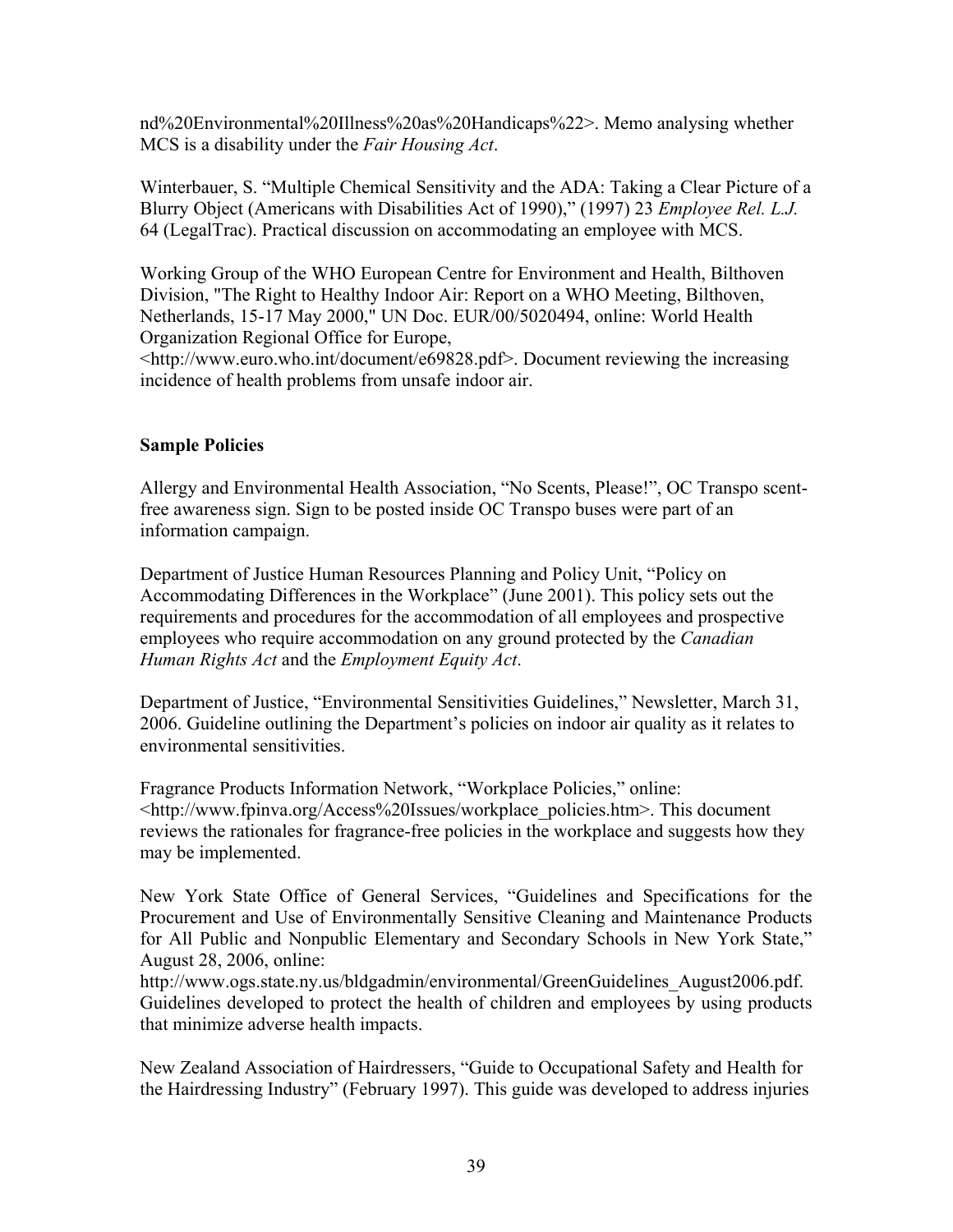and health problems directly attributably to workplace practices in the industry. It gives information for employers and employees on safer work environments.

Office of Compliance, Student Policy and Judicial Affairs of Rutgers State University, , "Whether Multiple Chemical Sensitivity (MCS) is a disability protected under Section 504 and the ADA" (January 2002), online: Office of Compliance, Student Policy and Judicial Affairs, [http://www.rci.rutgers.edu/~polcomp/docs/mcs.pdf.](http://www.rci.rutgers.edu/~polcomp/docs/mcs.pdf) A policy advisory discussing the responsibility of the university to provide accommodations to individuals with MCS

Office of General Counsel at The Catholic University of America in Washington, D.C., Summary of Federal Laws, "Non-Discrimination with Respect to Students" (August 2005), online: The Office of General Counsel, [http://counsel.cua.edu/fedlaw/rehabs.cfm.](http://counsel.cua.edu/fedlaw/rehabs.cfm) A summary of accessibility guidelines for the university campus noting that federal regulation does not make provision for MCS or EMS.

Ottawa Hospital, , "Scent-free Workplace," *Administrative Policy and Procedure Manual*, (June 13, 2001). Document describes the hospital's scent-free work environment.

Ontario Human Rights Commission, "About the Ontario Human Rights Commission," online: [http://www.ohrc.on.ca/english/about/index.shtml.](http://www.ohrc.on.ca/english/about/index.shtml) This Commission document includes its request for voluntary compliance with a fragrance-free policy.

Penetanguishine General Hospital, "Fragrance Friendly Environment": Poster reminding people about patients with sensitivities to scents.

QEII Health Sciences Centre Administrative Policy and Procedure, "Smoking, Scents and Air Quality" (January 1997): Policy document explaining the requirement for a smoke and fragrance-free environment, including the consequences of violation.

Region of Peel, "Scent Sensitivity Program", Wellness at Peel, March 4, 2003: Fragrance-free policy of the Region of Peel

Regional Municipality of Halifax, "No Scents Makes Good Sense", Metro Transit scentfree policy poster: Poster requesting passengers to refrain from using scented products.

Health and Welfare Canada, Health Protection Branch, "Les Sensibilités d'Origine Environnementale," *Actualités* (December 23, 1991). This document provides a brief explanation of the symptoms, treatment and prevention of environmental sensitivities.

# **Websites of Relevant Organizations**

Allergy and Environmental Health Association, [www.aeha.ca](http://www.aeha.ca)

American Academy of Environmental Medicine, [www.aaem.com](http://www.aaem.com)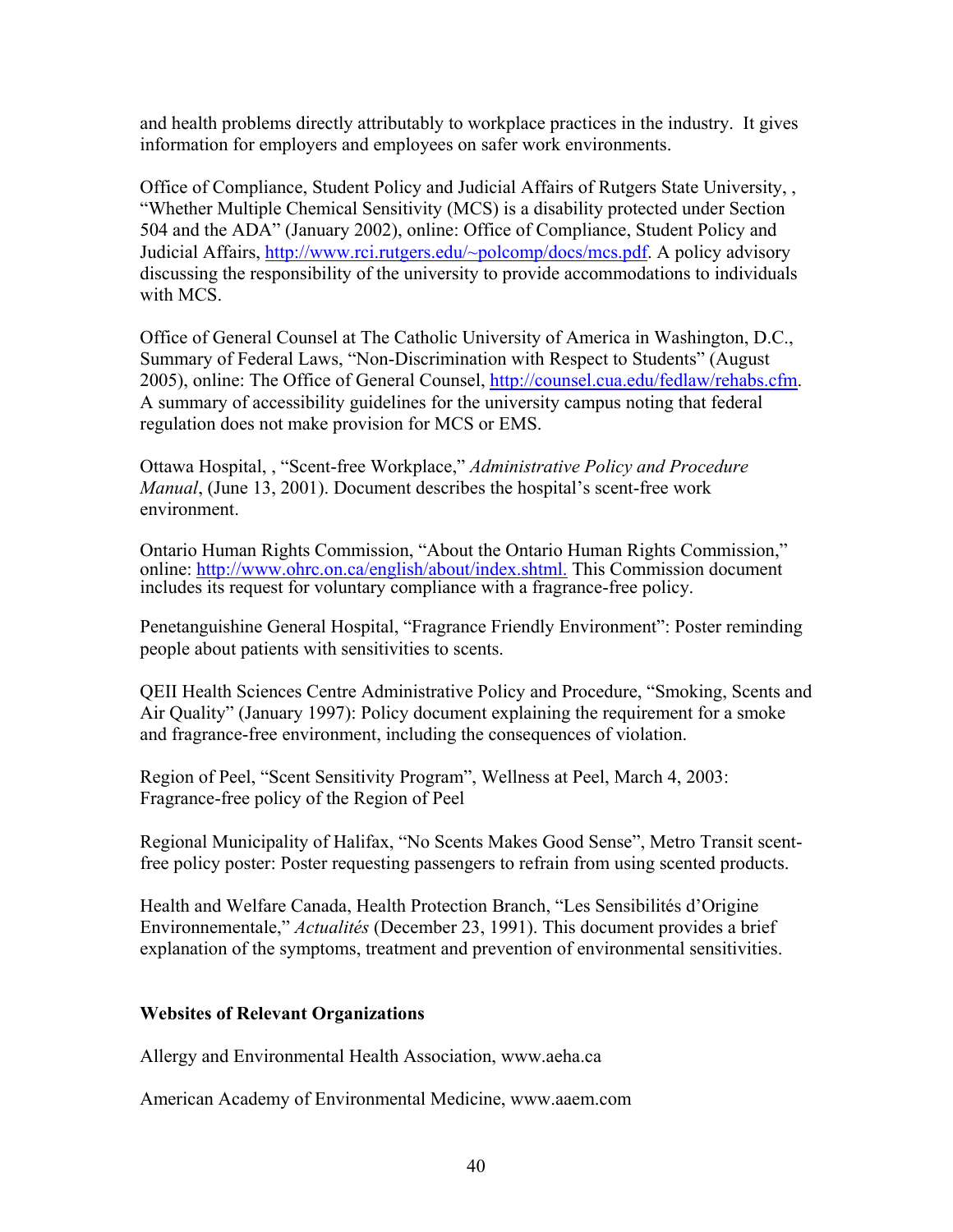American Industrial Hygiene Association, [www.aiha.org](http://www.aiha.org) American Environmental Health Foundation, [www.aehf.com](http://www.aehf.com) Asthma and Allergy Foundation of America, [www.aafa.org](http://www.aafa.org) Environmental Health Network, [www.ehnca.org](http://www.ehnca.org) Canada Employment Immigration Union, [www.ceiu-seic.ca/page\\_1766.cfm](http://www.ceiu-seic.ca/page_1766.cfm) Chemical Injury Information Network, [www.ciin.org](http://www.ciin.org) Citizens for a Safe Learning Environment, <http://www.chebucto.ns.ca/education/CASLE> Environmental Health Clearinghouse, [www.infoventures.com/e-hlth](http://www.infoventures.com/e-hlth) Environmental Health Clinic, [www.mcms.dal.ca/ricu/environ.htm](http://www.mcms.dal.ca/ricu/environ.htm) Environmental Illness Society of Canada, [www.eisc.ca](http://www.eisc.ca) Environmental Law Centre, [www.elc.org.uk](http://www.elc.org.uk) Environmental Sensitivities Research Institute, [www.esri.org](http://www.esri.org) Fragranced Products Information Network, [www.fpinva.org](http://www.fpinva.org) Healthy Indoor Partnerships,<http://healthyindoors.com/> Human Ecology Action League, [www.members.aol.com/HEALNATN/index.html](http://www.members.aol.com/HEALNATN/index.html) Institute for Environmental Health Sciences, [www.niehs.nih.gov](http://www.niehs.nih.gov) Invisible Disabilities Association of Canada, [www.nsnet./org/idacan](http://www.nsnet./org/idacan) Job Accommodation Network, [www.jan.wvu.edu](http://www.jan.wvu.edu) MCS Referral and Resources, [www.mcsrr.org](http://www.mcsrr.org) National Centre for Environmental Health, [www.cdc.gov/nceh](http://www.cdc.gov/nceh) National Foundation for the Chemically Hypersensitive, [www.mcsrelief.com](http://www.mcsrelief.com)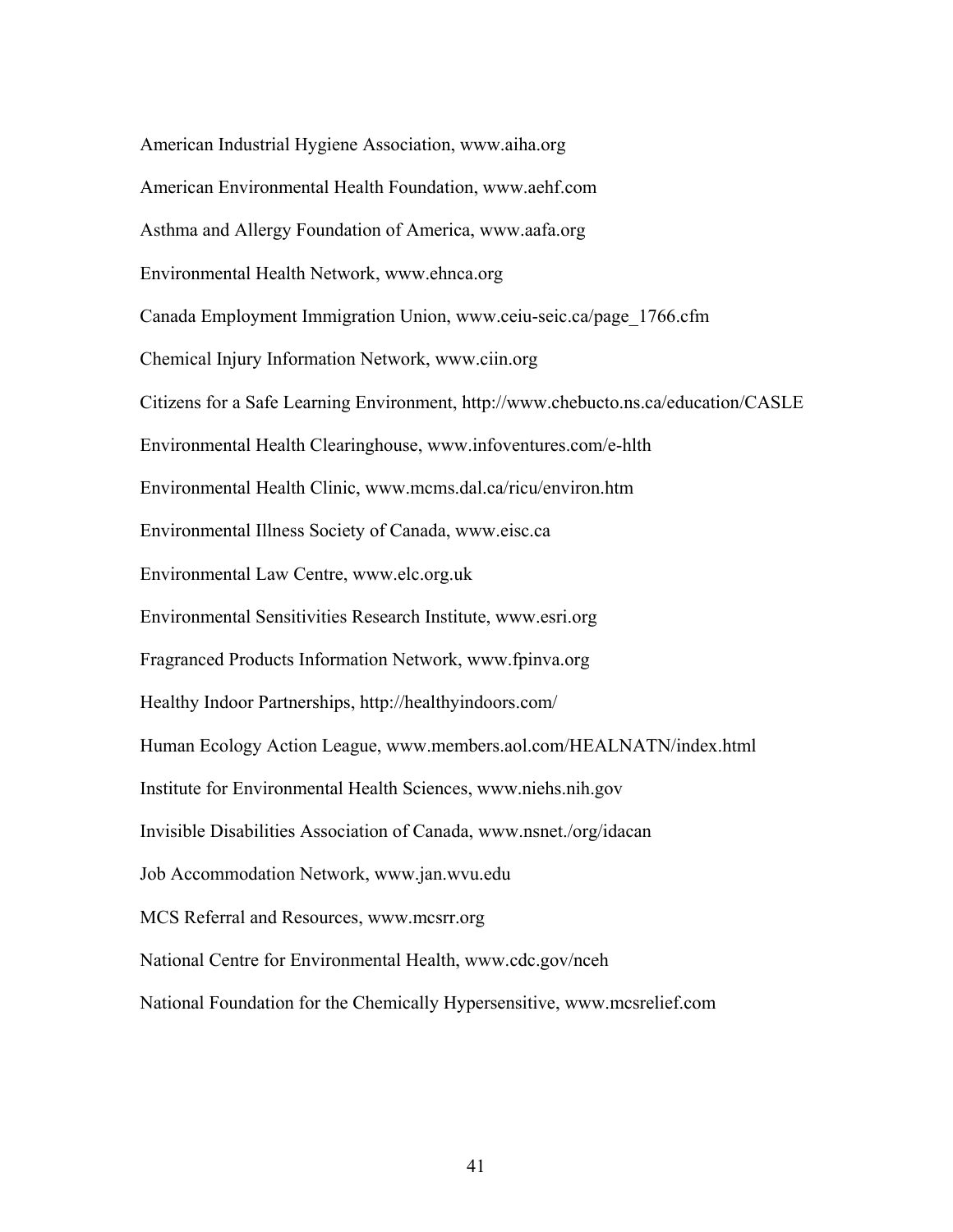# <span id="page-41-0"></span>**Appendix C: List of Acronyms**

ADA: *Americans with Disabilities Act*

DDA: *Disability Discrimination Act*, Australia

- CHRC: Canadian Human Rights Commission
- EEOC: Equal Employment Opportunity Commission
- EMF: electromagnetic field
- EMS: electromagnetic sensitivities
- MCS: multiple chemical sensitivities or multiple chemical sensitivity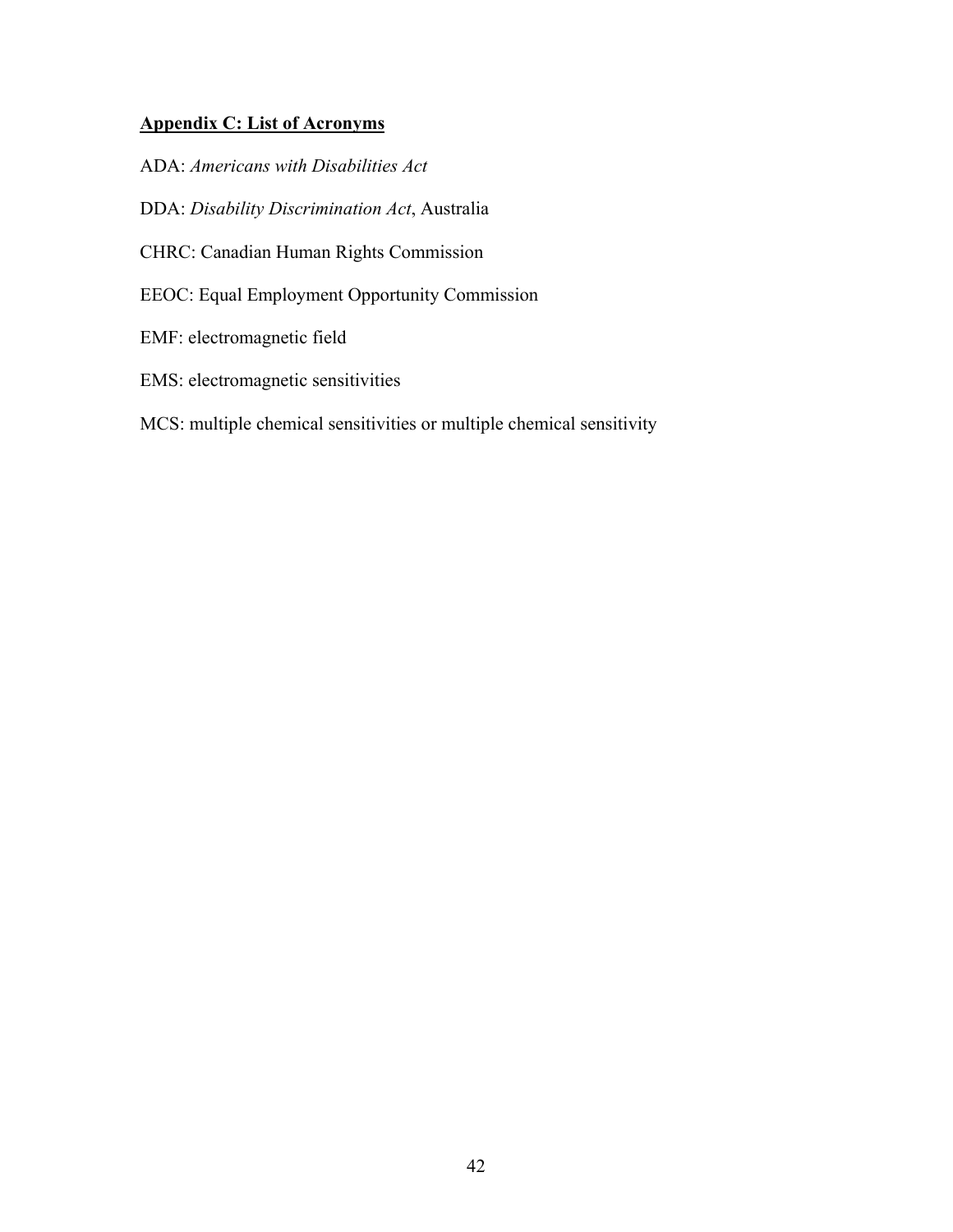# <span id="page-42-0"></span>**Appendix D: List of Organizations and Individuals Consulted**

The following are individuals and organizations consulted by the authors. Contacts that were made with other individuals and organizations did not lead to a consultation.

# **Human Rights Commissions and Government Organizations:**

| <b>Individual(s)</b> Consulted                  | <b>Organization Represented</b>                                                                                |
|-------------------------------------------------|----------------------------------------------------------------------------------------------------------------|
| 1. Sylvia Bell and<br>Denny Anker               | New Zealand Human Rights Commission                                                                            |
| 2. Rod Robb                                     | Disability Rights Commission, Great Britain                                                                    |
| 3. Michael Small and<br>Graeme Innes            | Human Rights and Equal<br>Opportunity<br>Commission, Australia                                                 |
| 4. Audrey Dean and<br>Cassie Palamar            | Alberta Human Rights and<br>Citizenship<br>Commission                                                          |
| 5. Cherie Robertson                             | <b>Ontario Human Rights Commission</b>                                                                         |
| 7. John Dwyer                                   | Formally of Canadian<br>Human<br>Rights<br>Commission                                                          |
| 8. Karen Izzard                                 | Canadian Human Rights Commission                                                                               |
| 9. George Thomson                               | Formally of Ad Hoc Committee<br>on<br><b>Environmental Hypersensitivity Disorder</b>                           |
| 10. Alec Farquahar                              | Ontario Ministry of Labour, Occupational<br><b>Health and Safety</b>                                           |
| 11. James Raggio                                | <b>Access Board, United States</b>                                                                             |
| 12. Christopher Kuczynski<br>and Danielle Hayot | Americans with Disabilities Act, Policy<br>Division, Equal Employment Opportunity<br>Commission, United States |
| 13. Janie Hickok Siess and<br>Paul Ramsey       | Department of Fair Employment and Housing,<br>California                                                       |

# **Non-Governmental Organizations:**

| <b>Individual(s)</b> Consulted | <b>Organization Represented</b>           |
|--------------------------------|-------------------------------------------|
| 1. Kirk Spencer and            | Public Service Alliance of Canada         |
| Seema Lamba                    |                                           |
| 2. Fred Sadori                 | Canadian Employment and Immigration Union |
| 3. Matthew Wilson              | Director of Labour Relations and          |